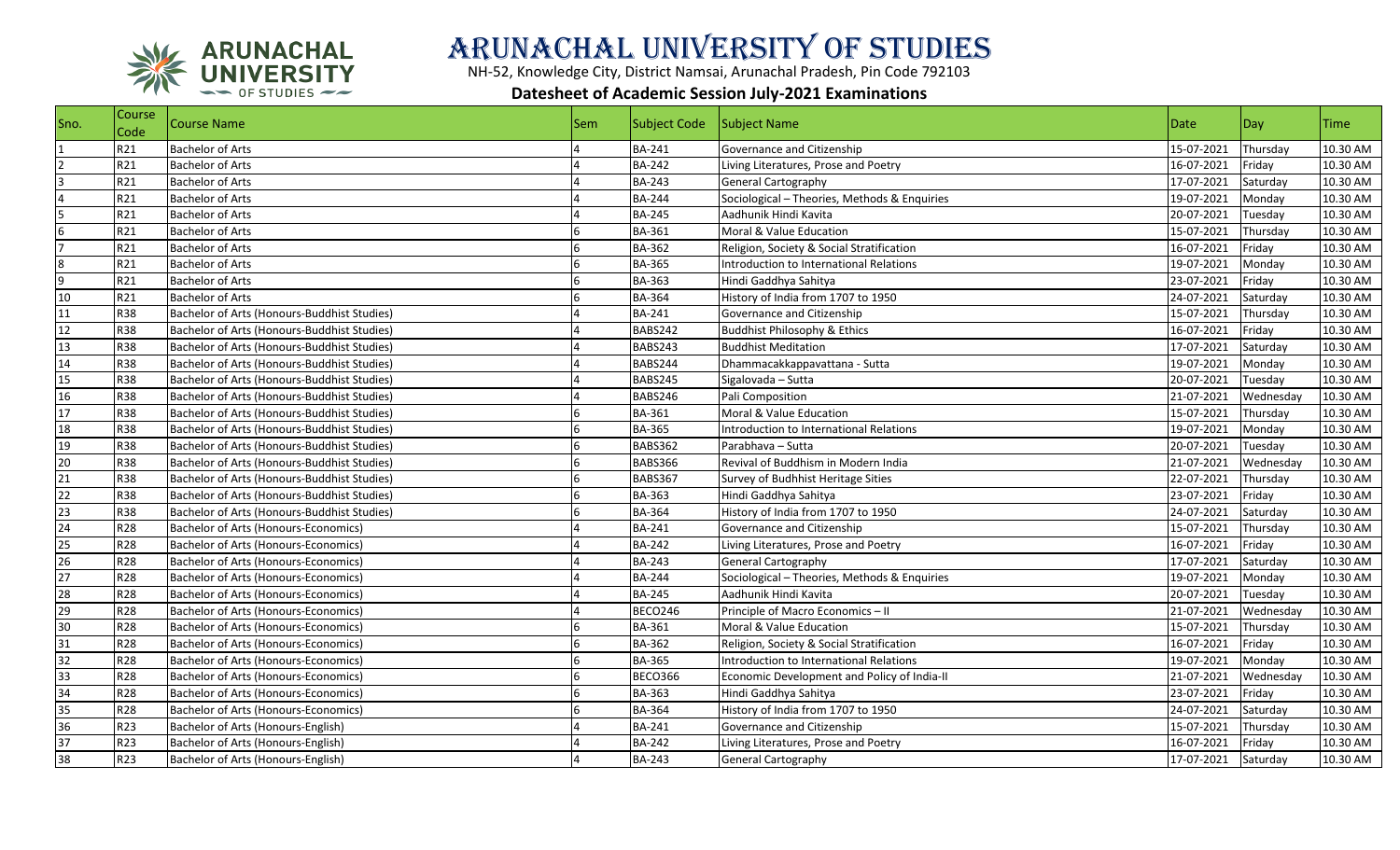| Sno. | Course<br>Code  | Course Name                          | Sem | Subject Code Subject Name |                                                | <b>Date</b> | Day       | <b>Time</b> |
|------|-----------------|--------------------------------------|-----|---------------------------|------------------------------------------------|-------------|-----------|-------------|
| 39   | R23             | Bachelor of Arts (Honours-English)   |     | <b>BA-244</b>             | Sociological - Theories, Methods & Enquiries   | 19-07-2021  | Monday    | 10.30 AM    |
| 40   | R <sub>23</sub> | Bachelor of Arts (Honours-English)   |     | <b>BA-245</b>             | Aadhunik Hindi Kavita                          | 20-07-2021  | Tuesday   | 10.30 AM    |
| 41   | R23             | Bachelor of Arts (Honours-English)   |     | BENG246                   | Autobiography                                  | 21-07-2021  | Wednesday | 10.30 AM    |
| 42   | R <sub>23</sub> | Bachelor of Arts (Honours-English)   |     | <b>BA-361</b>             | Moral & Value Education                        | 15-07-2021  | Thursday  | 10.30 AM    |
| 43   | R23             | Bachelor of Arts (Honours-English)   |     | BA-362                    | Religion, Society & Social Stratification      | 16-07-2021  | Friday    | 10.30 AM    |
| 44   | R23             | Bachelor of Arts (Honours-English)   |     | <b>BA-365</b>             | Introduction to International Relations        | 19-07-2021  | Monday    | 10.30 AM    |
| 45   | R23             | Bachelor of Arts (Honours-English)   |     | BENG366                   | Indian Writing in English                      | 21-07-2021  | Wednesday | 10.30 AM    |
| 46   | R <sub>23</sub> | Bachelor of Arts (Honours-English)   |     | BA-363                    | Hindi Gaddhya Sahitya                          | 23-07-2021  | Friday    | 10.30 AM    |
| 47   | R23             | Bachelor of Arts (Honours-English)   |     | <b>BA-364</b>             | History of India from 1707 to 1950             | 24-07-2021  | Saturday  | 10.30 AM    |
| 48   | <b>R25</b>      | Bachelor of Arts (Honours-Geography) |     | <b>BA-241</b>             | Governance and Citizenship                     | 15-07-2021  | Thursday  | 10.30 AM    |
| 49   | <b>R25</b>      | Bachelor of Arts (Honours-Geography) |     | <b>BA-242</b>             | Living Literatures, Prose and Poetry           | 16-07-2021  | Friday    | 10.30 AM    |
| 50   | R <sub>25</sub> | Bachelor of Arts (Honours-Geography) |     | BA-243                    | <b>General Cartography</b>                     | 17-07-2021  | Saturday  | 10.30 AM    |
| 51   | <b>R25</b>      | Bachelor of Arts (Honours-Geography) |     | <b>BA-244</b>             | Sociological - Theories, Methods & Enquiries   | 19-07-2021  | Monday    | 10.30 AM    |
| 52   | R <sub>25</sub> | Bachelor of Arts (Honours-Geography) |     | <b>BA-245</b>             | Aadhunik Hindi Kavita                          | 20-07-2021  | Tuesday   | 10.30 AM    |
| 53   | R <sub>25</sub> | Bachelor of Arts (Honours-Geography) |     | <b>BGEO246</b>            | Statistical Methods in Geography (Practical)   | 21-07-2021  | Wednesday | 10.30 AM    |
| 54   | <b>R25</b>      | Bachelor of Arts (Honours-Geography) |     | BA-361                    | Moral & Value Education                        | 15-07-2021  | Thursday  | 10.30 AM    |
| 55   | R <sub>25</sub> | Bachelor of Arts (Honours-Geography) |     | <b>BA-362</b>             | Religion, Society & Social Stratification      | 16-07-2021  | Friday    | 10.30 AM    |
| 56   | R <sub>25</sub> | Bachelor of Arts (Honours-Geography) |     | BA-365                    | Introduction to International Relations        | 19-07-2021  | Monday    | 10.30 AM    |
| 57   | <b>R25</b>      | Bachelor of Arts (Honours-Geography) |     | <b>BGEO366</b>            | Field Work & Research Methodology              | 21-07-2021  | Wednesday | 10.30 AM    |
| 58   | R <sub>25</sub> | Bachelor of Arts (Honours-Geography) |     | BA-363                    | Hindi Gaddhya Sahitya                          | 23-07-2021  | Friday    | 10.30 AM    |
| 59   | <b>R25</b>      | Bachelor of Arts (Honours-Geography) |     | <b>BA-364</b>             | History of India from 1707 to 1950             | 24-07-2021  | Saturday  | 10.30 AM    |
| 60   | R22             | Bachelor of Arts (Honours-Hindi)     |     | <b>BA-241</b>             | Governance and Citizenship                     | 15-07-2021  | Thursday  | 10.30 AM    |
| 61   | R22             | Bachelor of Arts (Honours-Hindi)     |     | <b>BA-242</b>             | Living Literatures, Prose and Poetry           | 16-07-2021  | Friday    | 10.30 AM    |
| 62   | R <sub>22</sub> | Bachelor of Arts (Honours-Hindi)     |     | <b>BA-243</b>             | <b>General Cartography</b>                     | 17-07-2021  | Saturday  | 10.30 AM    |
| 63   | R22             | Bachelor of Arts (Honours-Hindi)     |     | BA-244                    | Sociological - Theories, Methods & Enquiries   | 19-07-2021  | Monday    | 10.30 AM    |
| 64   | R22             | Bachelor of Arts (Honours-Hindi)     |     | BA-245                    | Aadhunik Hindi Kavita                          | 20-07-2021  | Tuesday   | 10.30 AM    |
| 65   | R <sub>22</sub> | Bachelor of Arts (Honours-Hindi)     |     | BHIN246                   | Hindi Loksahitya                               | 21-07-2021  | Wednesday | 10.30 AM    |
| 66   | R22             | Bachelor of Arts (Honours-Hindi)     |     | BA-361                    | Moral & Value Education                        | 15-07-2021  | Thursday  | 10.30 AM    |
| 67   | R22             | Bachelor of Arts (Honours-Hindi)     |     | BA-362                    | Religion, Society & Social Stratification      | 16-07-2021  | Friday    | 10.30 AM    |
| 68   | R <sub>22</sub> | Bachelor of Arts (Honours-Hindi)     |     | <b>BA-365</b>             | Introduction to International Relations        | 19-07-2021  | Monday    | 10.30 AM    |
| 69   | R22             | Bachelor of Arts (Honours-Hindi)     |     | BHIN366                   | Prayojan Mulak Hindi                           | 21-07-2021  | Wednesday | 10.30 AM    |
| 70   | R22             | Bachelor of Arts (Honours-Hindi)     |     | <b>BA-363</b>             | Hindi Gaddhya Sahitya                          | 23-07-2021  | Friday    | 10.30 AM    |
| 71   | R22             | Bachelor of Arts (Honours-Hindi)     |     | <b>BA-364</b>             | History of India from 1707 to 1950             | 24-07-2021  | Saturday  | 10.30 AM    |
| 72   | R24             | Bachelor of Arts (Honours-History)   |     | <b>BA-241</b>             | Governance and Citizenship                     | 15-07-2021  | Thursday  | 10.30 AM    |
| 73   | R24             | Bachelor of Arts (Honours-History)   |     | <b>BA-242</b>             | Living Literatures, Prose and Poetry           | 16-07-2021  | Friday    | 10.30 AM    |
| 74   | R <sub>24</sub> | Bachelor of Arts (Honours-History)   |     | <b>BA-243</b>             | <b>General Cartography</b>                     | 17-07-2021  | Saturday  | 10.30 AM    |
| 75   | R <sub>24</sub> | Bachelor of Arts (Honours-History)   |     | <b>BA-244</b>             | Sociological - Theories, Methods & Enquiries   | 19-07-2021  | Monday    | 10.30 AM    |
| 76   | R24             | Bachelor of Arts (Honours-History)   |     | BA-245                    | Aadhunik Hindi Kavita                          | 20-07-2021  | Tuesday   | 10.30 AM    |
| 77   | R24             | Bachelor of Arts (Honours-History)   |     | BHIS246                   | World History (1914-1991)                      | 21-07-2021  | Wednesday | 10.30 AM    |
| 78   | R24             | Bachelor of Arts (Honours-History)   |     | BA-361                    | Moral & Value Education                        | 15-07-2021  | Thursday  | 10.30 AM    |
| 79   | R24             | Bachelor of Arts (Honours-History)   |     | BA-362                    | Religion, Society & Social Stratification      | 16-07-2021  | Friday    | 10.30 AM    |
| 80   | R24             | Bachelor of Arts (Honours-History)   |     | <b>BA-365</b>             | <b>Introduction to International Relations</b> | 19-07-2021  | Monday    | 10.30 AM    |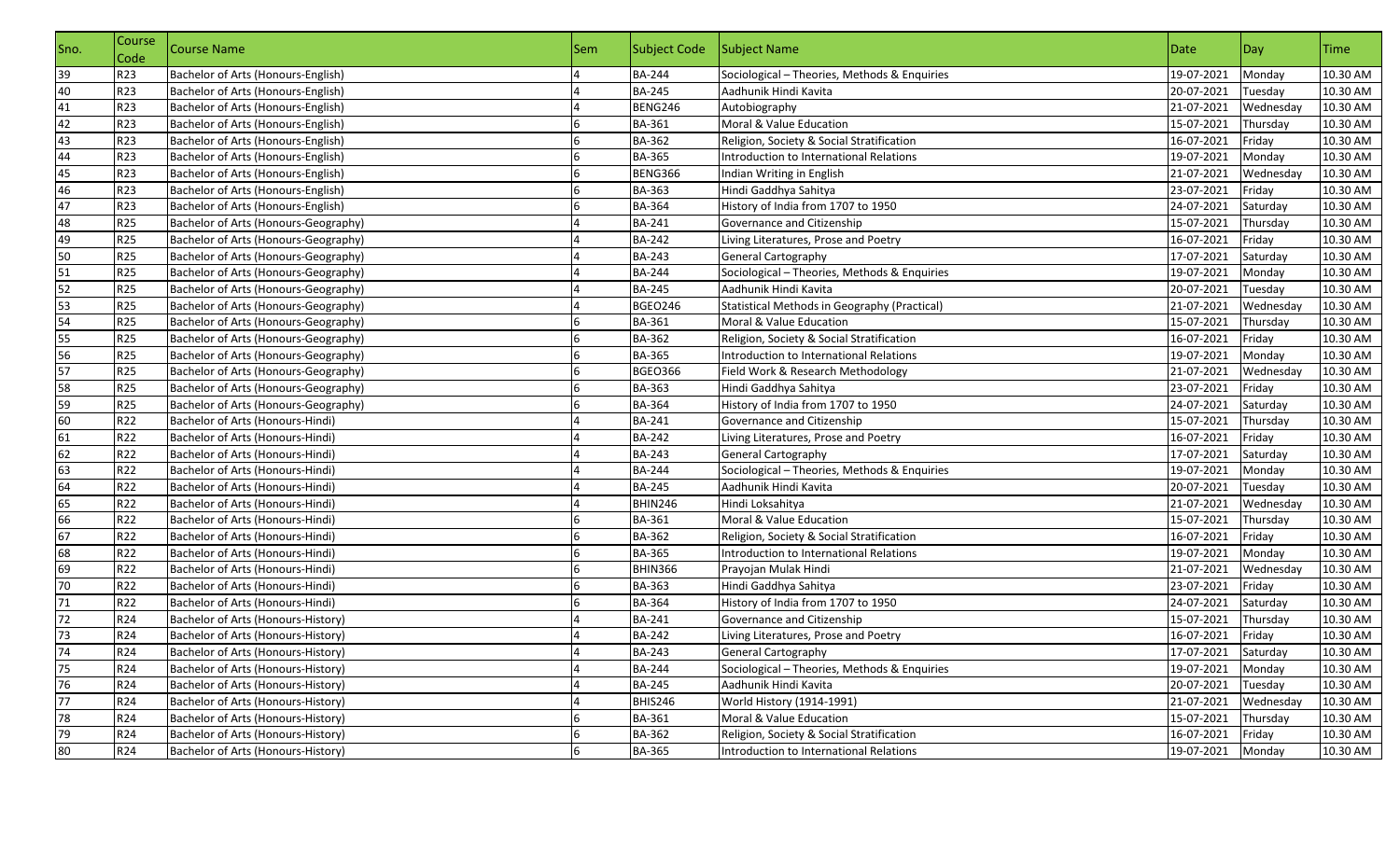| Sno. | Course<br>Code  | Course Name                                          | Sem | Subject Code Subject Name |                                               | Date       | Day       | Time     |
|------|-----------------|------------------------------------------------------|-----|---------------------------|-----------------------------------------------|------------|-----------|----------|
| 81   | R24             | Bachelor of Arts (Honours-History)                   |     | BHIS366                   | Indian National Movement (1885-1947)          | 21-07-2021 | Wednesday | 10.30 AM |
| 82   | R24             | Bachelor of Arts (Honours-History)                   |     | BA-363                    | Hindi Gaddhya Sahitya                         | 23-07-2021 | Friday    | 10.30 AM |
| 83   | R24             | Bachelor of Arts (Honours-History)                   |     | <b>BA-364</b>             | History of India from 1707 to 1950            | 24-07-2021 | Saturday  | 10.30 AM |
| 84   | R <sub>26</sub> | Bachelor of Arts (Honours-Political Science)         |     | <b>BA-241</b>             | Governance and Citizenship                    | 15-07-2021 | Thursday  | 10.30 AM |
| 85   | R <sub>26</sub> | Bachelor of Arts (Honours-Political Science)         |     | <b>BA-242</b>             | Living Literatures, Prose and Poetry          | 16-07-2021 | Friday    | 10.30 AM |
| 86   | R <sub>26</sub> | Bachelor of Arts (Honours-Political Science)         |     | <b>BA-243</b>             | <b>General Cartography</b>                    | 17-07-2021 | Saturday  | 10.30 AM |
| 87   | R <sub>26</sub> | Bachelor of Arts (Honours-Political Science)         |     | <b>BA-244</b>             | Sociological - Theories, Methods & Enquiries  | 19-07-2021 | Monday    | 10.30 AM |
| 88   | R <sub>26</sub> | Bachelor of Arts (Honours-Political Science)         |     | BA-245                    | Aadhunik Hindi Kavita                         | 20-07-2021 | Tuesday   | 10.30 AM |
| 89   | R <sub>26</sub> | Bachelor of Arts (Honours-Political Science)         |     | BPOL246                   | Perspectives on Public Administration         | 21-07-2021 | Wednesday | 10.30 AM |
| 90   | R <sub>26</sub> | Bachelor of Arts (Honours-Political Science)         |     | <b>BA-361</b>             | Moral & Value Education                       | 15-07-2021 | Thursday  | 10.30 AM |
| 91   | R <sub>26</sub> | Bachelor of Arts (Honours-Political Science)         |     | BA-362                    | Religion, Society & Social Stratification     | 16-07-2021 | Friday    | 10.30 AM |
| 92   | R <sub>26</sub> | Bachelor of Arts (Honours-Political Science)         | 6   | <b>BA-365</b>             | Introduction to International Relations       | 19-07-2021 | Monday    | 10.30 AM |
| 93   | R26             | Bachelor of Arts (Honours-Political Science)         |     | BPOL366                   | India's Foreign Policy in a Globalizing World | 21-07-2021 | Wednesday | 10.30 AM |
| 94   | R <sub>26</sub> | Bachelor of Arts (Honours-Political Science)         |     | BA-363                    | Hindi Gaddhya Sahitya                         | 23-07-2021 | Friday    | 10.30 AM |
| 95   | R <sub>26</sub> | Bachelor of Arts (Honours-Political Science)         |     | BA-364                    | History of India from 1707 to 1950            | 24-07-2021 | Saturday  | 10.30 AM |
| 96   | R <sub>27</sub> | Bachelor of Arts (Honours-Sociology)                 |     | BA-241                    | Governance and Citizenship                    | 15-07-2021 | Thursday  | 10.30 AM |
| 97   | R <sub>27</sub> | Bachelor of Arts (Honours-Sociology)                 |     | <b>BA-242</b>             | Living Literatures, Prose and Poetry          | 16-07-2021 | Friday    | 10.30 AM |
| 98   | R <sub>27</sub> | Bachelor of Arts (Honours-Sociology)                 |     | BA-243                    | <b>General Cartography</b>                    | 17-07-2021 | Saturday  | 10.30 AM |
| 99   | R <sub>27</sub> | Bachelor of Arts (Honours-Sociology)                 |     | <b>BA-244</b>             | Sociological - Theories, Methods & Enquiries  | 19-07-2021 | Monday    | 10.30 AM |
| 100  | R27             | Bachelor of Arts (Honours-Sociology)                 |     | <b>BA-245</b>             | Aadhunik Hindi Kavita                         | 20-07-2021 | Tuesday   | 10.30 AM |
| 101  | R <sub>27</sub> | Bachelor of Arts (Honours-Sociology)                 |     | BSOC246                   | <b>Urban Sociology</b>                        | 21-07-2021 | Wednesday | 10.30 AM |
| 102  | R <sub>27</sub> | Bachelor of Arts (Honours-Sociology)                 |     | BA-361                    | Moral & Value Education                       | 15-07-2021 | Thursday  | 10.30 AM |
| 103  | R <sub>27</sub> | Bachelor of Arts (Honours-Sociology)                 |     | BA-362                    | Religion, Society & Social Stratification     | 16-07-2021 | Friday    | 10.30 AM |
| 104  | R <sub>27</sub> | Bachelor of Arts (Honours-Sociology)                 |     | <b>BA-365</b>             | Introduction to International Relations       | 19-07-2021 | Monday    | 10.30 AM |
| 105  | R27             | Bachelor of Arts (Honours-Sociology)                 |     | <b>BSOC366</b>            | Sociology of Social Movements                 | 21-07-2021 | Wednesday | 10.30 AM |
| 106  | R <sub>27</sub> | Bachelor of Arts (Honours-Sociology)                 |     | BA-363                    | Hindi Gaddhya Sahitya                         | 23-07-2021 | Friday    | 10.30 AM |
| 107  | R27             | Bachelor of Arts (Honours-Sociology)                 |     | <b>BA-364</b>             | History of India from 1707 to 1950            | 24-07-2021 | Saturday  | 10.30 AM |
| 108  | R39             | Bachelor of Arts (Journalism and Mass Communication) |     | BJMC241                   | Basics of Camera, Lights & Sound              | 15-07-2021 | Thursday  | 10.30 AM |
| 109  | R39             | Bachelor of Arts (Journalism and Mass Communication) |     | BJMC242                   | National & International Affairs              | 16-07-2021 | Friday    | 10.30 AM |
| 110  | R39             | Bachelor of Arts (Journalism and Mass Communication) |     | BJMC243                   | Radio Journalism & Production                 | 17-07-2021 | Saturday  | 10.30 AM |
| 111  | R39             | Bachelor of Arts (Journalism and Mass Communication) |     | BJMC244                   | <b>Communication Research</b>                 | 19-07-2021 | Monday    | 10.30 AM |
| 112  | R39             | Bachelor of Arts (Journalism and Mass Communication) |     | BJMC245                   | Contemporary Issues and Current Affairs       | 20-07-2021 | Tuesday   | 10.30 AM |
| 113  | R39             | Bachelor of Arts (Journalism and Mass Communication) |     | BJMC365                   | <b>Business Communication</b>                 | 15-07-2021 | Thursday  | 10.30 AM |
| 114  | R39             | Bachelor of Arts (Journalism and Mass Communication) |     | BJMC362                   | Multimedia Journalism                         | 16-07-2021 | Friday    | 10.30 AM |
| 115  | R39             | Bachelor of Arts (Journalism and Mass Communication) | 6   | BJMC363                   | Film Appreciation                             | 17-07-2021 | Saturday  | 10.30 AM |
| 116  | R39             | Bachelor of Arts (Journalism and Mass Communication) |     | BJMC364                   | Project                                       | 19-07-2021 | Monday    | 10.30 AM |
| 117  | R39             | Bachelor of Arts (Journalism and Mass Communication) |     | <b>BJMC361</b>            | Media, Gender and Human Rights                | 20-07-2021 | Tuesday   | 10.30 AM |
| 118  | E21             | Bachelor of Arts-Bachelor of Education (Integrated)  |     | BBED242                   | Living Literatures, Prose and Poetry          | 16-07-2021 | Friday    | 10.30 AM |
| 119  | E21             | Bachelor of Arts-Bachelor of Education (Integrated)  |     | BBED243                   | <b>General Cartography</b>                    | 17-07-2021 | Saturday  | 10.30 AM |
| 120  | E21             | Bachelor of Arts-Bachelor of Education (Integrated)  |     | BBED244                   | Sociological - Theories, Methods & Enquiries  | 19-07-2021 | Monday    | 10.30 AM |
| 121  | E21             | Bachelor of Arts-Bachelor of Education (Integrated)  |     | BBED245                   | Aadhunik Hindi Kavita                         | 20-07-2021 | Tuesday   | 10.30 AM |
| 122  | E21             | Bachelor of Arts-Bachelor of Education (Integrated)  |     | BBED246                   | Learning and Teaching                         | 24-07-2021 | Saturday  | 10.30 AM |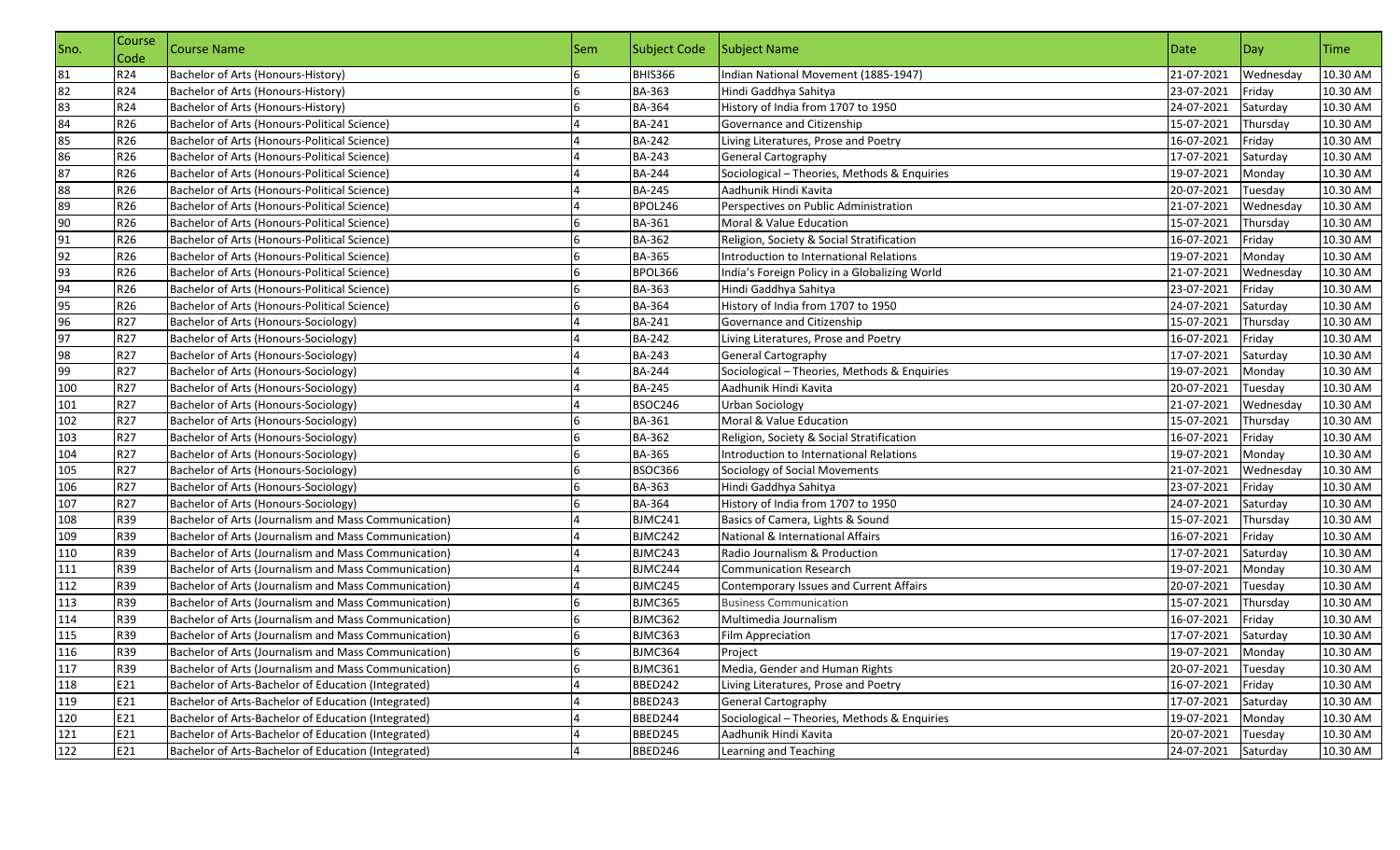| ISno. | Course<br>Code | Course Name                                         | Sem | Subject Code   | Subject Name                                     | Date       | $\log$    | <b>Time</b> |
|-------|----------------|-----------------------------------------------------|-----|----------------|--------------------------------------------------|------------|-----------|-------------|
| 123   | E21            | Bachelor of Arts-Bachelor of Education (Integrated) |     | <b>BBED241</b> | <b>Understanding Disciplines and Subjects</b>    | 28-07-2021 | Wednesday | 10.30 AM    |
| 124   | E21            | Bachelor of Arts-Bachelor of Education (Integrated) |     | <b>BBED361</b> | <b>Teaching of Mathematics</b>                   | 15-07-2021 | Thursday  | 10.30 AM    |
| 125   | E21            | Bachelor of Arts-Bachelor of Education (Integrated) |     | BBED362        | <b>Teaching of Social Science</b>                | 15-07-2021 | Thursday  | 10.30 AM    |
| 126   | E21            | Bachelor of Arts-Bachelor of Education (Integrated) |     | BBED363        | <b>Teaching of Biological Science</b>            | 15-07-2021 | Thursday  | 10.30 AM    |
| 127   | E21            | Bachelor of Arts-Bachelor of Education (Integrated) |     | BBED364        | <b>Teaching of Physical Science</b>              | 15-07-2021 | Thursday  | 10.30 AM    |
| 128   | E21            | Bachelor of Arts-Bachelor of Education (Integrated) |     | BBED366        | <b>Teaching of Hindi</b>                         | 15-07-2021 | Thursday  | 10.30 AM    |
| 129   | E21            | Bachelor of Arts-Bachelor of Education (Integrated) |     | <b>BBED365</b> | Religion, Society & Social Stratification        | 16-07-2021 | Friday    | 10.30 AM    |
| 130   | E21            | Bachelor of Arts-Bachelor of Education (Integrated) |     | <b>BBED369</b> | School Organisation and Management               | 17-07-2021 | Saturday  | 10.30 AM    |
| 131   | E21            | Bachelor of Arts-Bachelor of Education (Integrated) |     | <b>BBED368</b> | Introduction to International Relations          | 19-07-2021 | Monday    | 10.30 AM    |
| 132   | E21            | Bachelor of Arts-Bachelor of Education (Integrated) |     | BBED36X        | <b>Teaching of English</b>                       | 21-07-2021 | Wednesday | 10.30 AM    |
| 133   | E21            | Bachelor of Arts-Bachelor of Education (Integrated) |     | BBED36X1       | <b>Teaching of History</b>                       | 21-07-2021 | Wednesday | 10.30 AM    |
| 134   | E21            | Bachelor of Arts-Bachelor of Education (Integrated) |     | BBED36X2       | <b>Teaching of Political Science</b>             | 21-07-2021 | Wednesday | 10.30 AM    |
| 135   | E21            | Bachelor of Arts-Bachelor of Education (Integrated) |     | BBED36X3       | Teaching of Commerce                             | 21-07-2021 | Wednesday | 10.30 AM    |
| 136   | E21            | Bachelor of Arts-Bachelor of Education (Integrated) |     | <b>BBED367</b> | History of India from 1707 to 1950               | 24-07-2021 | Saturday  | 10.30 AM    |
| 137   | E21            | Bachelor of Arts-Bachelor of Education (Integrated) |     | BBED36X4       | <b>Teaching of General Science</b>               | 29-07-2021 | Thursday  | 10.30 AM    |
| 138   | E21            | Bachelor of Arts-Bachelor of Education (Integrated) |     | <b>BBED481</b> | Gender, School and Society                       | 15-07-2021 | Thursday  | 10.30 AM    |
| 139   | E21            | Bachelor of Arts-Bachelor of Education (Integrated) |     | <b>BBED482</b> | Creating an Inclusive School                     | 16-07-2021 | Friday    | 10.30 AM    |
| 140   | E21            | Bachelor of Arts-Bachelor of Education (Integrated) |     | <b>BBED483</b> | Critical Understanding of ICT(T+P)               | 17-07-2021 | Saturday  | 10.30 AM    |
| 141   | E21            | Bachelor of Arts-Bachelor of Education (Integrated) |     | BBED484        | Understanding the Self (P)                       | 19-07-2021 | Monday    | 10.30 AM    |
| 142   | E21            | Bachelor of Arts-Bachelor of Education (Integrated) |     | <b>BBED485</b> | Health, Yoga and Physical Education              | 20-07-2021 | Tuesday   | 10.30 AM    |
| 143   | E21            | Bachelor of Arts-Bachelor of Education (Integrated) |     | <b>BBED486</b> | Teacher as a Counsellor                          | 21-07-2021 | Wednesday | 10.30 AM    |
| 144   | W22            | Bachelor of Arts-Bachelor of Law (Integrated)       |     | <b>BA-244</b>  | Sociological-Theories, Methods and Enquiries     | 15-07-2021 | Thursday  | 11.30 AM    |
| 145   | W22            | Bachelor of Arts-Bachelor of Law (Integrated)       |     | BLLB241        | Constitutional Law of India-II                   | 16-07-2021 | Friday    | 10.30 AM    |
| 146   | W22            | Bachelor of Arts-Bachelor of Law (Integrated)       |     | <b>BLLB242</b> | Family Law - II (Muslim Law)                     | 17-07-2021 | Saturday  | 10.30 AM    |
| 147   | W22            | Bachelor of Arts-Bachelor of Law (Integrated)       |     | BLLB243        | Indian Legal History                             | 19-07-2021 | Monday    | 10.30 AM    |
| 148   | W22            | Bachelor of Arts-Bachelor of Law (Integrated)       |     | BLLB245        | Land Laws Including Ceiling and Other Local Laws | 20-07-2021 | Tuesday   | 10.30 AM    |
| 149   | W22            | Bachelor of Arts-Bachelor of Law (Integrated)       |     | BLLB246        | Legal Ethics and Court Craft                     | 21-07-2021 | Wednesday | 10.30 AM    |
| 150   | W22            | Bachelor of Arts-Bachelor of Law (Integrated)       |     | BLLB361        | Constitutional Law of India - II                 | 15-07-2021 | Thursday  | 11.30 AM    |
| 151   | W22            | Bachelor of Arts-Bachelor of Law (Integrated)       |     | <b>BLLB362</b> | Law of Contract - II (Special Contract)          | 16-07-2021 | Friday    | 10.30 AM    |
| 152   | W22            | Bachelor of Arts-Bachelor of Law (Integrated)       |     | <b>BLLB363</b> | Family Law - II (Muslim Law)                     | 17-07-2021 | Saturday  | 10.30 AM    |
| 153   | W22            | Bachelor of Arts-Bachelor of Law (Integrated)       |     | BLLB364        | Public International Law                         | 19-07-2021 | Monday    | 10.30 AM    |
| 154   | W22            | Bachelor of Arts-Bachelor of Law (Integrated)       |     | BLLB365        | Human Rights Law                                 | 20-07-2021 | Tuesday   | 10.30 AM    |
| 155   | W22            | Bachelor of Arts-Bachelor of Law (Integrated)       |     | <b>BLLB366</b> | Corporate Law                                    | 21-07-2021 | Wednesday | 10.30 AM    |
| 156   | W22            | Bachelor of Arts-Bachelor of Law (Integrated)       |     | BLLB481        | <b>Tax Law</b>                                   | 15-07-2021 | Thursday  | 11.30 AM    |
| 157   | W22            | Bachelor of Arts-Bachelor of Law (Integrated)       |     | <b>BLLB482</b> | Jurisprudence                                    | 16-07-2021 | Friday    | 11.30 AM    |
| 158   | W22            | Bachelor of Arts-Bachelor of Law (Integrated)       |     | <b>BLLB483</b> | Civil Procedure Code & Limitation Act            | 17-07-2021 | Saturday  | 10.30 AM    |
| 159   | W22            | Bachelor of Arts-Bachelor of Law (Integrated)       | 8   | BLLB484        | Criminal Procedure Code                          | 19-07-2021 | Monday    | 10.30 AM    |
| 160   | W22            | Bachelor of Arts-Bachelor of Law (Integrated)       |     | BLLB485        | Law of Evidence                                  | 20-07-2021 | Tuesday   | 10.30 AM    |
| 161   | W22            | Bachelor of Arts-Bachelor of Law (Integrated)       |     | BLLB486        | Alternative Dispute Resolution                   | 21-07-2021 | Wednesday | 10.30 AM    |
| 162   | W22            | Bachelor of Arts-Bachelor of Law (Integrated)       | 10  | BLLB5X2        | Information Technology Law                       | 16-07-2021 | Friday    | 11.30 AM    |
| 163   | W22            | Bachelor of Arts-Bachelor of Law (Integrated)       | 10  | BLLB5X3        | Bio-Technology and Law                           | 17-07-2021 | Saturday  | 10.30 AM    |
| 164   | W22            | Bachelor of Arts-Bachelor of Law (Integrated)       | 10  | BLLB5X4        | Law and The Child                                | 19-07-2021 | Monday    | 11.30 AM    |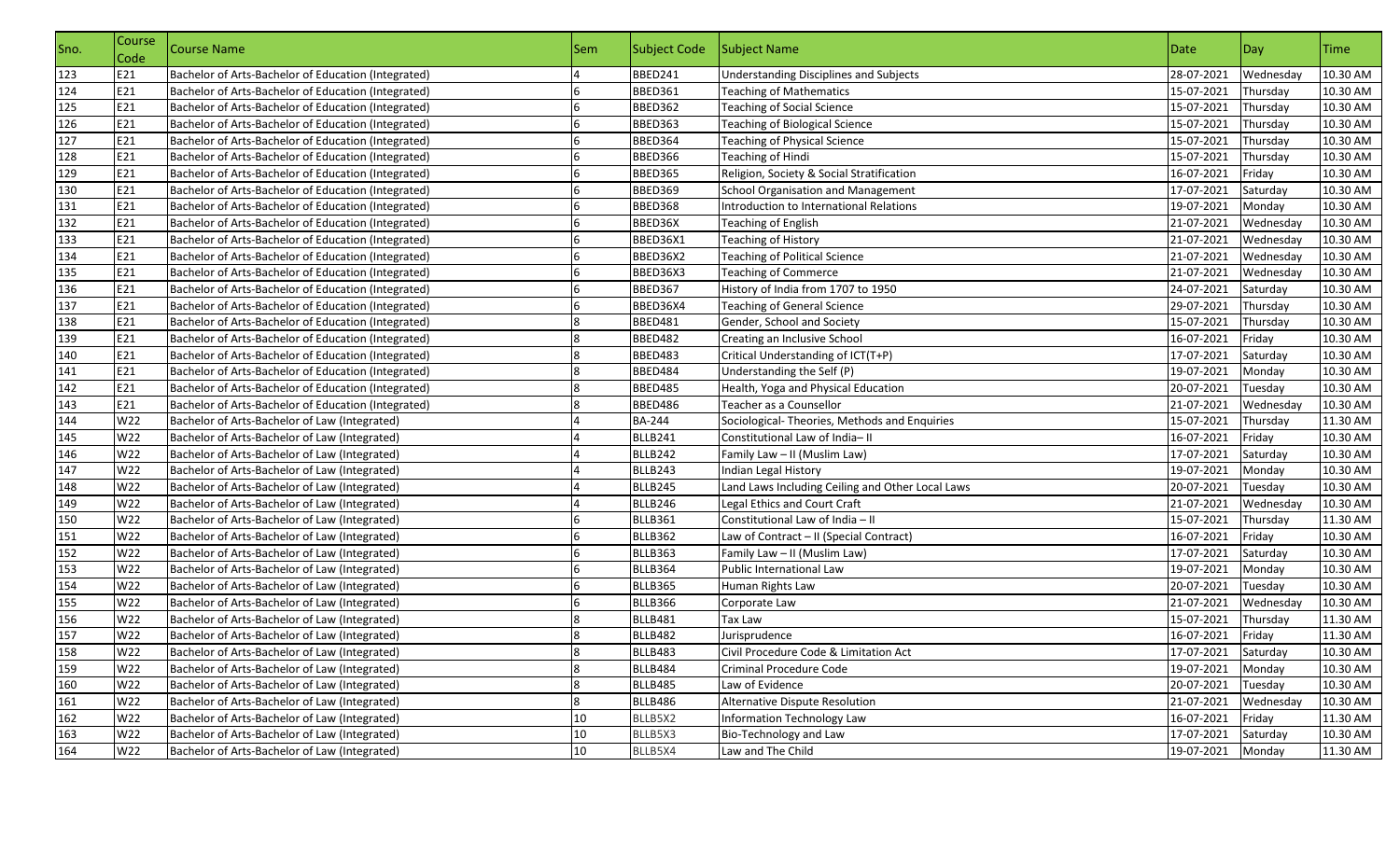| Sno. | Course<br>Code  | <b>Course Name</b>                                                              | Sem | Subject Code   | Subject Name                                                | Date               | Day       | <b>Time</b> |
|------|-----------------|---------------------------------------------------------------------------------|-----|----------------|-------------------------------------------------------------|--------------------|-----------|-------------|
| 165  | W22             | Bachelor of Arts-Bachelor of Law (Integrated)                                   | 10  | BLLB5X5        | Gender Justice and Feminist Jurisprudence                   | 20-07-2021         | Tuesday   | 10.30 AM    |
| 166  | W22             | Bachelor of Arts-Bachelor of Law (Integrated)                                   | 10  | BLLB5X6        | International Criminal Law and International Criminal Court | 21-07-2021         | Wednesday | 10.30 AM    |
| 167  | W22             | Bachelor of Arts-Bachelor of Law (Integrated)                                   | 10  | BLLB5X7        | Dissertation & Viva-Voce                                    | 22-07-2021         | Thursday  | 10.30 AM    |
| 168  | W22             | Bachelor of Arts-Bachelor of Law (Integrated)                                   | 10  | BLLB5X1        | Criminology & Penology                                      | 23-07-2021         | Friday    | 10.30 AM    |
| 169  | C <sub>21</sub> | <b>Bachelor of Business Administration</b>                                      |     | <b>BBA-241</b> | <b>Business Research Methods</b>                            | 15-07-2021         | Thursday  | 11.30 AM    |
| 170  | C <sub>21</sub> | <b>Bachelor of Business Administration</b>                                      |     | <b>BBA-243</b> | Services Management                                         | 17-07-2021         | Saturday  | 10.30 AM    |
| 171  | C <sub>21</sub> | Bachelor of Business Administration                                             |     | <b>BBA-244</b> | <b>Banking Regulations &amp; Operations</b>                 | 19-07-2021         | Monday    | 11.30 AM    |
| 172  | C <sub>21</sub> | Bachelor of Business Administration                                             |     | <b>BBA-245</b> | <b>Cost Accounting</b>                                      | 20-07-2021         | Tuesday   | 10.30 AM    |
| 173  | C <sub>21</sub> | Bachelor of Business Administration                                             |     | <b>BBA-242</b> | <b>Financial Management</b>                                 | 24-07-2021         | Saturday  | 10.30 AM    |
| 174  | C <sub>21</sub> | Bachelor of Business Administration                                             |     | <b>BBA-361</b> | International Business                                      | 15-07-2021         | Thursday  | 11.30 AM    |
| 175  | C <sub>21</sub> | <b>Bachelor of Business Administration</b>                                      |     | <b>BBA-362</b> | E-Business                                                  | 16-07-2021         | Friday    | 11.30 AM    |
| 176  | C <sub>21</sub> | Bachelor of Business Administration                                             |     | <b>BBA-363</b> | ncome Tax                                                   | 17-07-2021         | Saturday  | 10.30 AM    |
| 177  | C <sub>21</sub> | <b>Bachelor of Business Administration</b>                                      |     | <b>BBA-364</b> | <b>Strategic Management</b>                                 | 19-07-2021         | Monday    | 11.30 AM    |
| 178  | C <sub>21</sub> | <b>Bachelor of Business Administration</b>                                      |     | <b>BBA-365</b> | Employee Welfare & Social Security                          | 20-07-2021         | Tuesday   | 10.30 AM    |
| 179  | C <sub>22</sub> | <b>Bachelor of Commerce</b>                                                     |     | <b>BCM-241</b> | <b>Business Communication</b>                               | 15-07-2021         | Thursday  | 11.30 AM    |
| 180  | C <sub>22</sub> | <b>Bachelor of Commerce</b>                                                     |     | <b>BCM-242</b> | Corporate Accounting                                        | 16-07-2021         | Friday    | 11.30 AM    |
| 181  | C <sub>22</sub> | <b>Bachelor of Commerce</b>                                                     |     | <b>BCM-244</b> | E-Commerce                                                  | 19-07-2021         | Monday    | 11.30 AM    |
| 182  | C <sub>22</sub> | <b>Bachelor of Commerce</b>                                                     |     | <b>BCM-243</b> | <b>Cost Accounting</b>                                      | 20-07-2021         | Tuesday   | 10.30 AM    |
| 183  | C <sub>22</sub> | <b>Bachelor of Commerce</b>                                                     |     | <b>BCM-361</b> | Banking and Insurance                                       | 15-07-2021         | Thursday  | 11.30 AM    |
| 184  | C <sub>22</sub> | <b>Bachelor of Commerce</b>                                                     |     | <b>BCM-362</b> | Office Management and Secretarial Practice                  | 16-07-2021         | Friday    | 11.30 AM    |
| 185  | C <sub>22</sub> | <b>Bachelor of Commerce</b>                                                     |     | <b>BCM-363</b> | Personal Selling and Salesmanship                           | 17-07-2021         | Saturday  | 10.30 AM    |
| 186  | C <sub>22</sub> | <b>Bachelor of Commerce</b>                                                     |     | <b>BCM-364</b> | Indian Economy                                              | 19-07-2021         | Monday    | 11.30 AM    |
| 187  | N26             | <b>Bachelor of Computer Application</b>                                         |     | <b>BCA-241</b> | Formal Language and Automata Theory                         | 15-07-2021         | Thursday  | 11.30 AM    |
| 188  | N26             | <b>Bachelor of Computer Application</b>                                         |     | <b>BCA-242</b> | Data Communication                                          | 16-07-2021         | Friday    | 11.30 AM    |
| 189  | N26             | <b>Bachelor of Computer Application</b>                                         |     | <b>BCA-243</b> | System Analysis & Design                                    | 17-07-2021         | Saturday  | 10.30 AM    |
| 190  | N26             | <b>Bachelor of Computer Application</b>                                         |     | <b>BCA-244</b> | <b>Financial Accounting</b>                                 | 19-07-2021         | Monday    | 11.30 AM    |
| 191  | N26             | <b>Bachelor of Computer Application</b>                                         |     | <b>BCA-245</b> | Practical                                                   | 20-07-2021         | Tuesday   | 10.30 AM    |
| 192  | N26             | <b>Bachelor of Computer Application</b>                                         |     | <b>BCA-361</b> | <b>Visual Basic</b>                                         | 15-07-2021         | Thursday  | 11.30 AM    |
| 193  | N26             | <b>Bachelor of Computer Application</b>                                         |     | <b>BCA-362</b> | <b>Computer Graphics</b>                                    | 16-07-2021         | Friday    | 11.30 AM    |
| 194  | N26             | <b>Bachelor of Computer Application</b>                                         |     | <b>BCA-363</b> | Software Engineering                                        | 17-07-2021         | Saturday  | 10.30 AM    |
| 195  | N26             | <b>Bachelor of Computer Application</b>                                         |     | <b>BCA-364</b> | Project                                                     | 19-07-2021         | Monday    | 11.30 AM    |
| 196  | <b>N57</b>      | Bachelor of Computer Applications-Master of Computer Applications (Integrate 4  |     | BMCA241        | <b>Computer Organization</b>                                | 15-07-2021         | Thursday  | 11.30 AM    |
| 197  | <b>N57</b>      | Bachelor of Computer Applications-Master of Computer Applications (Integrate 4  |     | BMCA242        | Graph Theory                                                | 16-07-2021         | Friday    | 11.30 AM    |
| 198  | <b>N57</b>      | Bachelor of Computer Applications-Master of Computer Applications (Integrate 4  |     | BMCA243        | System Analysis & Design                                    | 17-07-2021         | Saturday  | 10.30 AM    |
| 199  | <b>N57</b>      | Bachelor of Computer Applications-Master of Computer Applications (Integrate 4  |     | BMCA244        | <b>Financial Accounting</b>                                 | 19-07-2021         | Monday    | 11.30 AM    |
| 200  | <b>N57</b>      | Bachelor of Computer Applications-Master of Computer Applications (Integrate 4  |     | BMCA245        | Practical                                                   | 20-07-2021 Tuesday |           | 10.30 AM    |
| 201  | <b>N57</b>      | Bachelor of Computer Applications-Master of Computer Applications (Integrate 6  |     | BMCA361        | <b>Visual Basic</b>                                         | 15-07-2021         | Thursday  | 11.30 AM    |
| 202  | <b>N57</b>      | Bachelor of Computer Applications-Master of Computer Applications (Integrate 6  |     | BMCA362        | <b>Computer Graphics</b>                                    | 16-07-2021         | Friday    | 11.30 AM    |
| 203  | <b>N57</b>      | Bachelor of Computer Applications-Master of Computer Applications (Integrate 6  |     | BMCA363        | Software Engineering                                        | 17-07-2021         | Saturday  | 10.30 AM    |
| 204  | <b>N57</b>      | Bachelor of Computer Applications-Master of Computer Applications (Integrate 6  |     | BMCA364        | Project                                                     | 19-07-2021         | Monday    | 11.30 AM    |
| 205  | <b>N57</b>      | Bachelor of Computer Applications-Master of Computer Applications (Integrate 8  |     | BMCA481        | Data Mining & Warehousing                                   | 15-07-2021         | Thursday  | 11.30 AM    |
| 206  | <b>N57</b>      | Bachelor of Computer Applications-Master of Computer Applications (Integrate 8  |     | BMCA482        | <b>Compiler Design</b>                                      | 16-07-2021         | Friday    | 11.30 AM    |
| 207  | <b>N57</b>      | Bachelor of Computer Applications-Master of Computer Applications (Integrate 8  |     | BMCA483        | Analysis & Design of Algorithms                             | 17-07-2021         | Saturday  | 10.30 AM    |
| 208  | <b>N57</b>      | Bachelor of Computer Applications-Master of Computer Applications (Integrate 8  |     | BMCA484        | Minor Project Work                                          | 19-07-2021         | Monday    | 11.30 AM    |
| 209  | <b>N57</b>      | Bachelor of Computer Applications-Master of Computer Applications (Integrate 10 |     | BMCA5X3        | Project Work & Viva                                         | 17-07-2021         | Saturday  | 10.30 AM    |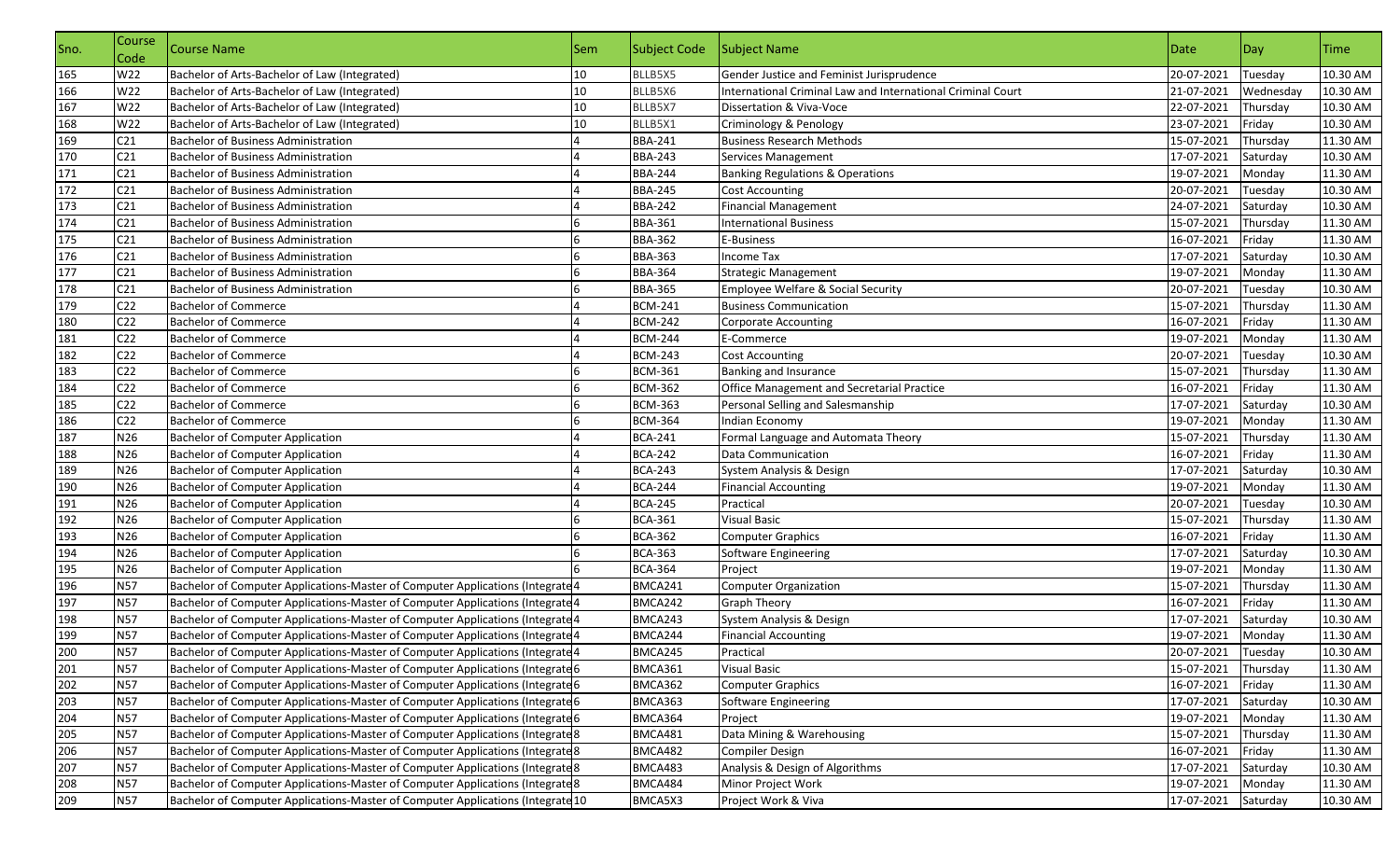| Sno. | Course<br>Code  | <b>Course Name</b>                                                              | <b>Sem</b> | Subject Code   | Subject Name                                               | Date              | Day       | <b>Time</b> |
|------|-----------------|---------------------------------------------------------------------------------|------------|----------------|------------------------------------------------------------|-------------------|-----------|-------------|
| 210  | <b>N57</b>      | Bachelor of Computer Applications-Master of Computer Applications (Integrate 10 |            | BMCA5X1        | <b>Distributed System</b>                                  | 24-07-2021        | Saturday  | 10.30 AM    |
| 211  | N <sub>57</sub> | Bachelor of Computer Applications-Master of Computer Applications (Integrate 10 |            | BMCA5X2        | Cryptography & Network Security                            | 26-07-2021        | Monday    | 10.30 AM    |
| 212  | E23             | <b>Bachelor of Education</b>                                                    |            | BED-241        | Gender, School and Society                                 | 15-07-2021        | Thursday  | 11.30 AM    |
| 213  | E23             | <b>Bachelor of Education</b>                                                    |            | <b>BED-242</b> | Creating an Inclusive School                               | 16-07-2021        | Friday    | 11.30 AM    |
| 214  | E23             | <b>Bachelor of Education</b>                                                    |            | BED-243        | Critical Understanding of ICT(T+P)                         | 17-07-2021        | Saturday  | 11.30 AM    |
| 215  | E23             | <b>Bachelor of Education</b>                                                    |            | <b>BED-244</b> | Understanding the Self (P)                                 | 19-07-2021        | Monday    | 11.30 AM    |
| 216  | E23             | <b>Bachelor of Education</b>                                                    |            | <b>BED-245</b> | Health, Yoga and Physical Education                        | 20-07-2021        | Tuesday   | 11.30 AM    |
| 217  | E23             | <b>Bachelor of Education</b>                                                    |            | <b>BED-246</b> | Teacher as a Counsellor                                    | 21-07-2021        | Wednesday | 11.30 AM    |
|      |                 |                                                                                 |            | BESH241        | <b>Guidance and Counselling</b>                            |                   |           |             |
|      |                 |                                                                                 |            | BESH242        | Early Childhood Care & Education                           |                   |           |             |
|      |                 |                                                                                 |            | BESH243        | Applied Behavioural Analysis                               |                   |           |             |
| 218  | E29             | Bachelor of Education-Special Education (Hearing Impairment)                    |            | BESH244        | <b>Community Based Rehabilitation</b>                      | 15-07-2021        | Thursday  | 12.30 PM    |
|      |                 |                                                                                 |            | <b>BESH245</b> | Application of ICT in Classroom                            |                   |           |             |
|      |                 |                                                                                 |            | BESH246        | Gender and Disability                                      |                   |           |             |
|      |                 |                                                                                 |            | BESH247        | <b>Braille and Assistive Devices</b>                       |                   |           |             |
|      |                 |                                                                                 |            | BESH248        | <b>Orientation &amp; Mobility</b>                          |                   |           |             |
|      |                 |                                                                                 |            | BESH249        | <b>Communication Options: Oralism</b>                      |                   |           |             |
|      |                 |                                                                                 |            | BESH24X        | Communication Options: Manual (Indian Sign Language)       |                   |           |             |
| 219  | E29             | Bachelor of Education-Special Education (Hearing Impairment)                    |            | BESH24XI       | Augmentative and Alternative Communication                 | 16-07-2021        | Friday    | 12.30 PM    |
|      |                 |                                                                                 |            | BESH24XII      | Management of Learning Disability                          |                   |           |             |
|      |                 |                                                                                 |            | BESH24XIII     | Vocational Rehabilitation & Transition to Job Placement    |                   |           |             |
| 220  | E29             | Bachelor of Education-Special Education (Hearing Impairment)                    |            | BESH24XIV      | Basic Research & Basic Statistic                           | 17-07-2021        | Saturday  | 11.30 AM    |
| 221  | E29             | Bachelor of Education-Special Education (Hearing Impairment)                    |            | BESH24XV       | Practical: Cross Disability and Inclusion                  | 19-07-2021        | Monday    | 11.30 AM    |
| 222  | E29             | Bachelor of Education-Special Education (Hearing Impairment)                    |            | BESH24XVI      | <b>Other Disability Special School</b>                     | 20-07-2021        | Tuesday   | 11.30 AM    |
| 223  | E29             | Bachelor of Education-Special Education (Hearing Impairment)                    |            | BESH24XVII     | Inclusive School                                           | 21-07-2021        | Wednesday | 11.30 AM    |
|      |                 |                                                                                 |            | <b>BESV241</b> | <b>Guidance and Counselling</b>                            |                   |           |             |
|      |                 |                                                                                 |            | <b>BESV242</b> | Early Childhood Care & Education                           |                   |           |             |
|      |                 |                                                                                 |            | <b>BESV243</b> | <b>Applied Behavioural Analysis</b>                        |                   |           |             |
| 224  | E30             | Bachelor of Education-Special Education (Visual Impairment)                     |            | BESV244        | <b>Community Based Rehabilitation</b>                      | 15-07-2021        | Thursday  | 12.30 PM    |
|      |                 |                                                                                 |            | <b>BESV245</b> | Application of ICT in Classroom                            |                   |           |             |
|      |                 |                                                                                 |            | BESV246        | <b>Gender and Disability</b>                               |                   |           |             |
|      |                 |                                                                                 |            | <b>BESV247</b> | <b>Braille and Assistive Devices</b>                       |                   |           |             |
|      |                 |                                                                                 |            | <b>BESV248</b> | <b>Orientation &amp; Mobility</b>                          |                   |           |             |
|      |                 |                                                                                 |            | <b>BESV249</b> | <b>Communication Options: Oralism</b>                      |                   |           |             |
|      |                 |                                                                                 |            | BESV24X        | Communication Options: Manual (Indian Sign Language)       |                   |           |             |
| 225  | E30             | Bachelor of Education-Special Education (Visual Impairment)                     |            | BESV24XI       | Augmentative and Alternative Communication                 | 16-07-2021 Friday |           | 12.30 PM    |
|      |                 |                                                                                 |            |                |                                                            |                   |           |             |
|      |                 |                                                                                 |            | BESV24XII      | 5. Management of Learning Disability                       |                   |           |             |
|      |                 |                                                                                 |            | BESV24XIII     | 6. Vocational Rehabilitation & Transition to Job Placement |                   |           |             |
| 226  | E30             | Bachelor of Education-Special Education (Visual Impairment)                     |            | BESV24XIV      | Basic Research & Basic Statistic                           | 17-07-2021        | Saturday  | 11.30 AM    |
| 227  | E30             | Bachelor of Education-Special Education (Visual Impairment)                     |            | BESV24XV       | Practical: Cross Disability and Inclusion                  | 19-07-2021        | Monday    | 11.30 AM    |
| 228  | E30             | Bachelor of Education-Special Education (Visual Impairment)                     |            | BESV24XVI      | <b>Other Disability Special School</b>                     | 20-07-2021        | Tuesday   | 11.30 AM    |
| 229  | E30             | Bachelor of Education-Special Education (Visual Impairment)                     |            | BESV24XVII     | Inclusive School                                           | 21-07-2021        | Wednesday | 11.30 AM    |
| 230  | W21             | Bachelor of Law                                                                 |            | LLB-241        | Environmental Law                                          | 15-07-2021        | Thursday  | 12.30 PM    |
| 231  | W21             | Bachelor of Law                                                                 |            | LLB-243        | Civil Procedure Code & Limitation Act                      | 17-07-2021        | Saturday  | 12.30 PM    |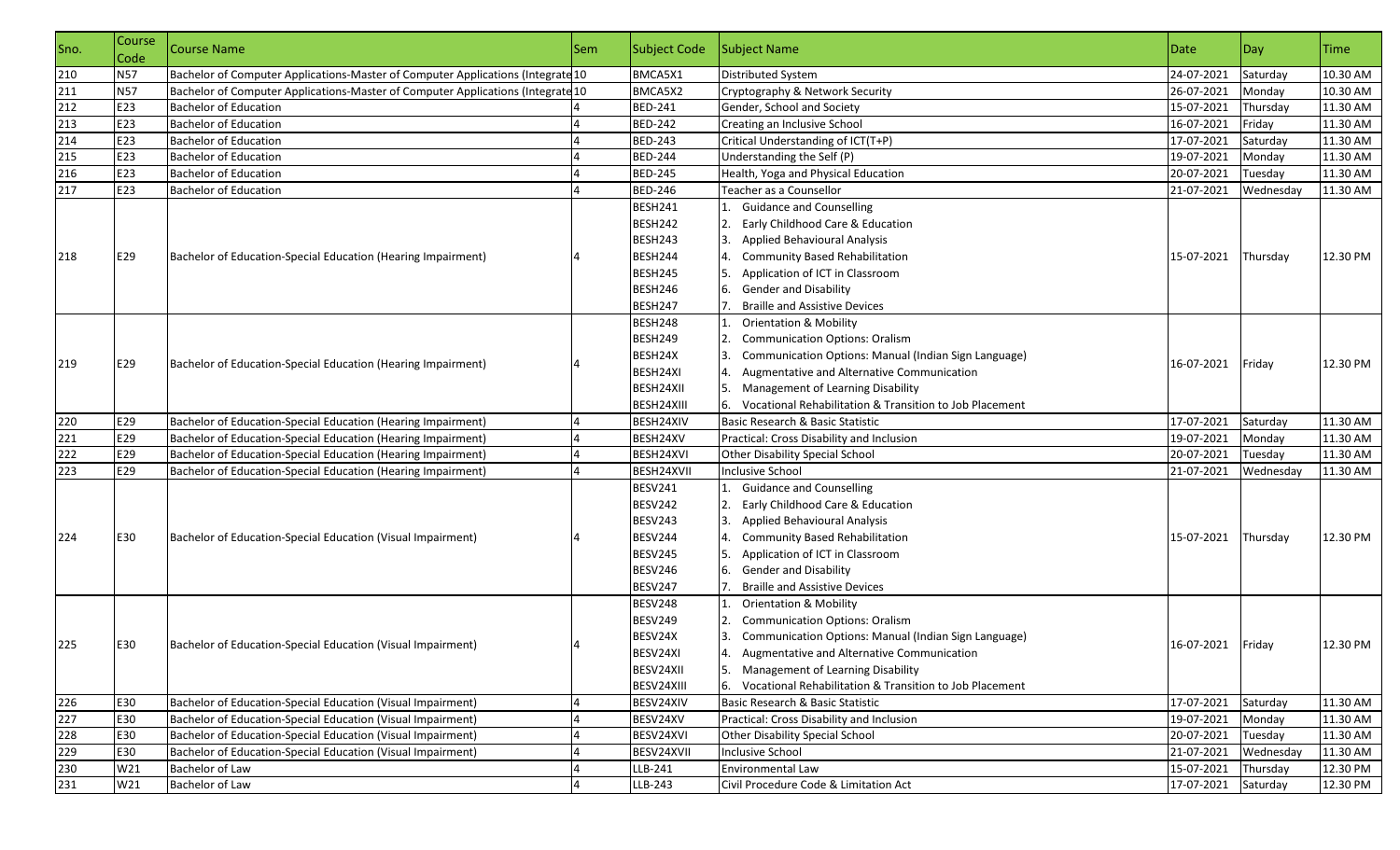| Sno.              | Course<br>Code | Course Name                               | <b>Sem</b> | Subject Code                                                                                                      | Subject Name                                                                                                                                                                                                                                                                                                                               | Date               | Day       | <b>Time</b> |
|-------------------|----------------|-------------------------------------------|------------|-------------------------------------------------------------------------------------------------------------------|--------------------------------------------------------------------------------------------------------------------------------------------------------------------------------------------------------------------------------------------------------------------------------------------------------------------------------------------|--------------------|-----------|-------------|
| 232               | W21            | Bachelor of Law                           |            | LLB-244                                                                                                           | Criminal Procedure Code                                                                                                                                                                                                                                                                                                                    | 19-07-2021         | Monday    | 11.30 AM    |
| 233               | W21            | Bachelor of Law                           |            | LLB-242                                                                                                           | Human Rights Law                                                                                                                                                                                                                                                                                                                           | 20-07-2021         | Tuesday   | 11.30 AM    |
| 234               | W21            | Bachelor of Law                           |            | LLB-245                                                                                                           | Land Laws                                                                                                                                                                                                                                                                                                                                  | 21-07-2021         | Wednesday | 11.30 AM    |
| 235               | W21            | <b>Bachelor of Law</b>                    |            | LLB-246                                                                                                           | Criminology & Penology                                                                                                                                                                                                                                                                                                                     | 23-07-2021         | Friday    | 10.30 AM    |
| 236               | W21            | Bachelor of Law                           |            | LLB-361                                                                                                           | <b>Interpretation of Statutes</b>                                                                                                                                                                                                                                                                                                          | 15-07-2021         | Thursday  | 12.30 PM    |
| 237               | W21            | Bachelor of Law                           |            | LLB-364<br>LLB-365<br>LLB-366<br>LLB-367<br>LLB-368<br>LLB-369<br>$LB-36X$<br>LLB-36XI<br>LLB-36XII<br>LLB-36XIII | Optional Subjects (Any two of the following):<br>a) International Humanitarian Law<br>b) Indirect Taxes<br>c) International Refuge Law<br>d) Criminology<br>e) Socio Economic Offences<br>f) International Economic Law<br>g) Private International Law<br>h) Law of International Organization<br>i) Health Care Law                      | 16-07-2021         | Friday    | 12.30 PM    |
|                   |                |                                           |            |                                                                                                                   | j) Comparative Law                                                                                                                                                                                                                                                                                                                         |                    |           |             |
| 238               | W21            | <b>Bachelor of Law</b>                    |            | LLB-363                                                                                                           | Banking & Insurance Law                                                                                                                                                                                                                                                                                                                    | 17-07-2021         | Saturday  | 12.30 PM    |
| 239               | W21            | Bachelor of Law                           |            | LLB-364<br>LLB-365<br>LLB-366<br>LLB-367<br>LB-368<br>LLB-369<br>LLB-36X<br>LLB-36XI<br>LLB-36XII<br>LLB-36XIII   | Optional Subjects (Any two of the following):<br>a) International Humanitarian Law<br>b) Indirect Taxes<br>c) International Refuge Law<br>d) Criminology<br>e) Socio Economic Offences<br>f) International Economic Law<br>g) Private International Law<br>h) Law of International Organization<br>i) Health Care Law<br>) Comparative Law | 19-07-2021         | Monday    | 11.30 AM    |
| 240               | W21            | <b>Bachelor of Law</b>                    |            | LLB-36XIV                                                                                                         | Moot Court Exercise and Internship                                                                                                                                                                                                                                                                                                         | 20-07-2021         | Tuesday   | 11.30 AM    |
| 241               | W21            | <b>Bachelor of Law</b>                    |            | LLB-36XV                                                                                                          | Dissertation & Viva-Voce                                                                                                                                                                                                                                                                                                                   | 21-07-2021         | Wednesday | 11.30 AM    |
| 242               | W21            | <b>Bachelor of Law</b>                    |            | LLB-362                                                                                                           | Criminology & Penology                                                                                                                                                                                                                                                                                                                     | 23-07-2021         | Friday    | 10.30 AM    |
| 243               | P27            | <b>Bachelor of Pharmacy</b>               |            | <b>BPH-241</b>                                                                                                    | Pharmaceutical Organic Chemistry III- (T)                                                                                                                                                                                                                                                                                                  | 22-07-2021         | Thursday  | 10.30 AM    |
| 244               | P27            | <b>Bachelor of Pharmacy</b>               |            | <b>BPH-242</b>                                                                                                    | Medicinal Chemistry $I - (T)$                                                                                                                                                                                                                                                                                                              | 23-07-2021         | Friday    | 10.30 AM    |
| 245               | P27            | <b>Bachelor of Pharmacy</b>               |            | <b>BPH-243</b>                                                                                                    | Physical Pharmaceutics $II - (T)$                                                                                                                                                                                                                                                                                                          | 24-07-2021         | Saturday  | 10.30 AM    |
|                   | P27            | <b>Bachelor of Pharmacy</b>               |            | <b>BPH-244</b>                                                                                                    | Pharmacology $I - (T)$                                                                                                                                                                                                                                                                                                                     | 26-07-2021         | Monday    | 10.30 AM    |
|                   | P27            | <b>Bachelor of Pharmacy</b>               |            | <b>BPH-245</b>                                                                                                    | Pharmacognosy and Phytochemistry I- (T)                                                                                                                                                                                                                                                                                                    | 27-07-2021 Tuesday |           | 10.30 AM    |
| 246<br>247<br>248 | P27            | <b>Bachelor of Pharmacy</b>               |            | <b>BPH-246</b>                                                                                                    | Medicinal Chemistry $I - (P)$                                                                                                                                                                                                                                                                                                              | 28-07-2021         | Wednesday | 10.30 AM    |
| 249               | P27            | <b>Bachelor of Pharmacy</b>               |            | <b>BPH-247</b>                                                                                                    | Physical Pharmaceutics $II - (P)$                                                                                                                                                                                                                                                                                                          | 29-07-2021         | Thursday  | 10.30 AM    |
| 250               | P27            | <b>Bachelor of Pharmacy</b>               |            | <b>BPH-248</b>                                                                                                    | Pharmacology $I - (P)$                                                                                                                                                                                                                                                                                                                     | 30-07-2021         | Friday    | 10.30 AM    |
| 251               | P27            | <b>Bachelor of Pharmacy</b>               |            | <b>BPH-249</b>                                                                                                    | Pharmacognosy and Phytochemistry $I - (P)$                                                                                                                                                                                                                                                                                                 | 31-07-2021         | Saturday  | 10.30 AM    |
| 252               | E37            | Bachelor of Physical Education and Sports |            | BPES241                                                                                                           | <b>Remedial and Massage</b>                                                                                                                                                                                                                                                                                                                | 15-07-2021         | Thursday  | 12.30 PM    |
| 253               | E37            | Bachelor of Physical Education and Sports | 4          | BPES242                                                                                                           | Sports Training & Coaching                                                                                                                                                                                                                                                                                                                 | 16-07-2021         | Friday    | 12.30 PM    |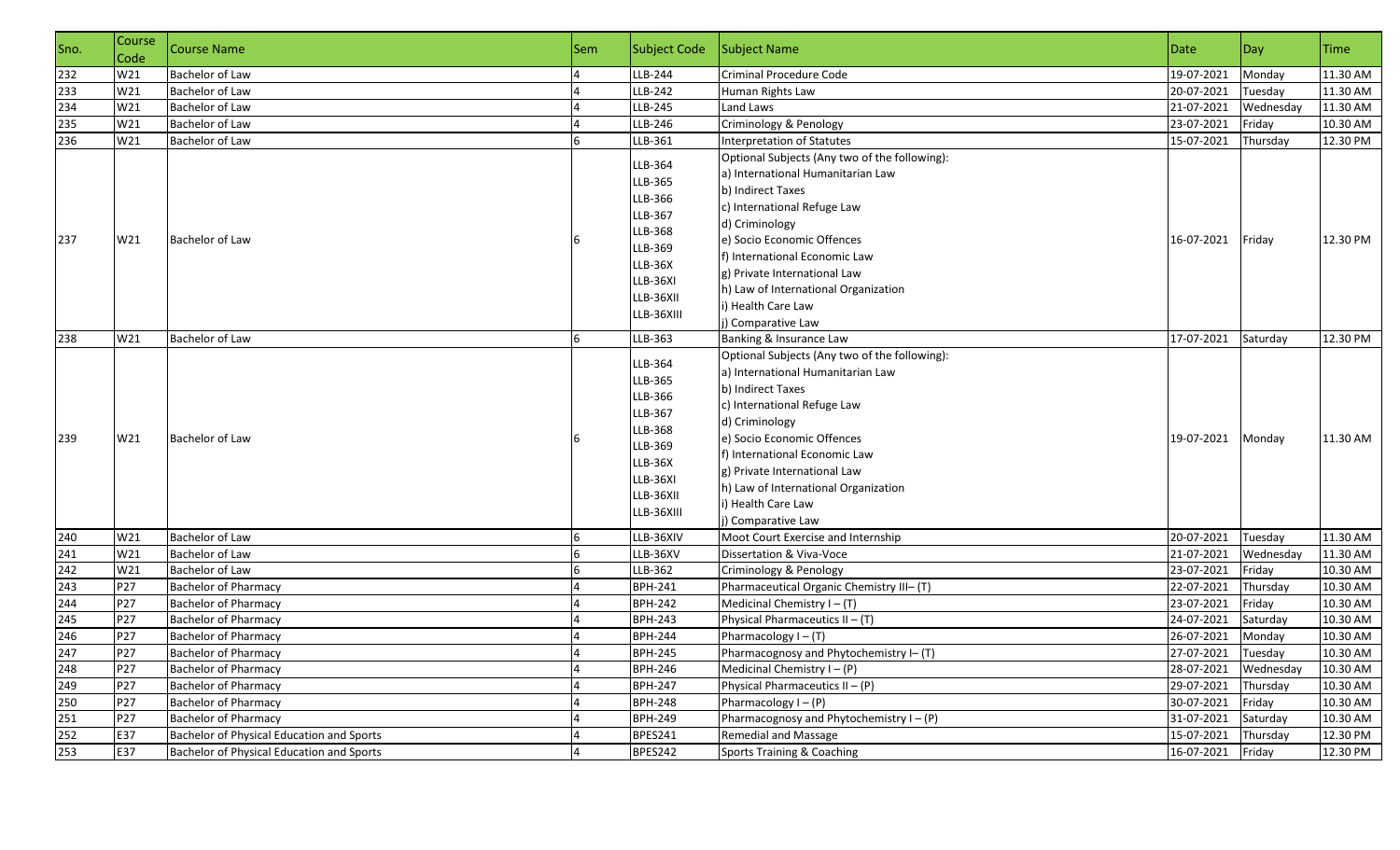| Any one<br>BPES243<br>1. Hockey<br>BPES243(1)<br>E37<br>254<br>2. Kabaddi<br>Bachelor of Physical Education and Sports<br>17-07-2021<br>Saturday<br>12.30 PM<br>BPES243(2)<br>3. Judo<br>BPES243(3)<br>4. Badminton<br>E37<br>255<br>Bachelor of Physical Education and Sports<br>BPES244<br><b>General Lessons Practical</b><br>19-07-2021<br>Monday<br>11.30 AM<br>256<br>E37<br>BPES245<br>Bachelor of Physical Education and Sports<br><b>Athletics</b><br>20-07-2021<br>11.30 AM<br>Tuesday<br>257<br>E37<br>BPES246<br><b>Remedial and Massage Practical</b><br>Bachelor of Physical Education and Sports<br>21-07-2021<br>11.30 AM<br>Wednesday<br>258<br>E37<br><b>BPES362</b><br>12.30 PM<br>Bachelor of Physical Education and Sports<br>Test. Measurement & Evaluation<br>16-07-2021<br>Friday<br>(Any one)<br>BPES363<br>1. Cricket<br>BPES363(1)<br>E37<br>259<br>Bachelor of Physical Education and Sports<br>2. Hand Ball<br>17-07-2021<br>Saturday<br>12.30 PM<br>BPES363(2)<br>3. Volley Ball<br>BPES363(3)<br>4.Foot Ball<br>260<br>E37<br><b>BPES364</b><br>Monday<br>Bachelor of Physical Education and Sports<br>Marking & Officiating in any Two Games<br>19-07-2021<br>11.30 AM<br>261<br>E37<br><b>BPES365</b><br>Bachelor of Physical Education and Sports<br>Marking & Officiating in Athletics<br>20-07-2021<br>Tuesday<br>11.30 AM<br>262<br>E37<br><b>BPES366</b><br>21-07-2021<br>11.30 AM<br>Bachelor of Physical Education and Sports<br><b>Lesson Planning</b><br>Wednesday<br>263<br>E37<br><b>BPES361</b><br>Sports Psychology<br>24-07-2021<br>10.30 AM<br>Bachelor of Physical Education and Sports<br>Saturday<br>264<br>A24<br>BSAG361<br>15-07-2021<br>12.30 PM<br><b>Bachelor of Science (Agriculture)</b><br>Farm Management and Agricultural Marketing<br>Thursday<br>265<br>A24<br>BSAG362<br>Tropical, Subtropical, Temperate Vegetables and Potato and Tuber Crops<br>16-07-2021<br>12.30 PM<br><b>Bachelor of Science (Agriculture)</b><br>Friday<br>266<br>A24<br>BSAG363<br>Water and Weed Management in Horticulture<br>17-07-2021<br>12.30 PM<br><b>Bachelor of Science (Agriculture)</b><br>Saturday<br>267<br>A24<br>BSAG364<br>19-07-2021<br>12.30 PM<br><b>Bachelor of Science (Agriculture)</b><br>Livestock and Poultry Management<br>Monday<br>268<br>A24<br>BSAG365<br>Renewable Energy and Green Technology<br>20-07-2021<br>12.30 PM<br><b>Bachelor of Science (Agriculture)</b><br>Tuesday<br>269<br>A24<br>BSAG366<br>Growth and Development of Horticultural Crop<br>21-07-2021<br>12.30 PM<br><b>Bachelor of Science (Agriculture)</b><br>Wednesday<br>270<br>A24<br>BSAG367<br>Nematode Pest of Horticultural Crops and Principles of Integrated Pest and Disease Mar 22-07-2021<br>10.30 AM<br><b>Bachelor of Science (Agriculture)</b><br>Thursday<br>271<br>A24<br>Bachelor of Science (Agriculture)<br>BSAG368<br>Commercial Floriculture and Principle of Landscape Architecture<br>23-07-2021<br>Friday<br>11.30 AM<br>Elective Papers Any One<br>BSAG481<br>a. Commercial Horticulture |
|-----------------------------------------------------------------------------------------------------------------------------------------------------------------------------------------------------------------------------------------------------------------------------------------------------------------------------------------------------------------------------------------------------------------------------------------------------------------------------------------------------------------------------------------------------------------------------------------------------------------------------------------------------------------------------------------------------------------------------------------------------------------------------------------------------------------------------------------------------------------------------------------------------------------------------------------------------------------------------------------------------------------------------------------------------------------------------------------------------------------------------------------------------------------------------------------------------------------------------------------------------------------------------------------------------------------------------------------------------------------------------------------------------------------------------------------------------------------------------------------------------------------------------------------------------------------------------------------------------------------------------------------------------------------------------------------------------------------------------------------------------------------------------------------------------------------------------------------------------------------------------------------------------------------------------------------------------------------------------------------------------------------------------------------------------------------------------------------------------------------------------------------------------------------------------------------------------------------------------------------------------------------------------------------------------------------------------------------------------------------------------------------------------------------------------------------------------------------------------------------------------------------------------------------------------------------------------------------------------------------------------------------------------------------------------------------------------------------------------------------------------------------------------------------------------------------------------------------------------------------------------------------------------------------------------------------------------------------------------------------------------------------------------------------------------------------|
|                                                                                                                                                                                                                                                                                                                                                                                                                                                                                                                                                                                                                                                                                                                                                                                                                                                                                                                                                                                                                                                                                                                                                                                                                                                                                                                                                                                                                                                                                                                                                                                                                                                                                                                                                                                                                                                                                                                                                                                                                                                                                                                                                                                                                                                                                                                                                                                                                                                                                                                                                                                                                                                                                                                                                                                                                                                                                                                                                                                                                                                                 |
|                                                                                                                                                                                                                                                                                                                                                                                                                                                                                                                                                                                                                                                                                                                                                                                                                                                                                                                                                                                                                                                                                                                                                                                                                                                                                                                                                                                                                                                                                                                                                                                                                                                                                                                                                                                                                                                                                                                                                                                                                                                                                                                                                                                                                                                                                                                                                                                                                                                                                                                                                                                                                                                                                                                                                                                                                                                                                                                                                                                                                                                                 |
|                                                                                                                                                                                                                                                                                                                                                                                                                                                                                                                                                                                                                                                                                                                                                                                                                                                                                                                                                                                                                                                                                                                                                                                                                                                                                                                                                                                                                                                                                                                                                                                                                                                                                                                                                                                                                                                                                                                                                                                                                                                                                                                                                                                                                                                                                                                                                                                                                                                                                                                                                                                                                                                                                                                                                                                                                                                                                                                                                                                                                                                                 |
|                                                                                                                                                                                                                                                                                                                                                                                                                                                                                                                                                                                                                                                                                                                                                                                                                                                                                                                                                                                                                                                                                                                                                                                                                                                                                                                                                                                                                                                                                                                                                                                                                                                                                                                                                                                                                                                                                                                                                                                                                                                                                                                                                                                                                                                                                                                                                                                                                                                                                                                                                                                                                                                                                                                                                                                                                                                                                                                                                                                                                                                                 |
|                                                                                                                                                                                                                                                                                                                                                                                                                                                                                                                                                                                                                                                                                                                                                                                                                                                                                                                                                                                                                                                                                                                                                                                                                                                                                                                                                                                                                                                                                                                                                                                                                                                                                                                                                                                                                                                                                                                                                                                                                                                                                                                                                                                                                                                                                                                                                                                                                                                                                                                                                                                                                                                                                                                                                                                                                                                                                                                                                                                                                                                                 |
|                                                                                                                                                                                                                                                                                                                                                                                                                                                                                                                                                                                                                                                                                                                                                                                                                                                                                                                                                                                                                                                                                                                                                                                                                                                                                                                                                                                                                                                                                                                                                                                                                                                                                                                                                                                                                                                                                                                                                                                                                                                                                                                                                                                                                                                                                                                                                                                                                                                                                                                                                                                                                                                                                                                                                                                                                                                                                                                                                                                                                                                                 |
|                                                                                                                                                                                                                                                                                                                                                                                                                                                                                                                                                                                                                                                                                                                                                                                                                                                                                                                                                                                                                                                                                                                                                                                                                                                                                                                                                                                                                                                                                                                                                                                                                                                                                                                                                                                                                                                                                                                                                                                                                                                                                                                                                                                                                                                                                                                                                                                                                                                                                                                                                                                                                                                                                                                                                                                                                                                                                                                                                                                                                                                                 |
|                                                                                                                                                                                                                                                                                                                                                                                                                                                                                                                                                                                                                                                                                                                                                                                                                                                                                                                                                                                                                                                                                                                                                                                                                                                                                                                                                                                                                                                                                                                                                                                                                                                                                                                                                                                                                                                                                                                                                                                                                                                                                                                                                                                                                                                                                                                                                                                                                                                                                                                                                                                                                                                                                                                                                                                                                                                                                                                                                                                                                                                                 |
|                                                                                                                                                                                                                                                                                                                                                                                                                                                                                                                                                                                                                                                                                                                                                                                                                                                                                                                                                                                                                                                                                                                                                                                                                                                                                                                                                                                                                                                                                                                                                                                                                                                                                                                                                                                                                                                                                                                                                                                                                                                                                                                                                                                                                                                                                                                                                                                                                                                                                                                                                                                                                                                                                                                                                                                                                                                                                                                                                                                                                                                                 |
|                                                                                                                                                                                                                                                                                                                                                                                                                                                                                                                                                                                                                                                                                                                                                                                                                                                                                                                                                                                                                                                                                                                                                                                                                                                                                                                                                                                                                                                                                                                                                                                                                                                                                                                                                                                                                                                                                                                                                                                                                                                                                                                                                                                                                                                                                                                                                                                                                                                                                                                                                                                                                                                                                                                                                                                                                                                                                                                                                                                                                                                                 |
|                                                                                                                                                                                                                                                                                                                                                                                                                                                                                                                                                                                                                                                                                                                                                                                                                                                                                                                                                                                                                                                                                                                                                                                                                                                                                                                                                                                                                                                                                                                                                                                                                                                                                                                                                                                                                                                                                                                                                                                                                                                                                                                                                                                                                                                                                                                                                                                                                                                                                                                                                                                                                                                                                                                                                                                                                                                                                                                                                                                                                                                                 |
|                                                                                                                                                                                                                                                                                                                                                                                                                                                                                                                                                                                                                                                                                                                                                                                                                                                                                                                                                                                                                                                                                                                                                                                                                                                                                                                                                                                                                                                                                                                                                                                                                                                                                                                                                                                                                                                                                                                                                                                                                                                                                                                                                                                                                                                                                                                                                                                                                                                                                                                                                                                                                                                                                                                                                                                                                                                                                                                                                                                                                                                                 |
|                                                                                                                                                                                                                                                                                                                                                                                                                                                                                                                                                                                                                                                                                                                                                                                                                                                                                                                                                                                                                                                                                                                                                                                                                                                                                                                                                                                                                                                                                                                                                                                                                                                                                                                                                                                                                                                                                                                                                                                                                                                                                                                                                                                                                                                                                                                                                                                                                                                                                                                                                                                                                                                                                                                                                                                                                                                                                                                                                                                                                                                                 |
|                                                                                                                                                                                                                                                                                                                                                                                                                                                                                                                                                                                                                                                                                                                                                                                                                                                                                                                                                                                                                                                                                                                                                                                                                                                                                                                                                                                                                                                                                                                                                                                                                                                                                                                                                                                                                                                                                                                                                                                                                                                                                                                                                                                                                                                                                                                                                                                                                                                                                                                                                                                                                                                                                                                                                                                                                                                                                                                                                                                                                                                                 |
|                                                                                                                                                                                                                                                                                                                                                                                                                                                                                                                                                                                                                                                                                                                                                                                                                                                                                                                                                                                                                                                                                                                                                                                                                                                                                                                                                                                                                                                                                                                                                                                                                                                                                                                                                                                                                                                                                                                                                                                                                                                                                                                                                                                                                                                                                                                                                                                                                                                                                                                                                                                                                                                                                                                                                                                                                                                                                                                                                                                                                                                                 |
|                                                                                                                                                                                                                                                                                                                                                                                                                                                                                                                                                                                                                                                                                                                                                                                                                                                                                                                                                                                                                                                                                                                                                                                                                                                                                                                                                                                                                                                                                                                                                                                                                                                                                                                                                                                                                                                                                                                                                                                                                                                                                                                                                                                                                                                                                                                                                                                                                                                                                                                                                                                                                                                                                                                                                                                                                                                                                                                                                                                                                                                                 |
|                                                                                                                                                                                                                                                                                                                                                                                                                                                                                                                                                                                                                                                                                                                                                                                                                                                                                                                                                                                                                                                                                                                                                                                                                                                                                                                                                                                                                                                                                                                                                                                                                                                                                                                                                                                                                                                                                                                                                                                                                                                                                                                                                                                                                                                                                                                                                                                                                                                                                                                                                                                                                                                                                                                                                                                                                                                                                                                                                                                                                                                                 |
|                                                                                                                                                                                                                                                                                                                                                                                                                                                                                                                                                                                                                                                                                                                                                                                                                                                                                                                                                                                                                                                                                                                                                                                                                                                                                                                                                                                                                                                                                                                                                                                                                                                                                                                                                                                                                                                                                                                                                                                                                                                                                                                                                                                                                                                                                                                                                                                                                                                                                                                                                                                                                                                                                                                                                                                                                                                                                                                                                                                                                                                                 |
| BSAG482<br>b. Protective Cultivation of High Value Horticulture Crops<br>BSAG483<br>c. Processing of Fruits and Vegetables for Value Addition<br>BSAG484<br>272<br>A24<br>d. Floriculture and Landscape Architecture<br>Bachelor of Science (Agriculture)<br>15-07-2021<br>Thursday<br>2.00 PM<br><b>BSAG485</b><br>e. Bio-inputs: Bio-fertilizers and Bio-pesticides. New Module<br>BSAG486<br>f. Mass Multiplication of Plant And Molecules through Tissue Culture<br><b>BSAG487</b><br>g. Mushroom Culture New Module<br><b>BSAG488</b><br>h. Bee Keeping                                                                                                                                                                                                                                                                                                                                                                                                                                                                                                                                                                                                                                                                                                                                                                                                                                                                                                                                                                                                                                                                                                                                                                                                                                                                                                                                                                                                                                                                                                                                                                                                                                                                                                                                                                                                                                                                                                                                                                                                                                                                                                                                                                                                                                                                                                                                                                                                                                                                                                    |
| 273<br><b>BSAG489</b><br>16-07-2021 Friday<br>A24<br>2.00 PM<br><b>Intellectual Property Rights</b><br>Bachelor of Science (Agriculture)                                                                                                                                                                                                                                                                                                                                                                                                                                                                                                                                                                                                                                                                                                                                                                                                                                                                                                                                                                                                                                                                                                                                                                                                                                                                                                                                                                                                                                                                                                                                                                                                                                                                                                                                                                                                                                                                                                                                                                                                                                                                                                                                                                                                                                                                                                                                                                                                                                                                                                                                                                                                                                                                                                                                                                                                                                                                                                                        |
| 274<br>A24<br>BSAG48X<br>12.30 PM<br>17-07-2021<br>Bachelor of Science (Agriculture)<br>Human Values and Agriculture Heritage<br>Saturday                                                                                                                                                                                                                                                                                                                                                                                                                                                                                                                                                                                                                                                                                                                                                                                                                                                                                                                                                                                                                                                                                                                                                                                                                                                                                                                                                                                                                                                                                                                                                                                                                                                                                                                                                                                                                                                                                                                                                                                                                                                                                                                                                                                                                                                                                                                                                                                                                                                                                                                                                                                                                                                                                                                                                                                                                                                                                                                       |
| 275<br>A24<br>BSAG241<br>Crop Production Technology -II (Rabi Crops)<br>Bachelor of Science (Honours-Agriculture)<br>15-07-2021<br>2.00 PM<br>Thursday                                                                                                                                                                                                                                                                                                                                                                                                                                                                                                                                                                                                                                                                                                                                                                                                                                                                                                                                                                                                                                                                                                                                                                                                                                                                                                                                                                                                                                                                                                                                                                                                                                                                                                                                                                                                                                                                                                                                                                                                                                                                                                                                                                                                                                                                                                                                                                                                                                                                                                                                                                                                                                                                                                                                                                                                                                                                                                          |
| 276<br>A24<br>BSAG242<br>Production Technology for Ornamental Crops, MAP and Landscaping<br>16-07-2021<br>2.00 PM<br>Bachelor of Science (Honours-Agriculture)<br>Friday                                                                                                                                                                                                                                                                                                                                                                                                                                                                                                                                                                                                                                                                                                                                                                                                                                                                                                                                                                                                                                                                                                                                                                                                                                                                                                                                                                                                                                                                                                                                                                                                                                                                                                                                                                                                                                                                                                                                                                                                                                                                                                                                                                                                                                                                                                                                                                                                                                                                                                                                                                                                                                                                                                                                                                                                                                                                                        |
| 277<br>A24<br><b>BSAG244</b><br>12.30 PM<br>Bachelor of Science (Honours-Agriculture)<br>Problematic Soils and Their Management<br>19-07-2021<br>Monday                                                                                                                                                                                                                                                                                                                                                                                                                                                                                                                                                                                                                                                                                                                                                                                                                                                                                                                                                                                                                                                                                                                                                                                                                                                                                                                                                                                                                                                                                                                                                                                                                                                                                                                                                                                                                                                                                                                                                                                                                                                                                                                                                                                                                                                                                                                                                                                                                                                                                                                                                                                                                                                                                                                                                                                                                                                                                                         |
| 278<br>A24<br>BSAG243<br>Renewable Energy and Green Technology<br>20-07-2021<br>12.30 PM<br>Bachelor of Science (Honours-Agriculture)<br>Tuesday                                                                                                                                                                                                                                                                                                                                                                                                                                                                                                                                                                                                                                                                                                                                                                                                                                                                                                                                                                                                                                                                                                                                                                                                                                                                                                                                                                                                                                                                                                                                                                                                                                                                                                                                                                                                                                                                                                                                                                                                                                                                                                                                                                                                                                                                                                                                                                                                                                                                                                                                                                                                                                                                                                                                                                                                                                                                                                                |
| 279<br>A24<br>BSAG246<br>21-07-2021<br>12.30 PM<br>Bachelor of Science (Honours-Agriculture)<br>Principles of Seed Technology<br>Wednesday                                                                                                                                                                                                                                                                                                                                                                                                                                                                                                                                                                                                                                                                                                                                                                                                                                                                                                                                                                                                                                                                                                                                                                                                                                                                                                                                                                                                                                                                                                                                                                                                                                                                                                                                                                                                                                                                                                                                                                                                                                                                                                                                                                                                                                                                                                                                                                                                                                                                                                                                                                                                                                                                                                                                                                                                                                                                                                                      |
| 280<br>A24<br>Bachelor of Science (Honours-Agriculture)<br>BSAG247<br>Farming System & Sustainable Agriculture<br>22-07-2021<br>10.30 AM<br>Thursday                                                                                                                                                                                                                                                                                                                                                                                                                                                                                                                                                                                                                                                                                                                                                                                                                                                                                                                                                                                                                                                                                                                                                                                                                                                                                                                                                                                                                                                                                                                                                                                                                                                                                                                                                                                                                                                                                                                                                                                                                                                                                                                                                                                                                                                                                                                                                                                                                                                                                                                                                                                                                                                                                                                                                                                                                                                                                                            |
| 281<br>A24<br>BSAG248<br>Agricultural Marketing Trade & Prices<br>23-07-2021<br>Bachelor of Science (Honours-Agriculture)<br>Friday<br>11.30 AM                                                                                                                                                                                                                                                                                                                                                                                                                                                                                                                                                                                                                                                                                                                                                                                                                                                                                                                                                                                                                                                                                                                                                                                                                                                                                                                                                                                                                                                                                                                                                                                                                                                                                                                                                                                                                                                                                                                                                                                                                                                                                                                                                                                                                                                                                                                                                                                                                                                                                                                                                                                                                                                                                                                                                                                                                                                                                                                 |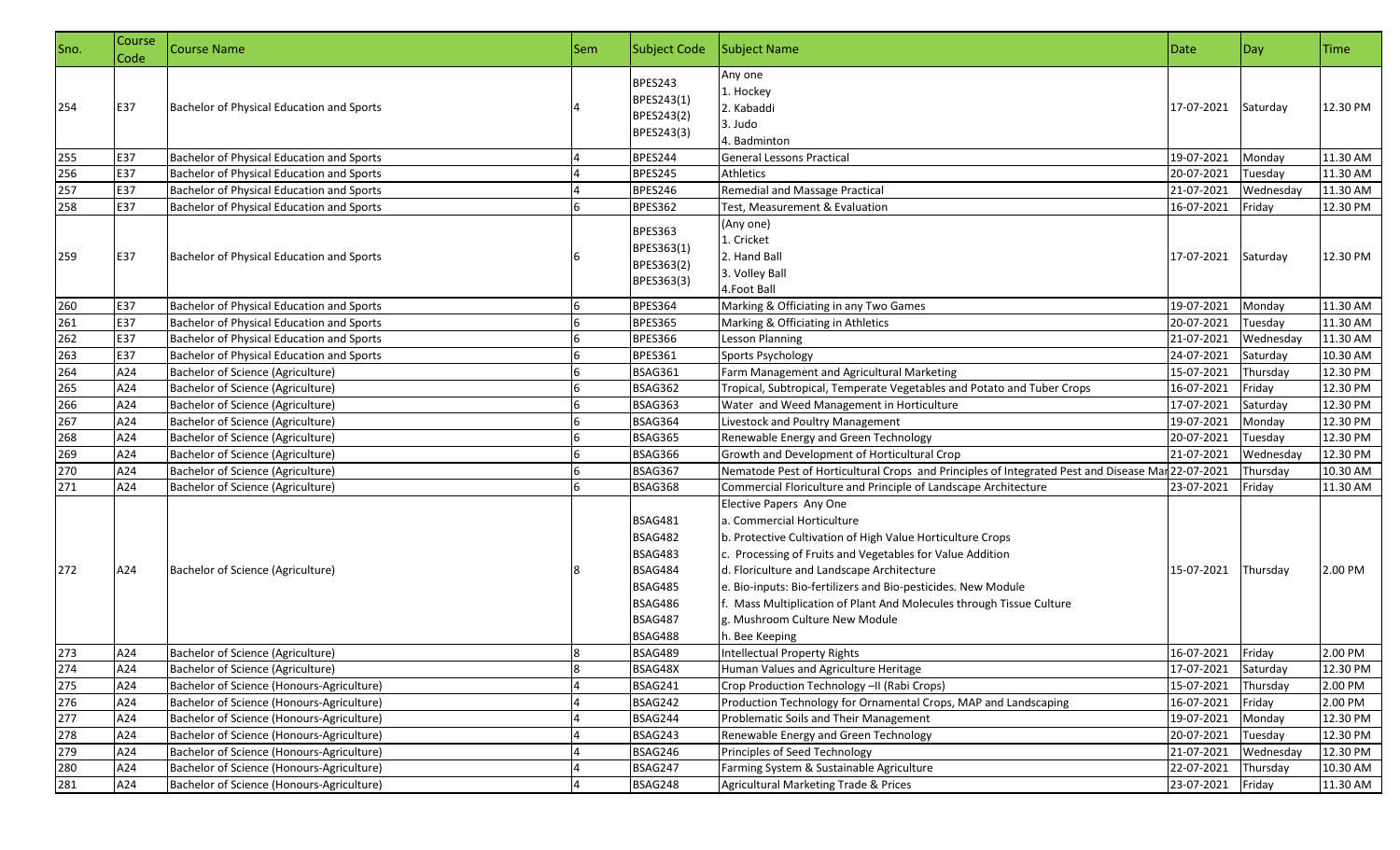| 282<br>A24<br>10.30 AM<br>Bachelor of Science (Honours-Agriculture)<br>BSAG249<br>Introductory Agro-Meteorology & Climate Change<br>24-07-2021<br>Saturday<br>283<br>A24<br>BSAG24X<br>10.30 AM<br>Bachelor of Science (Honours-Agriculture)<br>26-07-2021<br><b>Elective Course-Protected Cultivation</b><br>Monday<br>284<br>A24<br>10.30 AM<br>Bachelor of Science (Honours-Agriculture)<br>BSAG24X1<br>26-07-2021<br><b>Elective Course-Landscaping</b><br>Monday<br>285<br>A24<br>10.30 AM<br>Bachelor of Science (Honours-Agriculture)<br>BSAG24X2<br>Elective Course-Weed Management<br>26-07-2021<br>Monday<br>286<br>A24<br>BSAG24X3<br>10.30 AM<br>Bachelor of Science (Honours-Agriculture)<br>Elective Course- Agribussiness Management<br>26-07-2021<br>Monday<br>287<br>A24<br>BSAG245<br>Production Technology for Fruit and Plantation Crops<br>27-07-2021<br>10.30 AM<br>Bachelor of Science (Honours-Agriculture)<br>Tuesday<br>288<br>P29<br>BMLT241<br>2.00 PM<br>Bachelor of Science (Medical Laboratory Technology)<br>Laboratory Management and Ethics<br>15-07-2021<br>Thursday<br>289<br>P29<br>BMLT242<br>2.00 PM<br>Bachelor of Science (Medical Laboratory Technology)<br>16-07-2021<br>Friday<br>Enzymology<br>290<br>P29<br>BMLT243<br><b>Bio Medical Waste Management</b><br>17-07-2021<br>2.00 PM<br>Bachelor of Science (Medical Laboratory Technology)<br>Saturday<br>291<br>P29<br>12.30 PM<br>BMLT244<br>19-07-2021<br>Bachelor of Science (Medical Laboratory Technology)<br>Health Education & Health Communication<br>Monday<br>292<br>P29<br>BMLT245<br>20-07-2021<br>12.30 PM<br>Bachelor of Science (Medical Laboratory Technology)<br>Enzymology-(P)<br>Tuesday<br>293<br>P29<br>BMLT246<br>12.30 PM<br>Bachelor of Science (Medical Laboratory Technology)<br>Bio Medical Waste Management-(P)<br>21-07-2021<br>Wednesday<br>294<br>S21<br>BPCM241<br>2.00 PM<br>Bachelor of Science (PCM)<br><b>Waves and Optics</b><br>15-07-2021<br>Thursday<br>295<br>S21<br>BPCM242<br>2.00 PM<br>Bachelor of Science (PCM)<br>16-07-2021<br>Friday<br>Waves and Optics Lab<br>296<br>S21<br>12.30 PM<br>Bachelor of Science (PCM)<br>BPCM245<br>20-07-2021<br>Algebra<br>Tuesday<br>297<br>12.30 PM<br>S21<br>Bachelor of Science (PCM)<br>BPCM246<br><b>Basic Analytical Chemistry</b><br>21-07-2021<br>Wednesday<br>298<br>S21<br>Bachelor of Science (PCM)<br>BPCM243<br>Transition Metal & Coordination Chemistry, States of Matter & Chemical Kinetics<br>26-07-2021<br>10.30 AM<br>Monday<br>299<br>S21<br>Bachelor of Science (PCM)<br>BPCM244<br>Transition Metal & Coordination Chemistry, States of Matter & Chemical Kinetics Lab<br>27-07-2021<br>10.30 AM<br>Tuesday<br>300<br>S21<br>Bachelor of Science (PCM)<br>BPCM361<br><b>Electrical Circuits and Network Skills</b><br>16-07-2021<br>Friday<br>2.00 PM<br>301<br>S21<br>BPCM363<br>Industrial Chemicals & Environment<br>17-07-2021<br>2.00 PM<br><b>Bachelor of Science (PCM)</b><br>Saturday<br>302<br>12.30 PM<br>S21<br>Bachelor of Science (PCM)<br>BPCM362<br>20-07-2021<br>Tuesday<br>Linear Programming<br>303<br>10.30 AM<br>S21<br>Bachelor of Science (PCM)<br>BPCM364<br>22-07-2021<br>Solid State Physics<br>Thursday<br>304<br>S22<br>ZBC-243<br>17-07-2021<br>2.00 PM<br>Bachelor of Science (ZBC)<br>Plant Physiology and Metabolism<br>Saturday<br>305<br>S22<br>12.30 PM<br>ZBC-244<br>Plant Physiology and Metabolism Lab<br>19-07-2021<br>Bachelor of Science (ZBC)<br>Monday<br>306<br>S22<br>ZBC-245<br>20-07-2021<br>12.30 PM<br>Bachelor of Science (ZBC)<br><b>Genetics and Evolutionary Biology</b><br>Tuesday<br>307<br>S22<br>ZBC-246<br>12.30 PM<br>Bachelor of Science (ZBC)<br>Genetics and Evolutionary Biology Lab<br>21-07-2021<br>Wednesday<br>308<br>S22<br>ZBC-247<br>10.30 AM<br>22-07-2021<br>Bachelor of Science (ZBC)<br><b>Biofertilizers</b><br>Thursday<br>309<br>S <sub>22</sub><br>ZBC-241<br>10.30 AM<br>Transition Metal & Coordination Chemistry, States of Matter & Chemical Kinetics<br>Bachelor of Science (ZBC)<br>26-07-2021<br>Monday<br>S22<br>ZBC-242<br>310<br>Transition Metal & Coordination Chemistry, States of Matter & Chemical Kinetics Lab<br>10.30 AM<br><b>Bachelor of Science (ZBC)</b><br>27-07-2021<br>Tuesday<br>S22<br>ZBC-361<br>12.30 PM<br>Bachelor of Science (ZBC)<br>Quantum Chemistry, Spectroscopy & Photochemistry<br>19-07-2021<br>Monday<br><b>S22</b><br>312<br>Bachelor of Science (ZBC)<br>ZBC-363<br>20-07-2021<br>12.30 PM<br><b>Bioinformatics</b><br>Tuesday<br>313<br><b>S22</b><br>12.30 PM<br>ZBC-364<br>Bachelor of Science (ZBC)<br><b>Bioinformatics Lab</b><br>21-07-2021<br>Wednesday<br>314<br><b>S22</b><br>ZBC-365<br>22-07-2021<br>10.30 AM<br>Bachelor of Science (ZBC)<br><b>Insect, Vector and Diseases</b><br>Thursday<br>315<br>S22<br>Bachelor of Science (ZBC)<br>ZBC-366<br>23-07-2021<br>11.30 AM<br>Insect, Vector and Diseases Lab<br>Friday<br>316<br>S22<br>ZBC-367<br>24-07-2021<br>10.30 AM<br>Bachelor of Science (ZBC)<br>Saturday<br>Apiculture<br>S <sub>22</sub><br>317<br>ZBC-362<br>28-07-2021<br>10.30 AM<br>Wednesday<br>Bachelor of Science (ZBC)<br>Quantum Chemistry, Spectroscopy & Photochemistry Lab<br>318<br>E22<br><b>BSPE241</b><br>Bachelor of Science-Bachelor of Education (Integrated) (PCM)<br>15-07-2021<br>2.00 PM<br><b>Waves and Optics</b><br>Thursday<br>319<br>E22<br>Bachelor of Science-Bachelor of Education (Integrated) (PCM)<br><b>BSPE242</b><br>Waves and Optics Lab<br>16-07-2021<br>Friday<br>2.00 PM<br>320<br>E22<br>Bachelor of Science-Bachelor of Education (Integrated) (PCM)<br><b>BSPE245</b><br>Algebra<br>20-07-2021<br>12.30 PM<br>Tuesday<br>321<br>E22<br>Bachelor of Science-Bachelor of Education (Integrated) (PCM)<br><b>BSPE246</b><br><b>Basic Analytical Chemistry</b><br>21-07-2021<br>12.30 PM<br>Wednesday<br>322<br>E22<br>Bachelor of Science-Bachelor of Education (Integrated) (PCM)<br><b>BSPE248</b><br>24-07-2021<br>10.30 AM<br><b>Learning and Teaching</b><br>Saturday<br>323<br>E22<br>Bachelor of Science-Bachelor of Education (Integrated) (PCM)<br>BSPE243<br>Transition Metal & Coordination Chemistry, States of Matter & Chemical Kinetics<br>26-07-2021<br>10.30 AM<br>Monday<br>324<br>E22<br>Bachelor of Science-Bachelor of Education (Integrated) (PCM)<br>Transition Metal & Coordination Chemistry, States of Matter & Chemical Kinetics Lab<br>27-07-2021<br>10.30 AM<br>BSPE244<br>Tuesday | Sno. | Course<br>Code | Course Name                                                  | Sem | Subject Code   | Subject Name                           | Date       | Day       | Time     |
|--------------------------------------------------------------------------------------------------------------------------------------------------------------------------------------------------------------------------------------------------------------------------------------------------------------------------------------------------------------------------------------------------------------------------------------------------------------------------------------------------------------------------------------------------------------------------------------------------------------------------------------------------------------------------------------------------------------------------------------------------------------------------------------------------------------------------------------------------------------------------------------------------------------------------------------------------------------------------------------------------------------------------------------------------------------------------------------------------------------------------------------------------------------------------------------------------------------------------------------------------------------------------------------------------------------------------------------------------------------------------------------------------------------------------------------------------------------------------------------------------------------------------------------------------------------------------------------------------------------------------------------------------------------------------------------------------------------------------------------------------------------------------------------------------------------------------------------------------------------------------------------------------------------------------------------------------------------------------------------------------------------------------------------------------------------------------------------------------------------------------------------------------------------------------------------------------------------------------------------------------------------------------------------------------------------------------------------------------------------------------------------------------------------------------------------------------------------------------------------------------------------------------------------------------------------------------------------------------------------------------------------------------------------------------------------------------------------------------------------------------------------------------------------------------------------------------------------------------------------------------------------------------------------------------------------------------------------------------------------------------------------------------------------------------------------------------------------------------------------------------------------------------------------------------------------------------------------------------------------------------------------------------------------------------------------------------------------------------------------------------------------------------------------------------------------------------------------------------------------------------------------------------------------------------------------------------------------------------------------------------------------------------------------------------------------------------------------------------------------------------------------------------------------------------------------------------------------------------------------------------------------------------------------------------------------------------------------------------------------------------------------------------------------------------------------------------------------------------------------------------------------------------------------------------------------------------------------------------------------------------------------------------------------------------------------------------------------------------------------------------------------------------------------------------------------------------------------------------------------------------------------------------------------------------------------------------------------------------------------------------------------------------------------------------------------------------------------------------------------------------------------------------------------------------------------------------------------------------------------------------------------------------------------------------------------------------------------------------------------------------------------------------------------------------------------------------------------------------------------------------------------------------------------------------------------------------------------------------------------------------------------------------------------------------------------------------------------------------------------------------------------------------------------------------------------------------------------------------------------------------------------------------------------------------------------------------------------------------------------------------------------------------------------------------------------------------------------------------------------------------------------------------------------------------------------------------------------------------------------------------------------------------------------------------------------------------------------------------------------------------------------------------------------------------------------------------------------------------------------------------------------------------------------------------------------------------------------------------------------------------------------------------------------------------------------------------------------------------------------------------------------------------------------------------------------------------------------------------------------------------------------------|------|----------------|--------------------------------------------------------------|-----|----------------|----------------------------------------|------------|-----------|----------|
|                                                                                                                                                                                                                                                                                                                                                                                                                                                                                                                                                                                                                                                                                                                                                                                                                                                                                                                                                                                                                                                                                                                                                                                                                                                                                                                                                                                                                                                                                                                                                                                                                                                                                                                                                                                                                                                                                                                                                                                                                                                                                                                                                                                                                                                                                                                                                                                                                                                                                                                                                                                                                                                                                                                                                                                                                                                                                                                                                                                                                                                                                                                                                                                                                                                                                                                                                                                                                                                                                                                                                                                                                                                                                                                                                                                                                                                                                                                                                                                                                                                                                                                                                                                                                                                                                                                                                                                                                                                                                                                                                                                                                                                                                                                                                                                                                                                                                                                                                                                                                                                                                                                                                                                                                                                                                                                                                                                                                                                                                                                                                                                                                                                                                                                                                                                                                                                                                                                                                                                                                                                                                                                                                                                                                                                                                                                                                                                                                                                                                                                    |      |                |                                                              |     |                |                                        |            |           |          |
|                                                                                                                                                                                                                                                                                                                                                                                                                                                                                                                                                                                                                                                                                                                                                                                                                                                                                                                                                                                                                                                                                                                                                                                                                                                                                                                                                                                                                                                                                                                                                                                                                                                                                                                                                                                                                                                                                                                                                                                                                                                                                                                                                                                                                                                                                                                                                                                                                                                                                                                                                                                                                                                                                                                                                                                                                                                                                                                                                                                                                                                                                                                                                                                                                                                                                                                                                                                                                                                                                                                                                                                                                                                                                                                                                                                                                                                                                                                                                                                                                                                                                                                                                                                                                                                                                                                                                                                                                                                                                                                                                                                                                                                                                                                                                                                                                                                                                                                                                                                                                                                                                                                                                                                                                                                                                                                                                                                                                                                                                                                                                                                                                                                                                                                                                                                                                                                                                                                                                                                                                                                                                                                                                                                                                                                                                                                                                                                                                                                                                                                    |      |                |                                                              |     |                |                                        |            |           |          |
|                                                                                                                                                                                                                                                                                                                                                                                                                                                                                                                                                                                                                                                                                                                                                                                                                                                                                                                                                                                                                                                                                                                                                                                                                                                                                                                                                                                                                                                                                                                                                                                                                                                                                                                                                                                                                                                                                                                                                                                                                                                                                                                                                                                                                                                                                                                                                                                                                                                                                                                                                                                                                                                                                                                                                                                                                                                                                                                                                                                                                                                                                                                                                                                                                                                                                                                                                                                                                                                                                                                                                                                                                                                                                                                                                                                                                                                                                                                                                                                                                                                                                                                                                                                                                                                                                                                                                                                                                                                                                                                                                                                                                                                                                                                                                                                                                                                                                                                                                                                                                                                                                                                                                                                                                                                                                                                                                                                                                                                                                                                                                                                                                                                                                                                                                                                                                                                                                                                                                                                                                                                                                                                                                                                                                                                                                                                                                                                                                                                                                                                    |      |                |                                                              |     |                |                                        |            |           |          |
|                                                                                                                                                                                                                                                                                                                                                                                                                                                                                                                                                                                                                                                                                                                                                                                                                                                                                                                                                                                                                                                                                                                                                                                                                                                                                                                                                                                                                                                                                                                                                                                                                                                                                                                                                                                                                                                                                                                                                                                                                                                                                                                                                                                                                                                                                                                                                                                                                                                                                                                                                                                                                                                                                                                                                                                                                                                                                                                                                                                                                                                                                                                                                                                                                                                                                                                                                                                                                                                                                                                                                                                                                                                                                                                                                                                                                                                                                                                                                                                                                                                                                                                                                                                                                                                                                                                                                                                                                                                                                                                                                                                                                                                                                                                                                                                                                                                                                                                                                                                                                                                                                                                                                                                                                                                                                                                                                                                                                                                                                                                                                                                                                                                                                                                                                                                                                                                                                                                                                                                                                                                                                                                                                                                                                                                                                                                                                                                                                                                                                                                    |      |                |                                                              |     |                |                                        |            |           |          |
|                                                                                                                                                                                                                                                                                                                                                                                                                                                                                                                                                                                                                                                                                                                                                                                                                                                                                                                                                                                                                                                                                                                                                                                                                                                                                                                                                                                                                                                                                                                                                                                                                                                                                                                                                                                                                                                                                                                                                                                                                                                                                                                                                                                                                                                                                                                                                                                                                                                                                                                                                                                                                                                                                                                                                                                                                                                                                                                                                                                                                                                                                                                                                                                                                                                                                                                                                                                                                                                                                                                                                                                                                                                                                                                                                                                                                                                                                                                                                                                                                                                                                                                                                                                                                                                                                                                                                                                                                                                                                                                                                                                                                                                                                                                                                                                                                                                                                                                                                                                                                                                                                                                                                                                                                                                                                                                                                                                                                                                                                                                                                                                                                                                                                                                                                                                                                                                                                                                                                                                                                                                                                                                                                                                                                                                                                                                                                                                                                                                                                                                    |      |                |                                                              |     |                |                                        |            |           |          |
|                                                                                                                                                                                                                                                                                                                                                                                                                                                                                                                                                                                                                                                                                                                                                                                                                                                                                                                                                                                                                                                                                                                                                                                                                                                                                                                                                                                                                                                                                                                                                                                                                                                                                                                                                                                                                                                                                                                                                                                                                                                                                                                                                                                                                                                                                                                                                                                                                                                                                                                                                                                                                                                                                                                                                                                                                                                                                                                                                                                                                                                                                                                                                                                                                                                                                                                                                                                                                                                                                                                                                                                                                                                                                                                                                                                                                                                                                                                                                                                                                                                                                                                                                                                                                                                                                                                                                                                                                                                                                                                                                                                                                                                                                                                                                                                                                                                                                                                                                                                                                                                                                                                                                                                                                                                                                                                                                                                                                                                                                                                                                                                                                                                                                                                                                                                                                                                                                                                                                                                                                                                                                                                                                                                                                                                                                                                                                                                                                                                                                                                    |      |                |                                                              |     |                |                                        |            |           |          |
|                                                                                                                                                                                                                                                                                                                                                                                                                                                                                                                                                                                                                                                                                                                                                                                                                                                                                                                                                                                                                                                                                                                                                                                                                                                                                                                                                                                                                                                                                                                                                                                                                                                                                                                                                                                                                                                                                                                                                                                                                                                                                                                                                                                                                                                                                                                                                                                                                                                                                                                                                                                                                                                                                                                                                                                                                                                                                                                                                                                                                                                                                                                                                                                                                                                                                                                                                                                                                                                                                                                                                                                                                                                                                                                                                                                                                                                                                                                                                                                                                                                                                                                                                                                                                                                                                                                                                                                                                                                                                                                                                                                                                                                                                                                                                                                                                                                                                                                                                                                                                                                                                                                                                                                                                                                                                                                                                                                                                                                                                                                                                                                                                                                                                                                                                                                                                                                                                                                                                                                                                                                                                                                                                                                                                                                                                                                                                                                                                                                                                                                    |      |                |                                                              |     |                |                                        |            |           |          |
|                                                                                                                                                                                                                                                                                                                                                                                                                                                                                                                                                                                                                                                                                                                                                                                                                                                                                                                                                                                                                                                                                                                                                                                                                                                                                                                                                                                                                                                                                                                                                                                                                                                                                                                                                                                                                                                                                                                                                                                                                                                                                                                                                                                                                                                                                                                                                                                                                                                                                                                                                                                                                                                                                                                                                                                                                                                                                                                                                                                                                                                                                                                                                                                                                                                                                                                                                                                                                                                                                                                                                                                                                                                                                                                                                                                                                                                                                                                                                                                                                                                                                                                                                                                                                                                                                                                                                                                                                                                                                                                                                                                                                                                                                                                                                                                                                                                                                                                                                                                                                                                                                                                                                                                                                                                                                                                                                                                                                                                                                                                                                                                                                                                                                                                                                                                                                                                                                                                                                                                                                                                                                                                                                                                                                                                                                                                                                                                                                                                                                                                    |      |                |                                                              |     |                |                                        |            |           |          |
|                                                                                                                                                                                                                                                                                                                                                                                                                                                                                                                                                                                                                                                                                                                                                                                                                                                                                                                                                                                                                                                                                                                                                                                                                                                                                                                                                                                                                                                                                                                                                                                                                                                                                                                                                                                                                                                                                                                                                                                                                                                                                                                                                                                                                                                                                                                                                                                                                                                                                                                                                                                                                                                                                                                                                                                                                                                                                                                                                                                                                                                                                                                                                                                                                                                                                                                                                                                                                                                                                                                                                                                                                                                                                                                                                                                                                                                                                                                                                                                                                                                                                                                                                                                                                                                                                                                                                                                                                                                                                                                                                                                                                                                                                                                                                                                                                                                                                                                                                                                                                                                                                                                                                                                                                                                                                                                                                                                                                                                                                                                                                                                                                                                                                                                                                                                                                                                                                                                                                                                                                                                                                                                                                                                                                                                                                                                                                                                                                                                                                                                    |      |                |                                                              |     |                |                                        |            |           |          |
|                                                                                                                                                                                                                                                                                                                                                                                                                                                                                                                                                                                                                                                                                                                                                                                                                                                                                                                                                                                                                                                                                                                                                                                                                                                                                                                                                                                                                                                                                                                                                                                                                                                                                                                                                                                                                                                                                                                                                                                                                                                                                                                                                                                                                                                                                                                                                                                                                                                                                                                                                                                                                                                                                                                                                                                                                                                                                                                                                                                                                                                                                                                                                                                                                                                                                                                                                                                                                                                                                                                                                                                                                                                                                                                                                                                                                                                                                                                                                                                                                                                                                                                                                                                                                                                                                                                                                                                                                                                                                                                                                                                                                                                                                                                                                                                                                                                                                                                                                                                                                                                                                                                                                                                                                                                                                                                                                                                                                                                                                                                                                                                                                                                                                                                                                                                                                                                                                                                                                                                                                                                                                                                                                                                                                                                                                                                                                                                                                                                                                                                    |      |                |                                                              |     |                |                                        |            |           |          |
|                                                                                                                                                                                                                                                                                                                                                                                                                                                                                                                                                                                                                                                                                                                                                                                                                                                                                                                                                                                                                                                                                                                                                                                                                                                                                                                                                                                                                                                                                                                                                                                                                                                                                                                                                                                                                                                                                                                                                                                                                                                                                                                                                                                                                                                                                                                                                                                                                                                                                                                                                                                                                                                                                                                                                                                                                                                                                                                                                                                                                                                                                                                                                                                                                                                                                                                                                                                                                                                                                                                                                                                                                                                                                                                                                                                                                                                                                                                                                                                                                                                                                                                                                                                                                                                                                                                                                                                                                                                                                                                                                                                                                                                                                                                                                                                                                                                                                                                                                                                                                                                                                                                                                                                                                                                                                                                                                                                                                                                                                                                                                                                                                                                                                                                                                                                                                                                                                                                                                                                                                                                                                                                                                                                                                                                                                                                                                                                                                                                                                                                    |      |                |                                                              |     |                |                                        |            |           |          |
|                                                                                                                                                                                                                                                                                                                                                                                                                                                                                                                                                                                                                                                                                                                                                                                                                                                                                                                                                                                                                                                                                                                                                                                                                                                                                                                                                                                                                                                                                                                                                                                                                                                                                                                                                                                                                                                                                                                                                                                                                                                                                                                                                                                                                                                                                                                                                                                                                                                                                                                                                                                                                                                                                                                                                                                                                                                                                                                                                                                                                                                                                                                                                                                                                                                                                                                                                                                                                                                                                                                                                                                                                                                                                                                                                                                                                                                                                                                                                                                                                                                                                                                                                                                                                                                                                                                                                                                                                                                                                                                                                                                                                                                                                                                                                                                                                                                                                                                                                                                                                                                                                                                                                                                                                                                                                                                                                                                                                                                                                                                                                                                                                                                                                                                                                                                                                                                                                                                                                                                                                                                                                                                                                                                                                                                                                                                                                                                                                                                                                                                    |      |                |                                                              |     |                |                                        |            |           |          |
|                                                                                                                                                                                                                                                                                                                                                                                                                                                                                                                                                                                                                                                                                                                                                                                                                                                                                                                                                                                                                                                                                                                                                                                                                                                                                                                                                                                                                                                                                                                                                                                                                                                                                                                                                                                                                                                                                                                                                                                                                                                                                                                                                                                                                                                                                                                                                                                                                                                                                                                                                                                                                                                                                                                                                                                                                                                                                                                                                                                                                                                                                                                                                                                                                                                                                                                                                                                                                                                                                                                                                                                                                                                                                                                                                                                                                                                                                                                                                                                                                                                                                                                                                                                                                                                                                                                                                                                                                                                                                                                                                                                                                                                                                                                                                                                                                                                                                                                                                                                                                                                                                                                                                                                                                                                                                                                                                                                                                                                                                                                                                                                                                                                                                                                                                                                                                                                                                                                                                                                                                                                                                                                                                                                                                                                                                                                                                                                                                                                                                                                    |      |                |                                                              |     |                |                                        |            |           |          |
|                                                                                                                                                                                                                                                                                                                                                                                                                                                                                                                                                                                                                                                                                                                                                                                                                                                                                                                                                                                                                                                                                                                                                                                                                                                                                                                                                                                                                                                                                                                                                                                                                                                                                                                                                                                                                                                                                                                                                                                                                                                                                                                                                                                                                                                                                                                                                                                                                                                                                                                                                                                                                                                                                                                                                                                                                                                                                                                                                                                                                                                                                                                                                                                                                                                                                                                                                                                                                                                                                                                                                                                                                                                                                                                                                                                                                                                                                                                                                                                                                                                                                                                                                                                                                                                                                                                                                                                                                                                                                                                                                                                                                                                                                                                                                                                                                                                                                                                                                                                                                                                                                                                                                                                                                                                                                                                                                                                                                                                                                                                                                                                                                                                                                                                                                                                                                                                                                                                                                                                                                                                                                                                                                                                                                                                                                                                                                                                                                                                                                                                    |      |                |                                                              |     |                |                                        |            |           |          |
|                                                                                                                                                                                                                                                                                                                                                                                                                                                                                                                                                                                                                                                                                                                                                                                                                                                                                                                                                                                                                                                                                                                                                                                                                                                                                                                                                                                                                                                                                                                                                                                                                                                                                                                                                                                                                                                                                                                                                                                                                                                                                                                                                                                                                                                                                                                                                                                                                                                                                                                                                                                                                                                                                                                                                                                                                                                                                                                                                                                                                                                                                                                                                                                                                                                                                                                                                                                                                                                                                                                                                                                                                                                                                                                                                                                                                                                                                                                                                                                                                                                                                                                                                                                                                                                                                                                                                                                                                                                                                                                                                                                                                                                                                                                                                                                                                                                                                                                                                                                                                                                                                                                                                                                                                                                                                                                                                                                                                                                                                                                                                                                                                                                                                                                                                                                                                                                                                                                                                                                                                                                                                                                                                                                                                                                                                                                                                                                                                                                                                                                    |      |                |                                                              |     |                |                                        |            |           |          |
|                                                                                                                                                                                                                                                                                                                                                                                                                                                                                                                                                                                                                                                                                                                                                                                                                                                                                                                                                                                                                                                                                                                                                                                                                                                                                                                                                                                                                                                                                                                                                                                                                                                                                                                                                                                                                                                                                                                                                                                                                                                                                                                                                                                                                                                                                                                                                                                                                                                                                                                                                                                                                                                                                                                                                                                                                                                                                                                                                                                                                                                                                                                                                                                                                                                                                                                                                                                                                                                                                                                                                                                                                                                                                                                                                                                                                                                                                                                                                                                                                                                                                                                                                                                                                                                                                                                                                                                                                                                                                                                                                                                                                                                                                                                                                                                                                                                                                                                                                                                                                                                                                                                                                                                                                                                                                                                                                                                                                                                                                                                                                                                                                                                                                                                                                                                                                                                                                                                                                                                                                                                                                                                                                                                                                                                                                                                                                                                                                                                                                                                    |      |                |                                                              |     |                |                                        |            |           |          |
|                                                                                                                                                                                                                                                                                                                                                                                                                                                                                                                                                                                                                                                                                                                                                                                                                                                                                                                                                                                                                                                                                                                                                                                                                                                                                                                                                                                                                                                                                                                                                                                                                                                                                                                                                                                                                                                                                                                                                                                                                                                                                                                                                                                                                                                                                                                                                                                                                                                                                                                                                                                                                                                                                                                                                                                                                                                                                                                                                                                                                                                                                                                                                                                                                                                                                                                                                                                                                                                                                                                                                                                                                                                                                                                                                                                                                                                                                                                                                                                                                                                                                                                                                                                                                                                                                                                                                                                                                                                                                                                                                                                                                                                                                                                                                                                                                                                                                                                                                                                                                                                                                                                                                                                                                                                                                                                                                                                                                                                                                                                                                                                                                                                                                                                                                                                                                                                                                                                                                                                                                                                                                                                                                                                                                                                                                                                                                                                                                                                                                                                    |      |                |                                                              |     |                |                                        |            |           |          |
|                                                                                                                                                                                                                                                                                                                                                                                                                                                                                                                                                                                                                                                                                                                                                                                                                                                                                                                                                                                                                                                                                                                                                                                                                                                                                                                                                                                                                                                                                                                                                                                                                                                                                                                                                                                                                                                                                                                                                                                                                                                                                                                                                                                                                                                                                                                                                                                                                                                                                                                                                                                                                                                                                                                                                                                                                                                                                                                                                                                                                                                                                                                                                                                                                                                                                                                                                                                                                                                                                                                                                                                                                                                                                                                                                                                                                                                                                                                                                                                                                                                                                                                                                                                                                                                                                                                                                                                                                                                                                                                                                                                                                                                                                                                                                                                                                                                                                                                                                                                                                                                                                                                                                                                                                                                                                                                                                                                                                                                                                                                                                                                                                                                                                                                                                                                                                                                                                                                                                                                                                                                                                                                                                                                                                                                                                                                                                                                                                                                                                                                    |      |                |                                                              |     |                |                                        |            |           |          |
|                                                                                                                                                                                                                                                                                                                                                                                                                                                                                                                                                                                                                                                                                                                                                                                                                                                                                                                                                                                                                                                                                                                                                                                                                                                                                                                                                                                                                                                                                                                                                                                                                                                                                                                                                                                                                                                                                                                                                                                                                                                                                                                                                                                                                                                                                                                                                                                                                                                                                                                                                                                                                                                                                                                                                                                                                                                                                                                                                                                                                                                                                                                                                                                                                                                                                                                                                                                                                                                                                                                                                                                                                                                                                                                                                                                                                                                                                                                                                                                                                                                                                                                                                                                                                                                                                                                                                                                                                                                                                                                                                                                                                                                                                                                                                                                                                                                                                                                                                                                                                                                                                                                                                                                                                                                                                                                                                                                                                                                                                                                                                                                                                                                                                                                                                                                                                                                                                                                                                                                                                                                                                                                                                                                                                                                                                                                                                                                                                                                                                                                    |      |                |                                                              |     |                |                                        |            |           |          |
|                                                                                                                                                                                                                                                                                                                                                                                                                                                                                                                                                                                                                                                                                                                                                                                                                                                                                                                                                                                                                                                                                                                                                                                                                                                                                                                                                                                                                                                                                                                                                                                                                                                                                                                                                                                                                                                                                                                                                                                                                                                                                                                                                                                                                                                                                                                                                                                                                                                                                                                                                                                                                                                                                                                                                                                                                                                                                                                                                                                                                                                                                                                                                                                                                                                                                                                                                                                                                                                                                                                                                                                                                                                                                                                                                                                                                                                                                                                                                                                                                                                                                                                                                                                                                                                                                                                                                                                                                                                                                                                                                                                                                                                                                                                                                                                                                                                                                                                                                                                                                                                                                                                                                                                                                                                                                                                                                                                                                                                                                                                                                                                                                                                                                                                                                                                                                                                                                                                                                                                                                                                                                                                                                                                                                                                                                                                                                                                                                                                                                                                    |      |                |                                                              |     |                |                                        |            |           |          |
|                                                                                                                                                                                                                                                                                                                                                                                                                                                                                                                                                                                                                                                                                                                                                                                                                                                                                                                                                                                                                                                                                                                                                                                                                                                                                                                                                                                                                                                                                                                                                                                                                                                                                                                                                                                                                                                                                                                                                                                                                                                                                                                                                                                                                                                                                                                                                                                                                                                                                                                                                                                                                                                                                                                                                                                                                                                                                                                                                                                                                                                                                                                                                                                                                                                                                                                                                                                                                                                                                                                                                                                                                                                                                                                                                                                                                                                                                                                                                                                                                                                                                                                                                                                                                                                                                                                                                                                                                                                                                                                                                                                                                                                                                                                                                                                                                                                                                                                                                                                                                                                                                                                                                                                                                                                                                                                                                                                                                                                                                                                                                                                                                                                                                                                                                                                                                                                                                                                                                                                                                                                                                                                                                                                                                                                                                                                                                                                                                                                                                                                    |      |                |                                                              |     |                |                                        |            |           |          |
|                                                                                                                                                                                                                                                                                                                                                                                                                                                                                                                                                                                                                                                                                                                                                                                                                                                                                                                                                                                                                                                                                                                                                                                                                                                                                                                                                                                                                                                                                                                                                                                                                                                                                                                                                                                                                                                                                                                                                                                                                                                                                                                                                                                                                                                                                                                                                                                                                                                                                                                                                                                                                                                                                                                                                                                                                                                                                                                                                                                                                                                                                                                                                                                                                                                                                                                                                                                                                                                                                                                                                                                                                                                                                                                                                                                                                                                                                                                                                                                                                                                                                                                                                                                                                                                                                                                                                                                                                                                                                                                                                                                                                                                                                                                                                                                                                                                                                                                                                                                                                                                                                                                                                                                                                                                                                                                                                                                                                                                                                                                                                                                                                                                                                                                                                                                                                                                                                                                                                                                                                                                                                                                                                                                                                                                                                                                                                                                                                                                                                                                    |      |                |                                                              |     |                |                                        |            |           |          |
|                                                                                                                                                                                                                                                                                                                                                                                                                                                                                                                                                                                                                                                                                                                                                                                                                                                                                                                                                                                                                                                                                                                                                                                                                                                                                                                                                                                                                                                                                                                                                                                                                                                                                                                                                                                                                                                                                                                                                                                                                                                                                                                                                                                                                                                                                                                                                                                                                                                                                                                                                                                                                                                                                                                                                                                                                                                                                                                                                                                                                                                                                                                                                                                                                                                                                                                                                                                                                                                                                                                                                                                                                                                                                                                                                                                                                                                                                                                                                                                                                                                                                                                                                                                                                                                                                                                                                                                                                                                                                                                                                                                                                                                                                                                                                                                                                                                                                                                                                                                                                                                                                                                                                                                                                                                                                                                                                                                                                                                                                                                                                                                                                                                                                                                                                                                                                                                                                                                                                                                                                                                                                                                                                                                                                                                                                                                                                                                                                                                                                                                    |      |                |                                                              |     |                |                                        |            |           |          |
|                                                                                                                                                                                                                                                                                                                                                                                                                                                                                                                                                                                                                                                                                                                                                                                                                                                                                                                                                                                                                                                                                                                                                                                                                                                                                                                                                                                                                                                                                                                                                                                                                                                                                                                                                                                                                                                                                                                                                                                                                                                                                                                                                                                                                                                                                                                                                                                                                                                                                                                                                                                                                                                                                                                                                                                                                                                                                                                                                                                                                                                                                                                                                                                                                                                                                                                                                                                                                                                                                                                                                                                                                                                                                                                                                                                                                                                                                                                                                                                                                                                                                                                                                                                                                                                                                                                                                                                                                                                                                                                                                                                                                                                                                                                                                                                                                                                                                                                                                                                                                                                                                                                                                                                                                                                                                                                                                                                                                                                                                                                                                                                                                                                                                                                                                                                                                                                                                                                                                                                                                                                                                                                                                                                                                                                                                                                                                                                                                                                                                                                    |      |                |                                                              |     |                |                                        |            |           |          |
|                                                                                                                                                                                                                                                                                                                                                                                                                                                                                                                                                                                                                                                                                                                                                                                                                                                                                                                                                                                                                                                                                                                                                                                                                                                                                                                                                                                                                                                                                                                                                                                                                                                                                                                                                                                                                                                                                                                                                                                                                                                                                                                                                                                                                                                                                                                                                                                                                                                                                                                                                                                                                                                                                                                                                                                                                                                                                                                                                                                                                                                                                                                                                                                                                                                                                                                                                                                                                                                                                                                                                                                                                                                                                                                                                                                                                                                                                                                                                                                                                                                                                                                                                                                                                                                                                                                                                                                                                                                                                                                                                                                                                                                                                                                                                                                                                                                                                                                                                                                                                                                                                                                                                                                                                                                                                                                                                                                                                                                                                                                                                                                                                                                                                                                                                                                                                                                                                                                                                                                                                                                                                                                                                                                                                                                                                                                                                                                                                                                                                                                    |      |                |                                                              |     |                |                                        |            |           |          |
|                                                                                                                                                                                                                                                                                                                                                                                                                                                                                                                                                                                                                                                                                                                                                                                                                                                                                                                                                                                                                                                                                                                                                                                                                                                                                                                                                                                                                                                                                                                                                                                                                                                                                                                                                                                                                                                                                                                                                                                                                                                                                                                                                                                                                                                                                                                                                                                                                                                                                                                                                                                                                                                                                                                                                                                                                                                                                                                                                                                                                                                                                                                                                                                                                                                                                                                                                                                                                                                                                                                                                                                                                                                                                                                                                                                                                                                                                                                                                                                                                                                                                                                                                                                                                                                                                                                                                                                                                                                                                                                                                                                                                                                                                                                                                                                                                                                                                                                                                                                                                                                                                                                                                                                                                                                                                                                                                                                                                                                                                                                                                                                                                                                                                                                                                                                                                                                                                                                                                                                                                                                                                                                                                                                                                                                                                                                                                                                                                                                                                                                    |      |                |                                                              |     |                |                                        |            |           |          |
|                                                                                                                                                                                                                                                                                                                                                                                                                                                                                                                                                                                                                                                                                                                                                                                                                                                                                                                                                                                                                                                                                                                                                                                                                                                                                                                                                                                                                                                                                                                                                                                                                                                                                                                                                                                                                                                                                                                                                                                                                                                                                                                                                                                                                                                                                                                                                                                                                                                                                                                                                                                                                                                                                                                                                                                                                                                                                                                                                                                                                                                                                                                                                                                                                                                                                                                                                                                                                                                                                                                                                                                                                                                                                                                                                                                                                                                                                                                                                                                                                                                                                                                                                                                                                                                                                                                                                                                                                                                                                                                                                                                                                                                                                                                                                                                                                                                                                                                                                                                                                                                                                                                                                                                                                                                                                                                                                                                                                                                                                                                                                                                                                                                                                                                                                                                                                                                                                                                                                                                                                                                                                                                                                                                                                                                                                                                                                                                                                                                                                                                    |      |                |                                                              |     |                |                                        |            |           |          |
|                                                                                                                                                                                                                                                                                                                                                                                                                                                                                                                                                                                                                                                                                                                                                                                                                                                                                                                                                                                                                                                                                                                                                                                                                                                                                                                                                                                                                                                                                                                                                                                                                                                                                                                                                                                                                                                                                                                                                                                                                                                                                                                                                                                                                                                                                                                                                                                                                                                                                                                                                                                                                                                                                                                                                                                                                                                                                                                                                                                                                                                                                                                                                                                                                                                                                                                                                                                                                                                                                                                                                                                                                                                                                                                                                                                                                                                                                                                                                                                                                                                                                                                                                                                                                                                                                                                                                                                                                                                                                                                                                                                                                                                                                                                                                                                                                                                                                                                                                                                                                                                                                                                                                                                                                                                                                                                                                                                                                                                                                                                                                                                                                                                                                                                                                                                                                                                                                                                                                                                                                                                                                                                                                                                                                                                                                                                                                                                                                                                                                                                    |      |                |                                                              |     |                |                                        |            |           |          |
|                                                                                                                                                                                                                                                                                                                                                                                                                                                                                                                                                                                                                                                                                                                                                                                                                                                                                                                                                                                                                                                                                                                                                                                                                                                                                                                                                                                                                                                                                                                                                                                                                                                                                                                                                                                                                                                                                                                                                                                                                                                                                                                                                                                                                                                                                                                                                                                                                                                                                                                                                                                                                                                                                                                                                                                                                                                                                                                                                                                                                                                                                                                                                                                                                                                                                                                                                                                                                                                                                                                                                                                                                                                                                                                                                                                                                                                                                                                                                                                                                                                                                                                                                                                                                                                                                                                                                                                                                                                                                                                                                                                                                                                                                                                                                                                                                                                                                                                                                                                                                                                                                                                                                                                                                                                                                                                                                                                                                                                                                                                                                                                                                                                                                                                                                                                                                                                                                                                                                                                                                                                                                                                                                                                                                                                                                                                                                                                                                                                                                                                    |      |                |                                                              |     |                |                                        |            |           |          |
|                                                                                                                                                                                                                                                                                                                                                                                                                                                                                                                                                                                                                                                                                                                                                                                                                                                                                                                                                                                                                                                                                                                                                                                                                                                                                                                                                                                                                                                                                                                                                                                                                                                                                                                                                                                                                                                                                                                                                                                                                                                                                                                                                                                                                                                                                                                                                                                                                                                                                                                                                                                                                                                                                                                                                                                                                                                                                                                                                                                                                                                                                                                                                                                                                                                                                                                                                                                                                                                                                                                                                                                                                                                                                                                                                                                                                                                                                                                                                                                                                                                                                                                                                                                                                                                                                                                                                                                                                                                                                                                                                                                                                                                                                                                                                                                                                                                                                                                                                                                                                                                                                                                                                                                                                                                                                                                                                                                                                                                                                                                                                                                                                                                                                                                                                                                                                                                                                                                                                                                                                                                                                                                                                                                                                                                                                                                                                                                                                                                                                                                    | 311  |                |                                                              |     |                |                                        |            |           |          |
|                                                                                                                                                                                                                                                                                                                                                                                                                                                                                                                                                                                                                                                                                                                                                                                                                                                                                                                                                                                                                                                                                                                                                                                                                                                                                                                                                                                                                                                                                                                                                                                                                                                                                                                                                                                                                                                                                                                                                                                                                                                                                                                                                                                                                                                                                                                                                                                                                                                                                                                                                                                                                                                                                                                                                                                                                                                                                                                                                                                                                                                                                                                                                                                                                                                                                                                                                                                                                                                                                                                                                                                                                                                                                                                                                                                                                                                                                                                                                                                                                                                                                                                                                                                                                                                                                                                                                                                                                                                                                                                                                                                                                                                                                                                                                                                                                                                                                                                                                                                                                                                                                                                                                                                                                                                                                                                                                                                                                                                                                                                                                                                                                                                                                                                                                                                                                                                                                                                                                                                                                                                                                                                                                                                                                                                                                                                                                                                                                                                                                                                    |      |                |                                                              |     |                |                                        |            |           |          |
|                                                                                                                                                                                                                                                                                                                                                                                                                                                                                                                                                                                                                                                                                                                                                                                                                                                                                                                                                                                                                                                                                                                                                                                                                                                                                                                                                                                                                                                                                                                                                                                                                                                                                                                                                                                                                                                                                                                                                                                                                                                                                                                                                                                                                                                                                                                                                                                                                                                                                                                                                                                                                                                                                                                                                                                                                                                                                                                                                                                                                                                                                                                                                                                                                                                                                                                                                                                                                                                                                                                                                                                                                                                                                                                                                                                                                                                                                                                                                                                                                                                                                                                                                                                                                                                                                                                                                                                                                                                                                                                                                                                                                                                                                                                                                                                                                                                                                                                                                                                                                                                                                                                                                                                                                                                                                                                                                                                                                                                                                                                                                                                                                                                                                                                                                                                                                                                                                                                                                                                                                                                                                                                                                                                                                                                                                                                                                                                                                                                                                                                    |      |                |                                                              |     |                |                                        |            |           |          |
|                                                                                                                                                                                                                                                                                                                                                                                                                                                                                                                                                                                                                                                                                                                                                                                                                                                                                                                                                                                                                                                                                                                                                                                                                                                                                                                                                                                                                                                                                                                                                                                                                                                                                                                                                                                                                                                                                                                                                                                                                                                                                                                                                                                                                                                                                                                                                                                                                                                                                                                                                                                                                                                                                                                                                                                                                                                                                                                                                                                                                                                                                                                                                                                                                                                                                                                                                                                                                                                                                                                                                                                                                                                                                                                                                                                                                                                                                                                                                                                                                                                                                                                                                                                                                                                                                                                                                                                                                                                                                                                                                                                                                                                                                                                                                                                                                                                                                                                                                                                                                                                                                                                                                                                                                                                                                                                                                                                                                                                                                                                                                                                                                                                                                                                                                                                                                                                                                                                                                                                                                                                                                                                                                                                                                                                                                                                                                                                                                                                                                                                    |      |                |                                                              |     |                |                                        |            |           |          |
|                                                                                                                                                                                                                                                                                                                                                                                                                                                                                                                                                                                                                                                                                                                                                                                                                                                                                                                                                                                                                                                                                                                                                                                                                                                                                                                                                                                                                                                                                                                                                                                                                                                                                                                                                                                                                                                                                                                                                                                                                                                                                                                                                                                                                                                                                                                                                                                                                                                                                                                                                                                                                                                                                                                                                                                                                                                                                                                                                                                                                                                                                                                                                                                                                                                                                                                                                                                                                                                                                                                                                                                                                                                                                                                                                                                                                                                                                                                                                                                                                                                                                                                                                                                                                                                                                                                                                                                                                                                                                                                                                                                                                                                                                                                                                                                                                                                                                                                                                                                                                                                                                                                                                                                                                                                                                                                                                                                                                                                                                                                                                                                                                                                                                                                                                                                                                                                                                                                                                                                                                                                                                                                                                                                                                                                                                                                                                                                                                                                                                                                    |      |                |                                                              |     |                |                                        |            |           |          |
|                                                                                                                                                                                                                                                                                                                                                                                                                                                                                                                                                                                                                                                                                                                                                                                                                                                                                                                                                                                                                                                                                                                                                                                                                                                                                                                                                                                                                                                                                                                                                                                                                                                                                                                                                                                                                                                                                                                                                                                                                                                                                                                                                                                                                                                                                                                                                                                                                                                                                                                                                                                                                                                                                                                                                                                                                                                                                                                                                                                                                                                                                                                                                                                                                                                                                                                                                                                                                                                                                                                                                                                                                                                                                                                                                                                                                                                                                                                                                                                                                                                                                                                                                                                                                                                                                                                                                                                                                                                                                                                                                                                                                                                                                                                                                                                                                                                                                                                                                                                                                                                                                                                                                                                                                                                                                                                                                                                                                                                                                                                                                                                                                                                                                                                                                                                                                                                                                                                                                                                                                                                                                                                                                                                                                                                                                                                                                                                                                                                                                                                    |      |                |                                                              |     |                |                                        |            |           |          |
|                                                                                                                                                                                                                                                                                                                                                                                                                                                                                                                                                                                                                                                                                                                                                                                                                                                                                                                                                                                                                                                                                                                                                                                                                                                                                                                                                                                                                                                                                                                                                                                                                                                                                                                                                                                                                                                                                                                                                                                                                                                                                                                                                                                                                                                                                                                                                                                                                                                                                                                                                                                                                                                                                                                                                                                                                                                                                                                                                                                                                                                                                                                                                                                                                                                                                                                                                                                                                                                                                                                                                                                                                                                                                                                                                                                                                                                                                                                                                                                                                                                                                                                                                                                                                                                                                                                                                                                                                                                                                                                                                                                                                                                                                                                                                                                                                                                                                                                                                                                                                                                                                                                                                                                                                                                                                                                                                                                                                                                                                                                                                                                                                                                                                                                                                                                                                                                                                                                                                                                                                                                                                                                                                                                                                                                                                                                                                                                                                                                                                                                    |      |                |                                                              |     |                |                                        |            |           |          |
|                                                                                                                                                                                                                                                                                                                                                                                                                                                                                                                                                                                                                                                                                                                                                                                                                                                                                                                                                                                                                                                                                                                                                                                                                                                                                                                                                                                                                                                                                                                                                                                                                                                                                                                                                                                                                                                                                                                                                                                                                                                                                                                                                                                                                                                                                                                                                                                                                                                                                                                                                                                                                                                                                                                                                                                                                                                                                                                                                                                                                                                                                                                                                                                                                                                                                                                                                                                                                                                                                                                                                                                                                                                                                                                                                                                                                                                                                                                                                                                                                                                                                                                                                                                                                                                                                                                                                                                                                                                                                                                                                                                                                                                                                                                                                                                                                                                                                                                                                                                                                                                                                                                                                                                                                                                                                                                                                                                                                                                                                                                                                                                                                                                                                                                                                                                                                                                                                                                                                                                                                                                                                                                                                                                                                                                                                                                                                                                                                                                                                                                    |      |                |                                                              |     |                |                                        |            |           |          |
|                                                                                                                                                                                                                                                                                                                                                                                                                                                                                                                                                                                                                                                                                                                                                                                                                                                                                                                                                                                                                                                                                                                                                                                                                                                                                                                                                                                                                                                                                                                                                                                                                                                                                                                                                                                                                                                                                                                                                                                                                                                                                                                                                                                                                                                                                                                                                                                                                                                                                                                                                                                                                                                                                                                                                                                                                                                                                                                                                                                                                                                                                                                                                                                                                                                                                                                                                                                                                                                                                                                                                                                                                                                                                                                                                                                                                                                                                                                                                                                                                                                                                                                                                                                                                                                                                                                                                                                                                                                                                                                                                                                                                                                                                                                                                                                                                                                                                                                                                                                                                                                                                                                                                                                                                                                                                                                                                                                                                                                                                                                                                                                                                                                                                                                                                                                                                                                                                                                                                                                                                                                                                                                                                                                                                                                                                                                                                                                                                                                                                                                    |      |                |                                                              |     |                |                                        |            |           |          |
|                                                                                                                                                                                                                                                                                                                                                                                                                                                                                                                                                                                                                                                                                                                                                                                                                                                                                                                                                                                                                                                                                                                                                                                                                                                                                                                                                                                                                                                                                                                                                                                                                                                                                                                                                                                                                                                                                                                                                                                                                                                                                                                                                                                                                                                                                                                                                                                                                                                                                                                                                                                                                                                                                                                                                                                                                                                                                                                                                                                                                                                                                                                                                                                                                                                                                                                                                                                                                                                                                                                                                                                                                                                                                                                                                                                                                                                                                                                                                                                                                                                                                                                                                                                                                                                                                                                                                                                                                                                                                                                                                                                                                                                                                                                                                                                                                                                                                                                                                                                                                                                                                                                                                                                                                                                                                                                                                                                                                                                                                                                                                                                                                                                                                                                                                                                                                                                                                                                                                                                                                                                                                                                                                                                                                                                                                                                                                                                                                                                                                                                    |      |                |                                                              |     |                |                                        |            |           |          |
|                                                                                                                                                                                                                                                                                                                                                                                                                                                                                                                                                                                                                                                                                                                                                                                                                                                                                                                                                                                                                                                                                                                                                                                                                                                                                                                                                                                                                                                                                                                                                                                                                                                                                                                                                                                                                                                                                                                                                                                                                                                                                                                                                                                                                                                                                                                                                                                                                                                                                                                                                                                                                                                                                                                                                                                                                                                                                                                                                                                                                                                                                                                                                                                                                                                                                                                                                                                                                                                                                                                                                                                                                                                                                                                                                                                                                                                                                                                                                                                                                                                                                                                                                                                                                                                                                                                                                                                                                                                                                                                                                                                                                                                                                                                                                                                                                                                                                                                                                                                                                                                                                                                                                                                                                                                                                                                                                                                                                                                                                                                                                                                                                                                                                                                                                                                                                                                                                                                                                                                                                                                                                                                                                                                                                                                                                                                                                                                                                                                                                                                    |      |                |                                                              |     |                |                                        |            |           |          |
|                                                                                                                                                                                                                                                                                                                                                                                                                                                                                                                                                                                                                                                                                                                                                                                                                                                                                                                                                                                                                                                                                                                                                                                                                                                                                                                                                                                                                                                                                                                                                                                                                                                                                                                                                                                                                                                                                                                                                                                                                                                                                                                                                                                                                                                                                                                                                                                                                                                                                                                                                                                                                                                                                                                                                                                                                                                                                                                                                                                                                                                                                                                                                                                                                                                                                                                                                                                                                                                                                                                                                                                                                                                                                                                                                                                                                                                                                                                                                                                                                                                                                                                                                                                                                                                                                                                                                                                                                                                                                                                                                                                                                                                                                                                                                                                                                                                                                                                                                                                                                                                                                                                                                                                                                                                                                                                                                                                                                                                                                                                                                                                                                                                                                                                                                                                                                                                                                                                                                                                                                                                                                                                                                                                                                                                                                                                                                                                                                                                                                                                    |      |                |                                                              |     |                |                                        |            |           |          |
|                                                                                                                                                                                                                                                                                                                                                                                                                                                                                                                                                                                                                                                                                                                                                                                                                                                                                                                                                                                                                                                                                                                                                                                                                                                                                                                                                                                                                                                                                                                                                                                                                                                                                                                                                                                                                                                                                                                                                                                                                                                                                                                                                                                                                                                                                                                                                                                                                                                                                                                                                                                                                                                                                                                                                                                                                                                                                                                                                                                                                                                                                                                                                                                                                                                                                                                                                                                                                                                                                                                                                                                                                                                                                                                                                                                                                                                                                                                                                                                                                                                                                                                                                                                                                                                                                                                                                                                                                                                                                                                                                                                                                                                                                                                                                                                                                                                                                                                                                                                                                                                                                                                                                                                                                                                                                                                                                                                                                                                                                                                                                                                                                                                                                                                                                                                                                                                                                                                                                                                                                                                                                                                                                                                                                                                                                                                                                                                                                                                                                                                    |      |                |                                                              |     |                |                                        |            |           |          |
|                                                                                                                                                                                                                                                                                                                                                                                                                                                                                                                                                                                                                                                                                                                                                                                                                                                                                                                                                                                                                                                                                                                                                                                                                                                                                                                                                                                                                                                                                                                                                                                                                                                                                                                                                                                                                                                                                                                                                                                                                                                                                                                                                                                                                                                                                                                                                                                                                                                                                                                                                                                                                                                                                                                                                                                                                                                                                                                                                                                                                                                                                                                                                                                                                                                                                                                                                                                                                                                                                                                                                                                                                                                                                                                                                                                                                                                                                                                                                                                                                                                                                                                                                                                                                                                                                                                                                                                                                                                                                                                                                                                                                                                                                                                                                                                                                                                                                                                                                                                                                                                                                                                                                                                                                                                                                                                                                                                                                                                                                                                                                                                                                                                                                                                                                                                                                                                                                                                                                                                                                                                                                                                                                                                                                                                                                                                                                                                                                                                                                                                    |      |                |                                                              |     |                |                                        |            |           |          |
|                                                                                                                                                                                                                                                                                                                                                                                                                                                                                                                                                                                                                                                                                                                                                                                                                                                                                                                                                                                                                                                                                                                                                                                                                                                                                                                                                                                                                                                                                                                                                                                                                                                                                                                                                                                                                                                                                                                                                                                                                                                                                                                                                                                                                                                                                                                                                                                                                                                                                                                                                                                                                                                                                                                                                                                                                                                                                                                                                                                                                                                                                                                                                                                                                                                                                                                                                                                                                                                                                                                                                                                                                                                                                                                                                                                                                                                                                                                                                                                                                                                                                                                                                                                                                                                                                                                                                                                                                                                                                                                                                                                                                                                                                                                                                                                                                                                                                                                                                                                                                                                                                                                                                                                                                                                                                                                                                                                                                                                                                                                                                                                                                                                                                                                                                                                                                                                                                                                                                                                                                                                                                                                                                                                                                                                                                                                                                                                                                                                                                                                    | 325  | E22            | Bachelor of Science-Bachelor of Education (Integrated) (PCM) |     | <b>BSPE247</b> | Understanding Disciplines and Subjects | 28-07-2021 | Wednesday | 10.30 AM |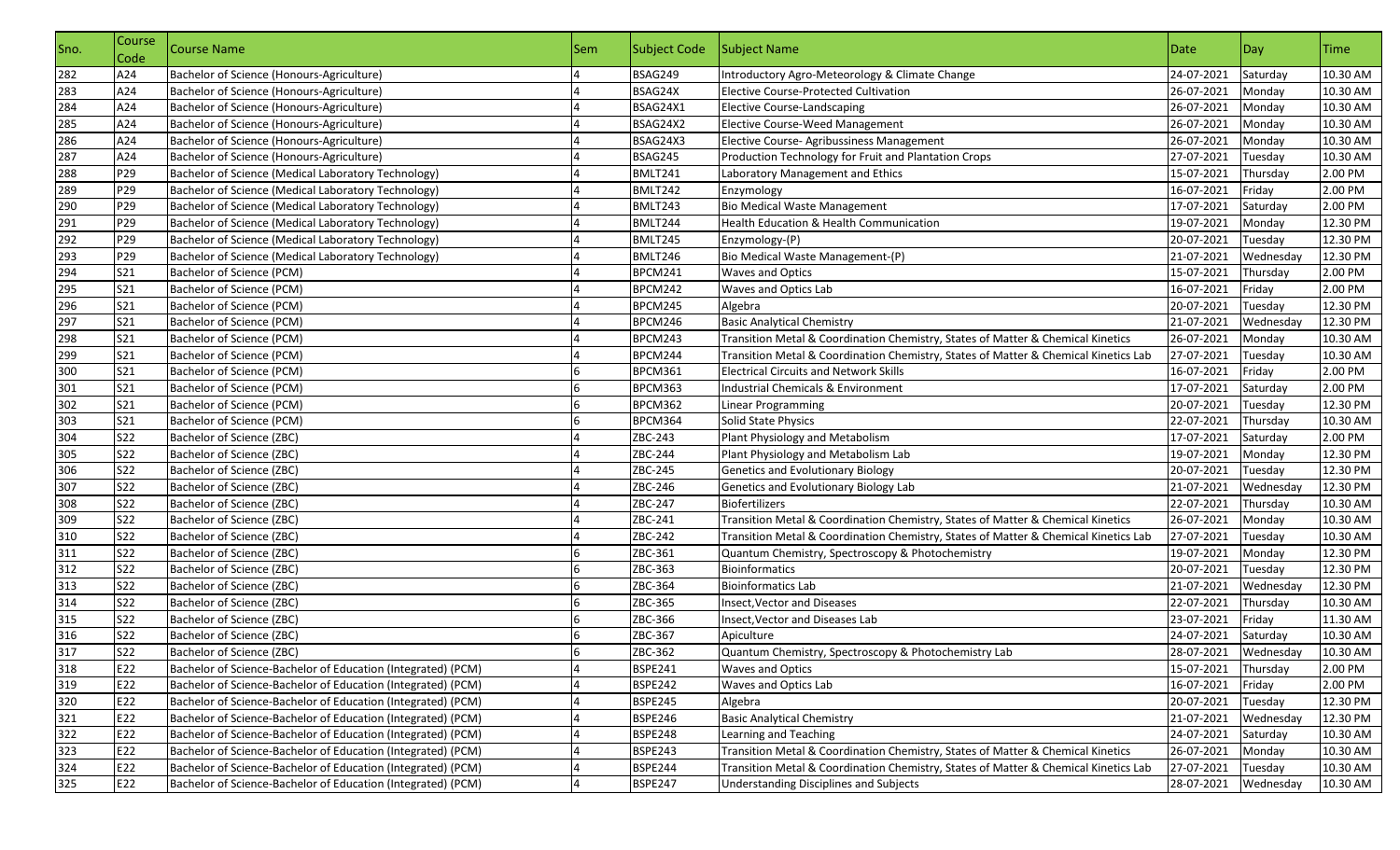| ISno. | Course<br>Code | Course Name                                                  | <b>Sem</b> | Subject Code                                                                           | Subject Name                                                                                                                                                                                                                                  | Date       | Day       | <b>Time</b> |
|-------|----------------|--------------------------------------------------------------|------------|----------------------------------------------------------------------------------------|-----------------------------------------------------------------------------------------------------------------------------------------------------------------------------------------------------------------------------------------------|------------|-----------|-------------|
| 326   | E22            | Bachelor of Science-Bachelor of Education (Integrated) (PCM) |            | <b>BSPE112</b><br><b>BSPE365</b><br><b>BSPE366</b><br><b>BSPE367</b><br><b>BSPE368</b> | Pedagogy of School Subject-2 (anyone other than taken in Previous Semesters)<br>1. Teaching of English<br>2. Teaching of Mathematics<br>3. Teaching of Social Studies<br>4. Teaching of Biological Science<br>5. Teaching of Physical Science | 15-07-2021 | Thursday  | 2.00 PM     |
| 327   | E22            | Bachelor of Science-Bachelor of Education (Integrated) (PCM) |            | <b>BSPE361</b>                                                                         | <b>Electrical Circuits and Network Skills</b>                                                                                                                                                                                                 | 16-07-2021 | Friday    | 2.00 PM     |
| 328   | E22            | Bachelor of Science-Bachelor of Education (Integrated) (PCM) |            | BSPE36X                                                                                | <b>School Organisation and Management</b>                                                                                                                                                                                                     | 17-07-2021 | Saturday  | 2.00 PM     |
| 329   | E22            | Bachelor of Science-Bachelor of Education (Integrated) (PCM) |            | <b>BSPE363</b>                                                                         | Quantum Chemistry, Spectroscopy & Photochemistry                                                                                                                                                                                              | 19-07-2021 | Monday    | 12.30 PM    |
| 330   | E22            | Bachelor of Science-Bachelor of Education (Integrated) (PCM) |            | <b>BSPE362</b>                                                                         | Linear Programming                                                                                                                                                                                                                            | 20-07-2021 | Tuesday   | 12.30 PM    |
| 331   | E22            | Bachelor of Science-Bachelor of Education (Integrated) (PCM) |            | <b>BSPE364</b>                                                                         | Solid State Physics                                                                                                                                                                                                                           | 22-07-2021 | Thursday  | 10.30 AM    |
| 332   | E22            | Bachelor of Science-Bachelor of Education (Integrated) (PCM) |            | <b>BSPE369</b>                                                                         | Drama and Art in Education (T+P)                                                                                                                                                                                                              | 23-07-2021 | Friday    | 11.30 AM    |
| 333   | E22            | Bachelor of Science-Bachelor of Education (Integrated) (PCM) |            | <b>BSPE3611</b>                                                                        | Quantum Chemistry, Spectroscopy & Photochemistry Lab                                                                                                                                                                                          | 28-07-2021 | Wednesday | 10.30 AM    |
| 334   | E22            | Bachelor of Science-Bachelor of Education (Integrated) (PCM) |            | <b>BSPE3612</b>                                                                        | Solid State Physics Lab                                                                                                                                                                                                                       | 29-07-2021 | Thursday  | 10.30 AM    |
| 335   | E22            | Bachelor of Science-Bachelor of Education (Integrated) (PCM) |            | <b>BSPE481</b>                                                                         | Gender, School and Society                                                                                                                                                                                                                    | 15-07-2021 | Thursday  | 2.00 PM     |
| 336   | E22            | Bachelor of Science-Bachelor of Education (Integrated) (PCM) |            | <b>BSPE482</b>                                                                         | Creating an Inclusive School                                                                                                                                                                                                                  | 16-07-2021 | Friday    | 2.00 PM     |
| 337   | E22            | Bachelor of Science-Bachelor of Education (Integrated) (PCM) |            | <b>BSPE483</b>                                                                         | Critical Understanding of ICT(T+P)                                                                                                                                                                                                            | 17-07-2021 | Saturday  | 2.00 PM     |
| 338   | E22            | Bachelor of Science-Bachelor of Education (Integrated) (PCM) |            | <b>BSPE484</b>                                                                         | Understanding the Self (P)                                                                                                                                                                                                                    | 19-07-2021 | Monday    | 12.30 PM    |
| 339   | E22            | Bachelor of Science-Bachelor of Education (Integrated) (PCM) |            | <b>BSPE485</b>                                                                         | Health, Yoga and Physical Education                                                                                                                                                                                                           | 20-07-2021 | Tuesday   | 12.30 PM    |
| 340   | E22            | Bachelor of Science-Bachelor of Education (Integrated) (PCM) |            | <b>BSPE486</b>                                                                         | Teacher as a Counsellor                                                                                                                                                                                                                       | 21-07-2021 | Wednesday | 12.30 PM    |
| 341   | E24            | Bachelor of Science-Bachelor of Education (Integrated) (ZBC) |            | <b>BSZE243</b>                                                                         | Plant Physiology and Metabolism                                                                                                                                                                                                               | 17-07-2021 | Saturday  | 2.00 PM     |
| 342   | E24            | Bachelor of Science-Bachelor of Education (Integrated) (ZBC) |            | <b>BSZE244</b>                                                                         | Plant Physiology and Metabolism Lab                                                                                                                                                                                                           | 19-07-2021 | Monday    | 12.30 PM    |
| 343   | E24            | Bachelor of Science-Bachelor of Education (Integrated) (ZBC) |            | <b>BSZE245</b>                                                                         | <b>Genetics and Evolutionary Biology</b>                                                                                                                                                                                                      | 20-07-2021 | Tuesday   | 12.30 PM    |
| 344   | E24            | Bachelor of Science-Bachelor of Education (Integrated) (ZBC) |            | <b>BSZE246</b>                                                                         | Genetics and Evolutionary Biology Lab                                                                                                                                                                                                         | 21-07-2021 | Wednesday | 12.30 PM    |
| 345   | E24            | Bachelor of Science-Bachelor of Education (Integrated) (ZBC) |            | <b>BSZE247</b>                                                                         | <b>Biofertilizers</b>                                                                                                                                                                                                                         | 22-07-2021 | Thursday  | 10.30 AM    |
| 346   | E24            | Bachelor of Science-Bachelor of Education (Integrated) (ZBC) |            | <b>BSZE249</b>                                                                         | Learning and Teaching                                                                                                                                                                                                                         | 24-07-2021 | Saturday  | 10.30 AM    |
| 347   | E24            | Bachelor of Science-Bachelor of Education (Integrated) (ZBC) |            | <b>BSZE241</b>                                                                         | Transition Metal & Coordination Chemistry, States of Matter & Chemical Kinetics                                                                                                                                                               | 26-07-2021 | Monday    | 10.30 AM    |
| 348   | E24            | Bachelor of Science-Bachelor of Education (Integrated) (ZBC) |            | <b>BSZE242</b>                                                                         | Transition Metal & Coordination Chemistry, States of Matter & Chemical Kinetics Lab                                                                                                                                                           | 27-07-2021 | Tuesday   | 10.30 AM    |
| 349   | E24            | Bachelor of Science-Bachelor of Education (Integrated) (ZBC) |            | <b>BSZE248</b>                                                                         | <b>Understanding Disciplines and Subjects</b>                                                                                                                                                                                                 | 28-07-2021 | Wednesday | 10.30 AM    |
|       |                |                                                              |            | <b>BSZE368</b>                                                                         | Pedagogy of School Subject-2 (anyone other than taken in Semester-V)                                                                                                                                                                          |            |           |             |
|       |                |                                                              |            | <b>BSZE369</b>                                                                         | 1. Teaching of Hindi                                                                                                                                                                                                                          |            |           |             |
|       |                |                                                              |            | <b>BSZE3610</b>                                                                        | 2. Teaching of English                                                                                                                                                                                                                        |            |           |             |
| 350   | E24            | Bachelor of Science-Bachelor of Education (Integrated) (ZBC) |            | BSZE3611                                                                               | 3. Teaching of Mathematics                                                                                                                                                                                                                    | 15-07-2021 | Thursday  | 2.00 PM     |
|       |                |                                                              |            | BSZE3612                                                                               | 4. Teaching of Social Studies                                                                                                                                                                                                                 |            |           |             |
|       |                |                                                              |            | BSZE3613                                                                               | 5. Teaching of Biological Science                                                                                                                                                                                                             |            |           |             |
| 351   | E24            | Bachelor of Science-Bachelor of Education (Integrated) (ZBC) |            | <b>BSZE3615</b>                                                                        | <b>School Organisation and Management</b>                                                                                                                                                                                                     | 17-07-2021 | Saturday  | 2.00 PM     |
| 352   | E24            | Bachelor of Science-Bachelor of Education (Integrated) (ZBC) |            | <b>BSZE361</b>                                                                         | Quantum Chemistry, Spectroscopy & Photochemistry                                                                                                                                                                                              | 19-07-2021 | Monday    | 12.30 PM    |
| 353   | E24            | Bachelor of Science-Bachelor of Education (Integrated) (ZBC) |            | <b>BSZE363</b>                                                                         | Bioinformatics                                                                                                                                                                                                                                | 20-07-2021 | Tuesday   | 12.30 PM    |
| 354   | E24            | Bachelor of Science-Bachelor of Education (Integrated) (ZBC) |            | <b>BSZE364</b>                                                                         | <b>Bioinformatics Lab</b>                                                                                                                                                                                                                     | 21-07-2021 | Wednesday | 12.30 PM    |
| 355   | E24            | Bachelor of Science-Bachelor of Education (Integrated) (ZBC) |            | <b>BSZE365</b>                                                                         | Insect, Vector and Diseases                                                                                                                                                                                                                   | 22-07-2021 | Thursday  | 10.30 AM    |
| 356   | E24            | Bachelor of Science-Bachelor of Education (Integrated) (ZBC) |            | <b>BSZE366</b>                                                                         | Insect, Vector and Diseases Lab                                                                                                                                                                                                               | 23-07-2021 | Friday    | 11.30 AM    |
| 357   | E24            | Bachelor of Science-Bachelor of Education (Integrated) (ZBC) |            | <b>BSZE367</b>                                                                         | Apiculture                                                                                                                                                                                                                                    | 24-07-2021 | Saturday  | 11.30 AM    |
| 358   | E24            | Bachelor of Science-Bachelor of Education (Integrated) (ZBC) |            | <b>BSZE362</b>                                                                         | Quantum Chemistry, Spectroscopy & Photochemistry Lab                                                                                                                                                                                          | 28-07-2021 | Wednesday | 10.30 AM    |
| 359   | E24            | Bachelor of Science-Bachelor of Education (Integrated) (ZBC) | 6          | <b>BSZE3613</b>                                                                        | <b>Teaching of Physical Science</b>                                                                                                                                                                                                           | 29-07-2021 | Thursday  | 10.30 AM    |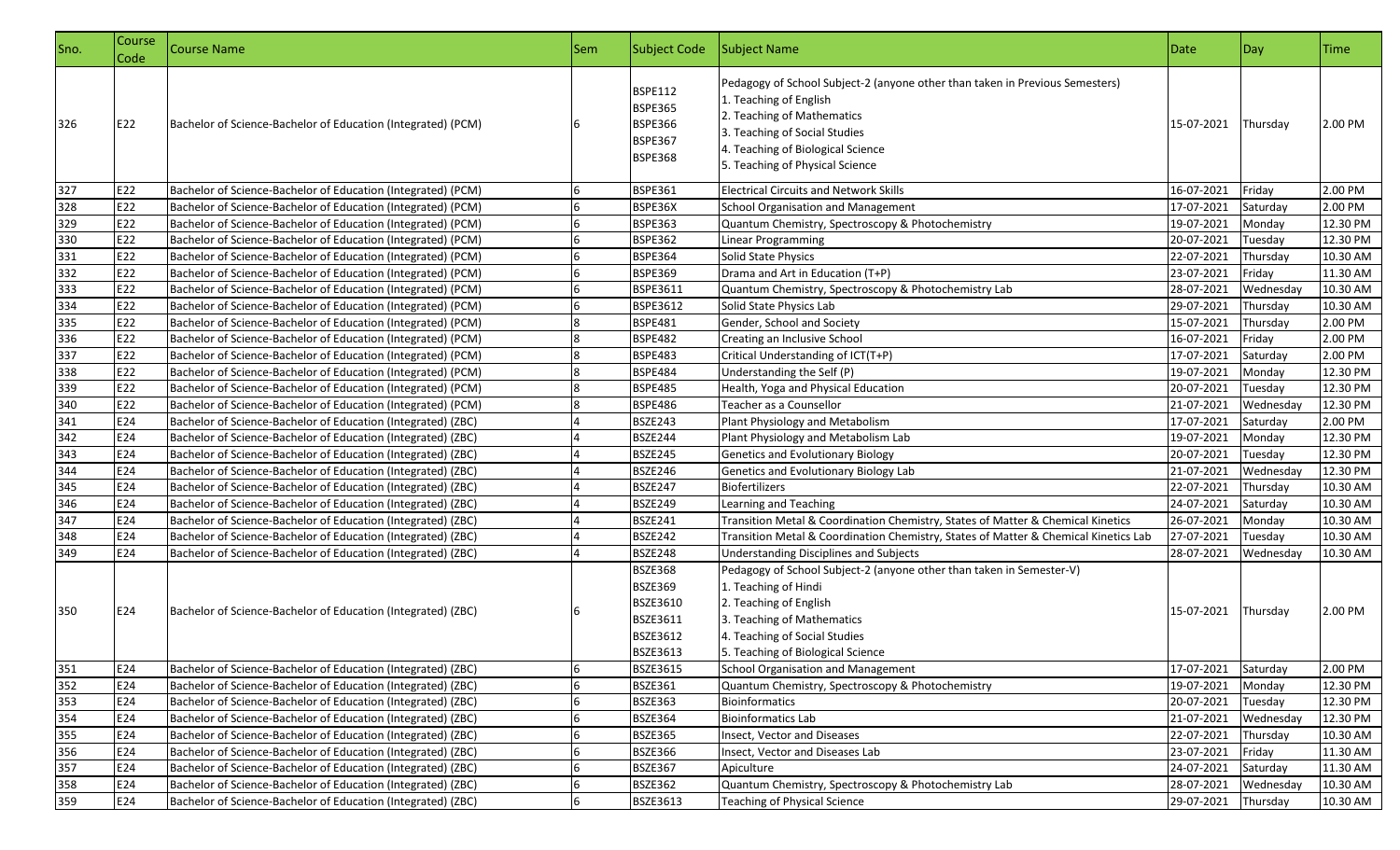| Sno. | <b>Course</b><br>Code | Course Name                                                  | Sem | Subject Code Subject Name |                                                              | Date       | Day       | <b>Time</b> |
|------|-----------------------|--------------------------------------------------------------|-----|---------------------------|--------------------------------------------------------------|------------|-----------|-------------|
| 360  | E24                   | Bachelor of Science-Bachelor of Education (Integrated) (ZBC) |     | <b>BSZE481</b>            | Gender, School and Society                                   | 15-07-2021 | Thursday  | 2.00 PM     |
| 361  | E24                   | Bachelor of Science-Bachelor of Education (Integrated) (ZBC) |     | <b>BSZE482</b>            | Creating an Inclusive School                                 | 16-07-2021 | Friday    | 2.00 PM     |
| 362  | E24                   | Bachelor of Science-Bachelor of Education (Integrated) (ZBC) |     | <b>BSZE483</b>            | Critical Understanding of ICT(T+P)                           | 17-07-2021 | Saturday  | 2.00 PM     |
| 363  | E24                   | Bachelor of Science-Bachelor of Education (Integrated) (ZBC) |     | <b>BSZE484</b>            | Understanding the Self (P)                                   | 19-07-2021 | Monday    | 12.30 PM    |
| 364  | E24                   | Bachelor of Science-Bachelor of Education (Integrated) (ZBC) |     | <b>BSZE485</b>            | Health, Yoga and Physical Education                          | 20-07-2021 | Tuesday   | 12.30 PM    |
| 365  | E24                   | Bachelor of Science-Bachelor of Education (Integrated) (ZBC) |     | <b>BSZE486</b>            | Teacher as a Counsellor                                      | 21-07-2021 | Wednesday | 12.30 PM    |
| 366  | R37                   | <b>Bachelor of Social Work</b>                               |     | <b>BSW-241</b>            | Governance and Citizenship                                   | 15-07-2021 | Thursday  | 2.00 PM     |
| 367  | R37                   | <b>Bachelor of Social Work</b>                               |     | <b>BSW-242</b>            | Living Literatures, Prose and Poetry                         | 16-07-2021 | Friday    | 2.00 PM     |
| 368  | R37                   | <b>Bachelor of Social Work</b>                               |     | <b>BSW-243</b>            | <b>Community Organization</b>                                | 17-07-2021 | Saturday  | 2.00 PM     |
| 369  | R37                   | <b>Bachelor of Social Work</b>                               |     | <b>BSW-244</b>            | Sociological - Theories, Methods & Enquiries                 | 19-07-2021 | Monday    | 12.30 PM    |
| 370  | R37                   | <b>Bachelor of Social Work</b>                               |     | <b>BSW-245</b>            | Aadhunik Hindi Kavita                                        | 20-07-2021 | Tuesday   | 12.30 PM    |
| 371  | R37                   | <b>Bachelor of Social Work</b>                               |     | <b>BSW-246</b>            | Introduction to Tribal Life in India                         | 21-07-2021 | Wednesday | 12.30 PM    |
| 372  | R37                   | <b>Bachelor of Social Work</b>                               |     | <b>BSW-361</b>            | Moral & Value Education                                      | 15-07-2021 | Thursday  | 2.00 PM     |
| 373  | R37                   | <b>Bachelor of Social Work</b>                               |     | <b>BSW-362</b>            | Religion, Society & Social Stratification                    | 16-07-2021 | Friday    | 2.00 PM     |
| 374  | R37                   | <b>Bachelor of Social Work</b>                               |     | <b>BSW-364</b>            | Substance Abuse and Counselling                              | 19-07-2021 | Monday    | 12.30 PM    |
| 375  | R37                   | <b>Bachelor of Social Work</b>                               |     | <b>BSW-365</b>            | Women Studies in India                                       | 20-07-2021 | Tuesday   | 12.30 PM    |
| 376  | R37                   | <b>Bachelor of Social Work</b>                               |     | <b>BSW-366</b>            | Social Action and Movements                                  | 21-07-2021 | Wednesday | 12.30 PM    |
| 377  | R37                   | <b>Bachelor of Social Work</b>                               |     | <b>BSW-363</b>            | Hindi Gaddhya Sahitya                                        | 23-07-2021 | Friday    | 11.30 AM    |
| 378  | A01                   | Diploma (Agriculture)                                        |     | <b>DAG-241</b>            | Seed Production Technology                                   | 20-07-2021 | Tuesday   | 2.00 PM     |
| 379  | A01                   | Diploma (Agriculture)                                        |     | <b>DAG-242</b>            | Diagnosis of Crop Health Problem                             | 21-07-2021 | Wednesday | 12.30 PM    |
| 380  | A01                   | Diploma (Agriculture)                                        |     | <b>DAG-243</b>            | Food Processing & Preservation                               | 22-07-2021 | Thursday  | 10.30 AM    |
| 381  | A01                   | Diploma (Agriculture)                                        |     | <b>DAG-244</b>            | Practical                                                    | 23-07-2021 | Friday    | 11.30 AM    |
| 382  | A01                   | Diploma (Agriculture)                                        |     | <b>DAG-245</b>            | Fundamental of Environment Studies                           | 24-07-2021 | Saturday  | 11.30 AM    |
| 383  | A01                   | Diploma (Agriculture)                                        |     | <b>DAG-246</b>            | Food Science, Nutrition                                      | 26-07-2021 | Monday    | 10.30 AM    |
| 384  | A01                   | Diploma (Agriculture)                                        |     | DAG-361                   | Application of Microbiology in Agriculture                   | 20-07-2021 | Tuesday   | 2.00 PM     |
| 385  | A01                   | Diploma (Agriculture)                                        |     | DAG-362                   | Livestock, Poultry & Organic Farming Management              | 21-07-2021 | Wednesday | 2.00 PM     |
| 386  | A01                   | Diploma (Agriculture)                                        |     | DAG-363                   | Agro-Processing Project, Credit Planning & Corporate Farming | 22-07-2021 | Thursday  | 11.30 AM    |
| 387  | A01                   | Diploma (Agriculture)                                        |     | <b>DAG-364</b>            | Practical                                                    | 23-07-2021 | Friday    | 11.30 AM    |
| 388  | 225                   | Diploma (Civil)                                              |     | <b>DCE-241</b>            | <b>Concrete Technology</b>                                   | 20-07-2021 | Tuesday   | 2.00 PM     |
| 389  | 225                   | Diploma (Civil)                                              |     | <b>DCE-242</b>            | <b>Irrigation Engineering</b>                                | 21-07-2021 | Wednesday | 2.00 PM     |
| 390  | 225                   | Diploma (Civil)                                              |     | <b>DCE-243</b>            | <b>Transportation Engineering</b>                            | 22-07-2021 | Thursday  | 11.30 AM    |
| 391  | 225                   | Diploma (Civil)                                              |     | <b>DCE-244</b>            | Design of RCC Structures                                     | 23-07-2021 | Friday    | 11.30 AM    |
| 392  | 225                   | Diploma (Civil)                                              |     | <b>DCE-245</b>            | <b>Highway Engineering</b>                                   | 24-07-2021 | Saturday  | 11.30 AM    |
| 393  | 225                   | Diploma (Civil)                                              |     | <b>DCE-361</b>            | <b>Hydraulics &amp; Hydraulic Machines</b>                   | 20-07-2021 | Tuesday   | 2.00 PM     |
| 394  | 225                   | Diploma (Civil)                                              |     | <b>DCE-362</b>            | Earth Quake Engineering                                      | 21-07-2021 | Wednesday | 2.00 PM     |
| 395  | 225                   | Diploma (Civil)                                              |     | <b>DCE-363</b>            | Township & Urban Planning                                    | 22-07-2021 | Thursday  | 11.30 AM    |
| 396  | 225                   | Diploma (Civil)                                              |     | <b>DCE-364</b>            | Project                                                      | 23-07-2021 | Friday    | 11.30 AM    |
| 397  | 115                   | Diploma (Computer Science)                                   |     | <b>DCS-241</b>            | Data Structures Using C                                      | 20-07-2021 | Tuesday   | 2.00 PM     |
| 398  | 115                   | Diploma (Computer Science)                                   |     | <b>DCS-242</b>            | <b>Operating System</b>                                      | 21-07-2021 | Wednesday | 2.00 PM     |
| 399  | 115                   | Diploma (Computer Science)                                   |     | <b>DCS-243</b>            | Database Management System                                   | 22-07-2021 | Thursday  | 11.30 AM    |
| 400  | 115                   | Diploma (Computer Science)                                   |     | <b>DCS-244</b>            | Object Oriented Programming & C++                            | 23-07-2021 | Friday    | 11.30 AM    |
| 401  | 115                   | Diploma (Computer Science)                                   |     | <b>DCS-245</b>            | Principle of Management                                      | 24-07-2021 | Saturday  | 11.30 AM    |
| 402  | 115                   | Diploma (Computer Science)                                   |     | DCS-361                   | <b>Computer Graphics</b>                                     | 16-07-2021 | Friday    | 2.00 PM     |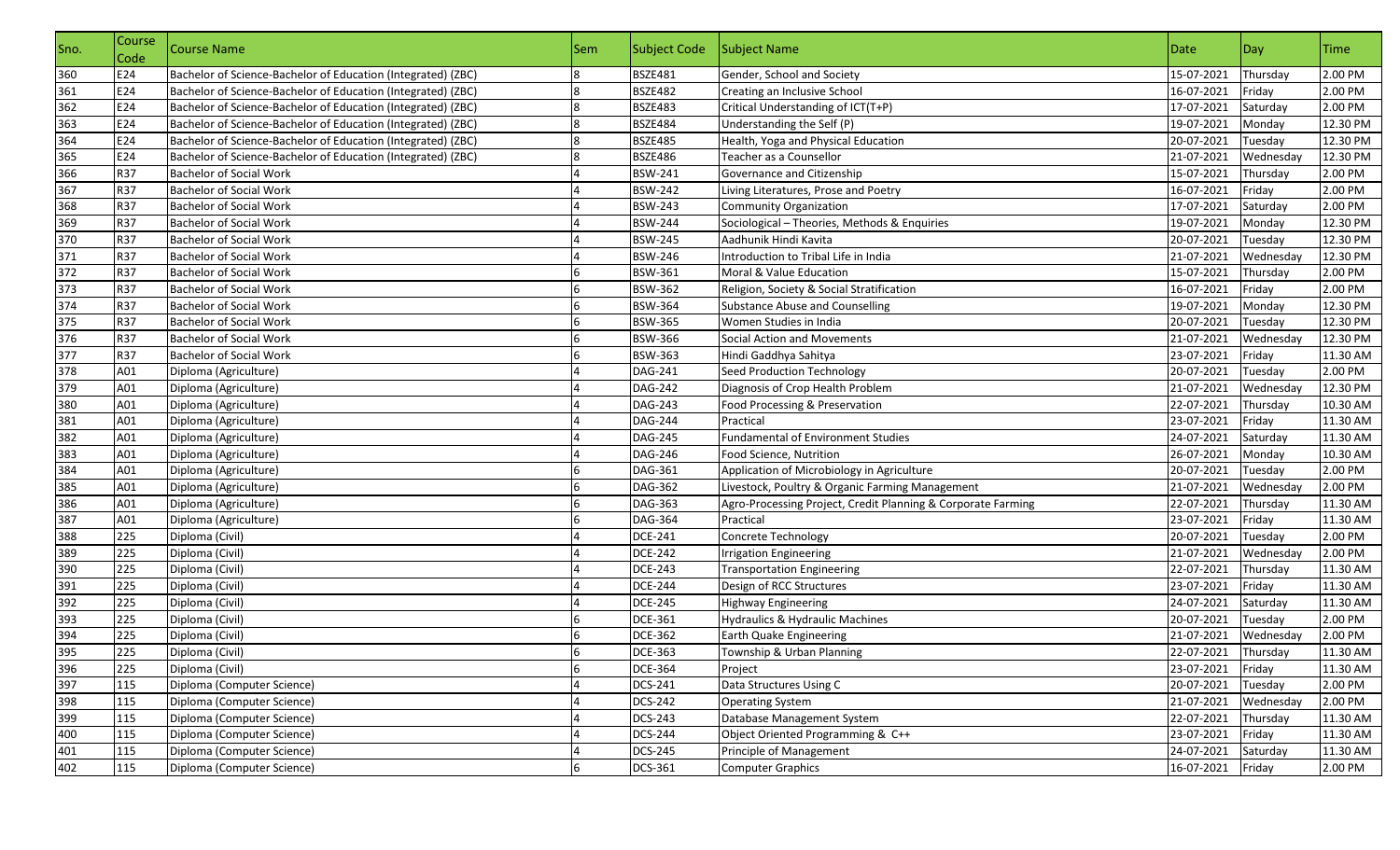| Sno. | <b>Course</b><br>Code | Course Name                       | Sem    | Subject Code                   | Subject Name                                            | Date       | Day       | <b>Time</b> |
|------|-----------------------|-----------------------------------|--------|--------------------------------|---------------------------------------------------------|------------|-----------|-------------|
| 403  | 115                   | Diploma (Computer Science)        |        | <b>DCS-363</b>                 | Software Engineering                                    | 17-07-2021 | Saturday  | 2.00 PM     |
| 404  | 115                   | Diploma (Computer Science)        |        | DCS-362                        | <b>Client Server Technology</b>                         | 21-07-2021 | Wednesday | 2.00 PM     |
| 405  | 115                   | Diploma (Computer Science)        |        | DCS-364                        | Project                                                 | 23-07-2021 | Friday    | 11.30 AM    |
| 406  | E01                   | Diploma in Elementary Education   |        | DEED241                        | Pedagogy of English Language                            | 20-07-2021 | Tuesday   | 2.00 PM     |
| 407  | E01                   | Diploma in Elementary Education   |        | DEED242                        | Pedagogic Courses - Social Science Education            | 21-07-2021 | Wednesday | 2.00 PM     |
| 408  | E01                   | Diploma in Elementary Education   |        | DEED243                        | Pedagogic Courses - Language Education                  | 22-07-2021 | Thursday  | 11.30 AM    |
| 409  | E01                   | Diploma in Elementary Education   |        | DEED244                        | Pedagogic Courses - Mathematics Education               | 23-07-2021 | Friday    | 11.30 AM    |
| 410  | E01                   | Diploma in Elementary Education   |        | DEED245                        | Pedagogic Courses - Science Education                   | 24-07-2021 | Saturday  | 11.30 AM    |
| 411  | E01                   | Diploma in Elementary Education   |        | DEED246                        | Diversity, Gender and Inclusive Education               | 26-07-2021 | Monday    | 10.30 AM    |
| 412  | E01                   | Diploma in Elementary Education   |        | DEED247                        | School Internship                                       | 27-07-2021 | Tuesday   | 10.30 AM    |
| 413  | P02                   | Diploma in Pharmacy               | 2 Year | DPH-201                        | Pharmacology (T)                                        | 20-07-2021 | Tuesday   | 2.00 PM     |
| 414  | P02                   | Diploma in Pharmacy               | 2 Year | <b>DPH-202</b>                 | Community Pharmacy & Management (T)                     | 21-07-2021 | Wednesday | 2.00 PM     |
| 415  | P02                   | Diploma in Pharmacy               | 2 Year | DPH-203                        | Biochemistry & Clinical Pathology (T)                   | 22-07-2021 | Thursday  | 11.30 AM    |
| 416  | P02                   | Diploma in Pharmacy               | 2 Year | <b>DPH-204</b>                 | Pharmacotherapeutics (T)                                | 23-07-2021 | Friday    | 12.30 PM    |
| 417  | P02                   | Diploma in Pharmacy               | 2 Year | <b>DPH-205</b>                 | Hospital & Clinical Pharmacy (T)                        | 24-07-2021 | Saturday  | 11.30 AM    |
| 418  | P02                   | Diploma in Pharmacy               | 2 Year | <b>DPH-206</b>                 | Pharmacy Law & Ethics (T)                               | 26-07-2021 | Monday    | 10.30 AM    |
| 419  | P02                   | Diploma in Pharmacy               | 2 Year | <b>DPH-207</b>                 | Pharmacology (P)                                        | 27-07-2021 | Tuesday   | 10.30 AM    |
| 420  | P <sub>02</sub>       | Diploma in Pharmacy               | 2 Year | <b>DPH-208</b>                 | Community Pharmacy & Management (P)                     | 28-07-2021 | Wednesday | 10.30 AM    |
| 421  | P02                   | Diploma in Pharmacy               | 2 Year | <b>DPH-209</b>                 | Biochemistry & Clinical Pathology (P)                   | 29-07-2021 | Thursday  | 10.30 AM    |
| 422  | <b>R68</b>            | Master of Arts (Buddhist Studies) |        | MBS-241                        | Revival of Buddhism in India                            | 23-07-2021 | Friday    | 12.30 PM    |
| 423  | <b>R68</b>            | Master of Arts (Buddhist Studies) |        | MBS-242                        | Buddhism in the Modern World                            | 24-07-2021 | Saturday  | 11.30 AM    |
| 424  | <b>R68</b>            | Master of Arts (Buddhist Studies) |        | MBS-243                        | Buddhism and Western Philosophy                         | 26-07-2021 | Monday    | 11.30 AM    |
| 425  | <b>R68</b>            | Master of Arts (Buddhist Studies) |        | MBS-244                        | Buddhism in Comparative Light                           | 27-07-2021 | Tuesday   | 10.30 AM    |
| 426  | <b>R58</b>            | Master of Arts (Economics)        |        | MEC-241                        | <b>Public Economics II</b>                              | 23-07-2021 | Friday    | 12.30 PM    |
| 427  | <b>R58</b>            | Master of Arts (Economics)        |        | <b>MEC-242</b>                 | <b>Environmental Economics</b>                          | 24-07-2021 | Saturday  | 11.30 AM    |
| 428  | <b>R58</b>            | Master of Arts (Economics)        |        | <b>MEC-243</b>                 | Issues in Economic Systems and Institutions             | 26-07-2021 | Monday    | 11.30 AM    |
| 429  | <b>R58</b>            | Master of Arts (Economics)        |        | <b>MEC-244</b>                 | <b>Ethics and Economics</b>                             | 27-07-2021 | Tuesday   | 10.30 AM    |
| 430  | E52                   | Master of Arts (Education)        |        | <b>MEU-241</b>                 | Information and Communication Technologies in Education | 23-07-2021 | Friday    | 12.30 PM    |
| 431  | E52                   | Master of Arts (Education)        |        | <b>MEU-242</b>                 | Methods and Techniques of Educational Research          | 24-07-2021 | Saturday  | 11.30 AM    |
| 432  | E52                   | Master of Arts (Education)        |        | <b>MEU-243</b>                 | <b>Educational Management and Leadership</b>            | 26-07-2021 | Monday    | 11.30 AM    |
| 433  | E52                   | Master of Arts (Education)        |        | <b>MEU-244</b>                 | Research Course: Dissertation Work                      | 27-07-2021 | Tuesday   | 10.30 AM    |
| 434  | E52                   | Master of Arts (Education)        |        | <b>MEU-245</b>                 | Curriculum Development                                  | 28-07-2021 | Wednesday | 10.30 AM    |
| 435  | E52                   | Master of Arts (Education)        |        | <b>MEU-246</b>                 | <b>Special Education</b>                                | 29-07-2021 | Thursday  | 10.30 AM    |
| 436  | E52                   | Master of Arts (Education)        |        | <b>MEU-247</b>                 | <b>Economics of Education</b>                           | 30-07-2021 | Friday    | 10.30 AM    |
| 437  | <b>R53</b>            | Master of Arts (English)          |        | <b>MAE-241</b>                 | <b>Twentieth Century Novel</b>                          | 23-07-2021 | Friday    | 12.30 PM    |
| 438  | <b>R53</b>            | Master of Arts (English)          |        | <b>MAE-242</b>                 | Literary Criticism II                                   | 24-07-2021 | Saturday  | 11.30 AM    |
| 439  | <b>R53</b>            | Master of Arts (English)          |        | $\overline{\mathsf{MAE}}$ -243 | Indian Literature II                                    | 26-07-2021 | Monday    | 11.30 AM    |
| 440  | <b>R53</b>            | Master of Arts (English)          |        | <b>MAE-244</b>                 | English language Teaching Methods                       | 27-07-2021 | Tuesday   | 10.30 AM    |
| 441  | <b>R55</b>            | Master of Arts (Geography)        |        | <b>MAG-241</b>                 | Regional Development in India                           | 23-07-2021 | Friday    | 12.30 PM    |
| 442  | <b>R55</b>            | Master of Arts (Geography)        |        | <b>MAG-242</b>                 | Natural Hazards and Disaster Management                 | 24-07-2021 | Saturday  | 11.30 AM    |
| 443  | <b>R55</b>            | Master of Arts (Geography)        |        | <b>MAG-243</b>                 | Demography and Population Policy                        | 26-07-2021 | Monday    | 11.30 AM    |
| 444  | <b>R55</b>            | Master of Arts (Geography)        |        | <b>MAG-244</b>                 | Gender and Space with Special Reference to India        | 27-07-2021 | Tuesday   | 10.30 AM    |
| 445  | <b>R52</b>            | Master of Arts (Hindi)            |        | MHN-241                        | Lok ki Avdharna aur Anusandhan Pravidhi                 | 23-07-2021 | Friday    | 12.30 PM    |
| 446  | <b>R52</b>            | Master of Arts (Hindi)            |        | <b>MHN-242</b>                 | Lok Sanskrit ke Ang aur Uski Abhivayktiyan              | 24-07-2021 | Saturday  | 11.30 AM    |
|      |                       |                                   |        |                                |                                                         |            |           |             |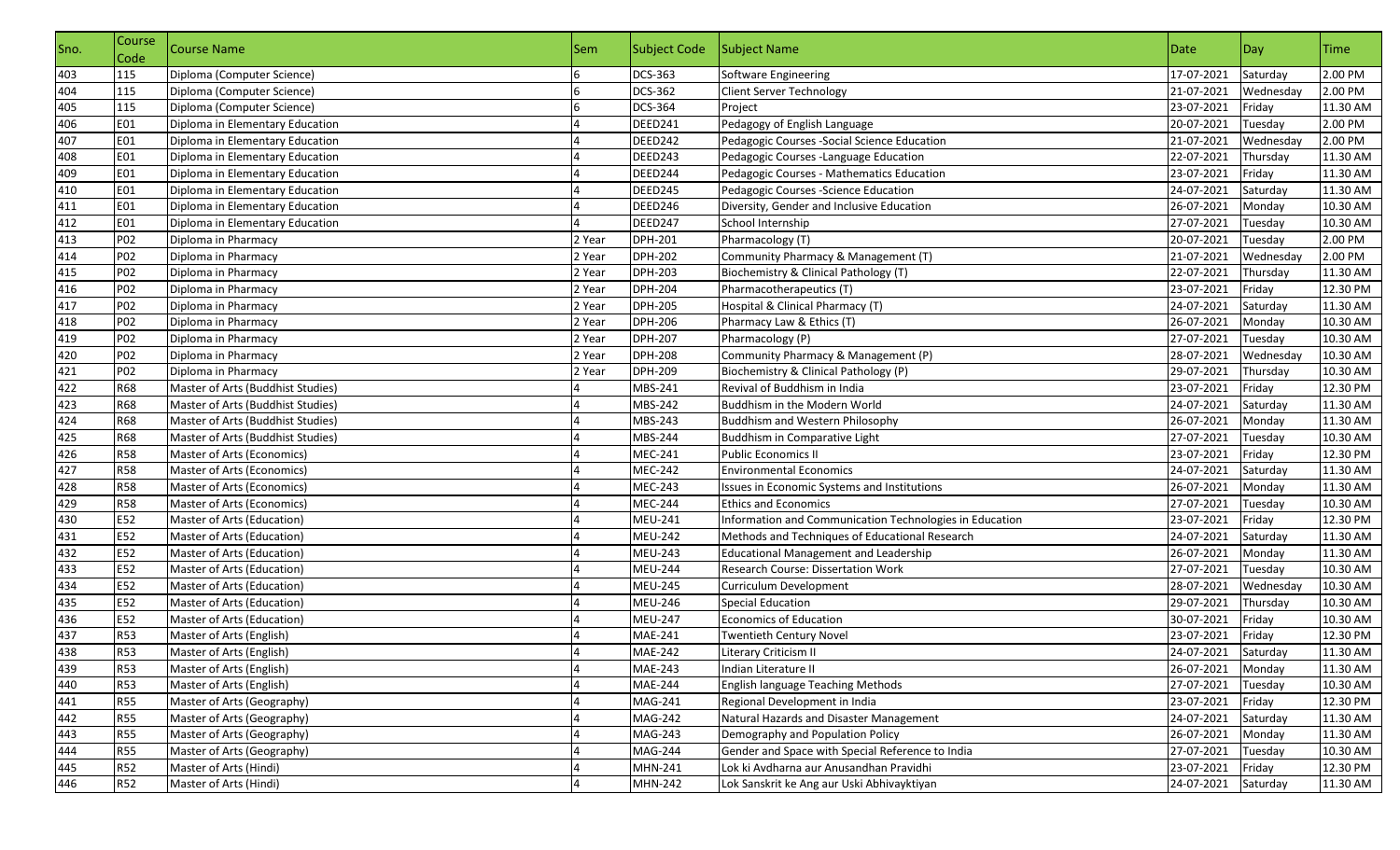| ISno. | Course<br>Code | Course Name                                                   | Sem | Subject Code   | Subject Name                                                           | Date       | Day       | Time     |
|-------|----------------|---------------------------------------------------------------|-----|----------------|------------------------------------------------------------------------|------------|-----------|----------|
| 447   | <b>R52</b>     | Master of Arts (Hindi)                                        |     | <b>MHN-243</b> | Arunachaleey Lok Sahitya, Lok Shailiyan Aur Lok Sahitya ke Vividh Roop | 26-07-2021 | Monday    | 11.30 AM |
| 448   | <b>R52</b>     | Master of Arts (Hindi)                                        |     | MHN-244        | Project                                                                | 27-07-2021 | Tuesday   | 11.30 AM |
| 449   | <b>R54</b>     | Master of Arts (History)                                      |     | MHS-241        | Environmental History of India, 1800-2000                              | 23-07-2021 | Friday    | 12.30 PM |
| 450   | <b>R54</b>     | Master of Arts (History)                                      |     | <b>MHS-242</b> | Social Identities in Modern India                                      | 24-07-2021 | Saturday  | 12.30 PM |
| 451   | <b>R54</b>     | Master of Arts (History)                                      |     | MHS-243        | The Practice of History                                                | 26-07-2021 | Monday    | 11.30 AM |
| 452   | <b>R54</b>     | Master of Arts (History)                                      |     | MHS-244        | Society in Colonial India                                              | 27-07-2021 | Tuesday   | 11.30 AM |
| 453   | R69            | Master of Arts (Journalism and Mass Communication)            |     | MJMC241        | <b>Media Globalization</b>                                             | 23-07-2021 | Friday    | 12.30 PM |
| 454   | R69            | Master of Arts (Journalism and Mass Communication)            |     | MJMC242        | Audience Survey and Research Techniques                                | 24-07-2021 | Saturday  | 12.30 PM |
| 455   | R69            | Master of Arts (Journalism and Mass Communication)            |     | MJMC243        | News Bulletin Management                                               | 26-07-2021 | Monday    | 11.30 AM |
| 456   | R69            | Master of Arts (Journalism and Mass Communication)            |     | MJMC244        | Travel Journalism                                                      | 27-07-2021 | Tuesday   | 11.30 AM |
| 457   | R69            | Master of Arts (Journalism and Mass Communication)            |     | MJMC245        | Project                                                                | 28-07-2021 | Wednesday | 10.30 AM |
| 458   | <b>R56</b>     | Master of Arts (Political Science)                            |     | MPS-241        | Social and Political Thought of Ancient and Medeval India              | 23-07-2021 | Friday    | 12.30 PM |
| 459   | <b>R56</b>     | Master of Arts (Political Science)                            |     | MPS-242        | India and Her Neighbours                                               | 24-07-2021 | Saturday  | 12.30 PM |
| 460   | <b>R56</b>     | Master of Arts (Political Science)                            |     | MPS-243        | State and Politics in North - East India                               | 26-07-2021 | Monday    | 11.30 AM |
| 461   | <b>R56</b>     | Master of Arts (Political Science)                            |     | MPS-244        | <b>Human Rights</b>                                                    | 27-07-2021 | Tuesday   | 11.30 AM |
| 462   | <b>R57</b>     | Master of Arts (Sociology)                                    |     | MSO-241        | Gender and Society                                                     | 23-07-2021 | Friday    | 12.30 PM |
| 463   | <b>R57</b>     | Master of Arts (Sociology)                                    |     | MSO-242        | Sociology of Education                                                 | 24-07-2021 | Saturday  | 12.30 PM |
| 464   | <b>R57</b>     | Master of Arts (Sociology)                                    |     | MSO-243        | Sociology of Organizations                                             | 26-07-2021 | Monday    | 11.30 AM |
| 465   | <b>R57</b>     | Master of Arts (Sociology)                                    |     | MSO-244        | Population and Society                                                 | 27-07-2021 | Tuesday   | 11.30 AM |
| 466   | C54            | Master of Business Administration (Finance Management)        |     | <b>MBFM241</b> | <b>Environmental Management</b>                                        | 23-07-2021 | Friday    | 12.30 PM |
| 467   | C54            | Master of Business Administration (Finance Management)        |     | <b>MBFM242</b> | <b>Financial Management</b>                                            | 24-07-2021 | Saturday  | 12.30 PM |
| 468   | C54            | Master of Business Administration (Finance Management)        |     | <b>MBFM243</b> | <b>Global Financial Marketing</b>                                      | 26-07-2021 | Monday    | 11.30 AM |
| 469   | C54            | Master of Business Administration (Finance Management)        |     | MBFM244        | Indian Financial System                                                | 27-07-2021 | Tuesday   | 11.30 AM |
| 470   | C54            | Master of Business Administration (Finance Management)        |     | MBFM245        | Accounting and Information System                                      | 28-07-2021 | Wednesday | 10.30 AM |
| 471   | C54            | Master of Business Administration (Finance Management)        |     | MBFM246        | Project                                                                | 29-07-2021 | Thursday  | 10.30 AM |
| 472   | C58            | Master of Business Administration (Hospital Management)       |     | MBHM241        | <b>Environmental Management</b>                                        | 23-07-2021 | Friday    | 12.30 PM |
| 473   | C58            | Master of Business Administration (Hospital Management)       |     | MBHM242        | <b>Financial Management</b>                                            | 24-07-2021 | Saturday  | 12.30 PM |
| 474   | C58            | Master of Business Administration (Hospital Management)       |     | MBHM243        | <b>Health Laws &amp; Policies</b>                                      | 26-07-2021 | Monday    | 11.30 AM |
| 475   | C58            | Master of Business Administration (Hospital Management)       |     | MBHM244        | Bio-Sciences & Epidemiology                                            | 27-07-2021 | Tuesday   | 11.30 AM |
| 476   | C58            | Master of Business Administration (Hospital Management)       |     | MBHM245        | <b>Hospital Information System</b>                                     | 28-07-2021 | Wednesday | 10.30 AM |
| 477   | C58            | Master of Business Administration (Hospital Management)       |     | MBHM246        | Project                                                                | 29-07-2021 | Thursday  | 10.30 AM |
| 478   | C62            | Master of Business Administration (Hospitality Management)    |     | <b>MBHO241</b> | <b>Hospitality Law</b>                                                 | 23-07-2021 | Friday    | 12.30 PM |
| 479   | C62            | Master of Business Administration (Hospitality Management)    |     | <b>MBHO242</b> | <b>Hotel Facility Management</b>                                       | 24-07-2021 | Saturday  | 12.30 PM |
| 480   | C62            | Master of Business Administration (Hospitality Management)    |     | <b>MBHO243</b> | <b>Travel Management</b>                                               | 26-07-2021 | Monday    | 11.30 AM |
| 481   | C62            | Master of Business Administration (Hospitality Management)    |     | MBHO244        | <b>Entrepreneurship Development</b>                                    | 27-07-2021 | Tuesday   | 11.30 AM |
| 482   | C62            | Master of Business Administration (Hospitality Management)    |     | MBHO245        | Research Methodology and Quantitative Techniques                       | 28-07-2021 | Wednesday | 10.30 AM |
| 483   | C62            | Master of Business Administration (Hospitality Management)    |     | <b>MBHO246</b> | Project Work                                                           | 29-07-2021 | Thursday  | 10.30 AM |
| 484   | C52            | Master of Business Administration (Human Resource Management) |     | MBHR241        | Environmental Management                                               | 23-07-2021 | Friday    | 12.30 PM |
| 485   | C52            | Master of Business Administration (Human Resource Management) |     | MBHR242        | <b>Financial Management</b>                                            | 24-07-2021 | Saturday  | 12.30 PM |
| 486   | C52            | Master of Business Administration (Human Resource Management) |     | MBHR243        | Management of Training & Development                                   | 26-07-2021 | Monday    | 11.30 AM |
| 487   | C52            | Master of Business Administration (Human Resource Management) |     | MBHR244        | Labor Laws                                                             | 27-07-2021 | Tuesday   | 11.30 AM |
| 488   | C52            | Master of Business Administration (Human Resource Management) |     | MBHR245        | International Human Resource Management                                | 28-07-2021 | Wednesday | 10.30 AM |
| 489   | C52            | Master of Business Administration (Human Resource Management) |     | MBHR246        | Project                                                                | 29-07-2021 | Thursday  | 10.30 AM |
| 490   | C63            | Master of Business Administration (International Business)    |     | MBIB241        | <b>Environmental Management</b>                                        | 23-07-2021 | Friday    | 12.30 PM |
|       |                |                                                               |     |                |                                                                        |            |           |          |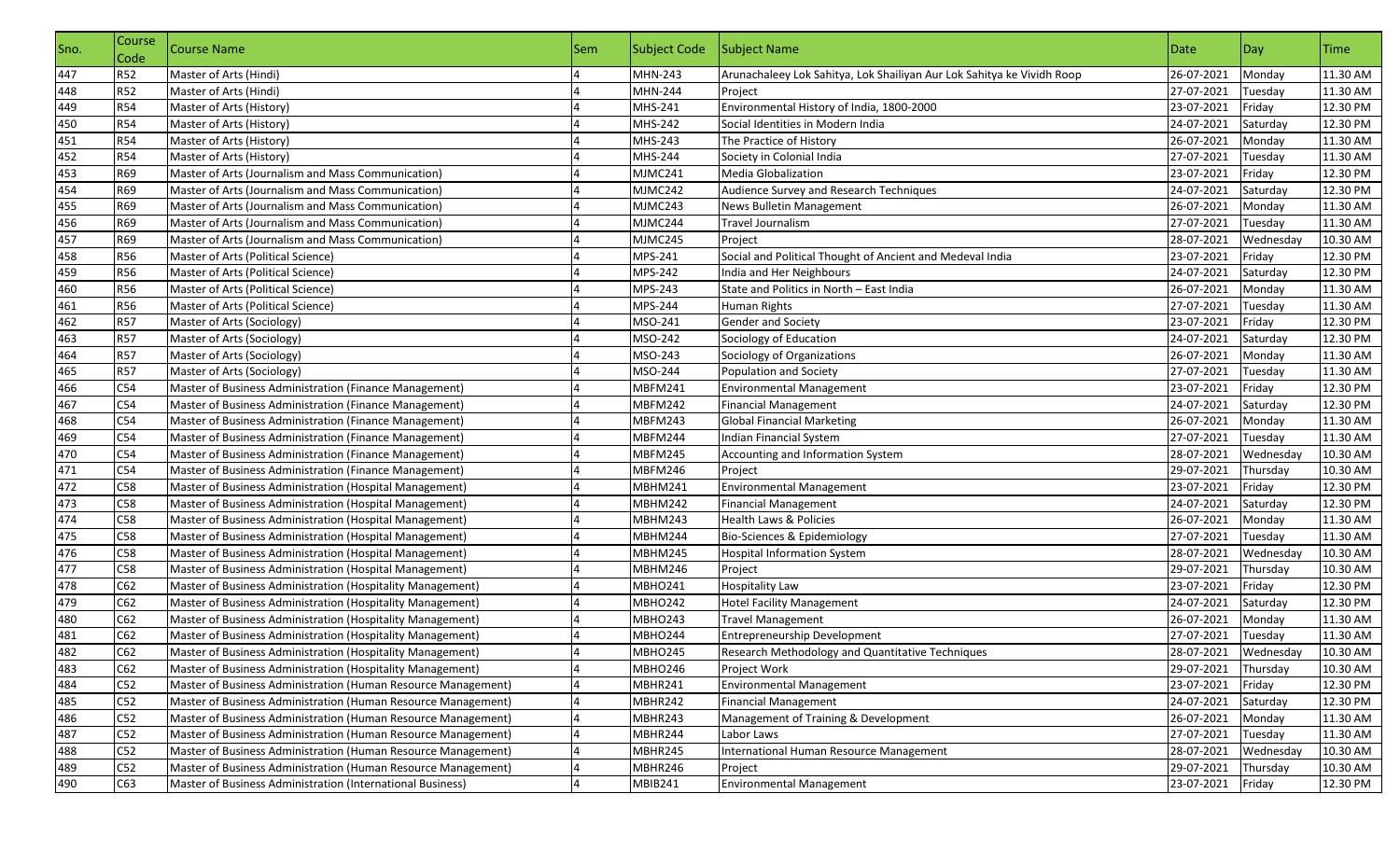| ISno. | Course<br>Code | Course Name                                                           | Sem | Subject Code          | Subject Name                                                       | Date       | Day       | <b>Time</b> |
|-------|----------------|-----------------------------------------------------------------------|-----|-----------------------|--------------------------------------------------------------------|------------|-----------|-------------|
| 491   | C63            | Master of Business Administration (International Business)            |     | MBIB242               | <b>Financial Management</b>                                        | 24-07-2021 | Saturday  | 12.30 PM    |
| 492   | C63            | Master of Business Administration (International Business)            |     | MBIB243               | World Economy and Globalization                                    | 26-07-2021 | Monday    | 11.30 AM    |
| 493   | C63            | Master of Business Administration (International Business)            |     | MBIB244               | <b>International Finance Management</b>                            | 27-07-2021 | Tuesday   | 11.30 AM    |
| 494   | C63            | Master of Business Administration (International Business)            |     | MBIB245               | International Human Resource Management                            | 28-07-2021 | Wednesday | 10.30 AM    |
| 495   | C63            | Master of Business Administration (International Business)            |     | MBIB246               | Project                                                            | 29-07-2021 | Thursday  | 10.30 AM    |
| 496   | C51            | Master of Business Administration (Marketing Management)              |     | <b>MBMM241</b>        | <b>Environmental Management</b>                                    | 23-07-2021 | Friday    | 12.30 PM    |
| 497   | C51            | Master of Business Administration (Marketing Management)              |     | MBMM242               | <b>Financial Management</b>                                        | 24-07-2021 | Saturday  | 12.30 PM    |
| 498   | C51            | Master of Business Administration (Marketing Management)              |     | MBMM243               | Consumer Behavior                                                  | 26-07-2021 | Monday    | 11.30 AM    |
| 499   | C51            | Master of Business Administration (Marketing Management)              |     | MBMM244               | Agricultural and Rural Marketing                                   | 27-07-2021 | Tuesday   | 11.30 AM    |
| 500   | C51            | Master of Business Administration (Marketing Management)              |     | <b>MBMM245</b>        | <b>Industrial Marketing</b>                                        | 28-07-2021 | Wednesday | 10.30 AM    |
| 501   | C51            | Master of Business Administration (Marketing Management)              |     | <b>MBMM246</b>        | Project                                                            | 29-07-2021 | Thursday  | 10.30 AM    |
| 502   | C59            | Master of Business Administration (Operation Management)              |     | MBOM241               | <b>Environmental Management</b>                                    | 23-07-2021 | Friday    | 12.30 PM    |
| 503   | C59            | Master of Business Administration (Operation Management)              |     | <b>MBOM242</b>        | <b>Financial Management</b>                                        | 24-07-2021 | Saturday  | 12.30 PM    |
| 504   | C59            | Master of Business Administration (Operation Management)              |     | MBOM243               | Management of Physical Assets                                      | 27-07-2021 | Tuesday   | 11.30 AM    |
| 505   | C59            | Master of Business Administration (Operation Management)              |     | MBOM244               | Innovation and R & D Management                                    | 28-07-2021 | Wednesday | 10.30 AM    |
| 506   | C59            | Master of Business Administration (Operation Management)              |     | <b>MBOM245</b>        | <b>Materials Management</b>                                        | 28-07-2021 | Wednesday | 10.30 AM    |
| 507   | C59            | Master of Business Administration (Operation Management)              |     | MBOM246               | Project                                                            | 29-07-2021 | Thursday  | 10.30 AM    |
| 508   | C60            | Master of Business Administration (Production & Operation Management) |     | MBPO241               | <b>Environmental Management</b>                                    | 23-07-2021 | Friday    | 12.30 PM    |
| 509   | C60            | Master of Business Administration (Production & Operation Management) |     | <b>MBPO242</b>        | <b>Financial Management</b>                                        | 24-07-2021 | Saturday  | 12.30 PM    |
| 510   | C60            | Master of Business Administration (Production & Operation Management) |     | MBPO243               | <b>Supply Chain Management</b>                                     | 26-07-2021 | Monday    | 11.30 AM    |
| 511   | C60            | Master of Business Administration (Production & Operation Management) |     | MBPO244               | Management of Physical Assets                                      | 27-07-2021 | Tuesday   | 11.30 AM    |
| 512   | C60            | Master of Business Administration (Production & Operation Management) |     | <b>MBPO245</b>        | Management of Industrial Relations                                 | 28-07-2021 | Wednesday | 10.30 AM    |
| 513   | C60            | Master of Business Administration (Production & Operation Management) |     | <b>MBPO246</b>        | Project                                                            | 29-07-2021 | Thursday  | 10.30 AM    |
| 514   | C76            | <b>Master of Commerce</b>                                             |     | <b>MCM-241</b>        | Corporate Governance, Ethics and Social Responsibility of Business | 23-07-2021 | Friday    | 2.00 PM     |
| 515   | C76            | Master of Commerce                                                    |     | <b>MCM-242</b>        | <b>Business Research</b>                                           | 24-07-2021 | Saturday  | 12.30 PM    |
| 516   | C76            | Master of Commerce                                                    |     | <b>MCM-243</b>        | Human Resource Development                                         | 26-07-2021 | Monday    | 11.30 AM    |
| 517   | C76            | <b>Master of Commerce</b>                                             |     | <b>MCM-244</b>        | India's Foreign Trade and Investment                               | 27-07-2021 | Tuesday   | 11.30 AM    |
| 518   | N56            | Master of Computer Application                                        |     | <b>MCA-241</b>        | <b>Computer Graphics</b>                                           | 16-07-2021 | Friday    | 2.00 PM     |
| 519   | N56            | Master of Computer Application                                        |     | <b>MCA-242</b>        | Computer Architecture                                              | 24-07-2021 | Saturday  | 12.30 PM    |
| 520   | N56            | Master of Computer Application                                        |     | <b>MCA-243</b>        | Internet & E-Commerce                                              | 26-07-2021 | Monday    | 11.30 AM    |
| 521   | N56            | Master of Computer Application                                        |     | <b>MCA-244</b>        | <b>Discrete Mathematics</b>                                        | 27-07-2021 | Tuesday   | 11.30 AM    |
| 522   | <b>N56</b>     | Master of Computer Application                                        |     | <b>MCA-245</b>        | Project                                                            | 28-07-2021 | Wednesday | 10.30 AM    |
| 523   | N56            | Master of Computer Application                                        |     | <b>MCA-361</b>        | Mobile Technology                                                  | 23-07-2021 | Friday    | 2.00 PM     |
| 524   | N56            | Master of Computer Application                                        |     | <b>MCA-362</b>        | <b>Distributed System</b>                                          | 24-07-2021 | Saturday  | 12.30 PM    |
| 525   | N56            | Master of Computer Application                                        |     | <b>MCA-363</b>        | Cryptography & Network Security                                    | 26-07-2021 | Monday    | 11.30 AM    |
| 526   | N56            | Master of Computer Application                                        |     | $\overline{M}$ CA-364 | Project Work & Viva                                                | 27-07-2021 | Tuesday   | 11.30 AM    |
| 527   | E51            | Master of Education                                                   |     | <b>MED-241</b>        | Educational Sustainable Development and Global Peace               | 23-07-2021 | Friday    | 2.00 PM     |
| 528   | E51            | Master of Education                                                   |     | <b>MED-242</b>        | <b>Inclusive Education</b>                                         | 24-07-2021 | Saturday  | 12.30 PM    |
| 529   | E51            | Master of Education                                                   |     | <b>MED-243</b>        | Educational Management Administration and Leadership               | 26-07-2021 | Monday    | 12.30 PM    |
| 530   | E51            | Master of Education                                                   |     | <b>MED-246</b>        | <b>Guidance and Counselling</b>                                    | 27-07-2021 | Tuesday   | 11.30 AM    |
| 531   | E51            | Master of Education                                                   |     | <b>MED-247</b>        | Communication Skills                                               | 28-07-2021 | Wednesday | 10.30 AM    |
| 532   | E51            | Master of Education                                                   |     | MED-24X               | <b>Yoga Education</b>                                              | 29-07-2021 | Thursday  | 10.30 AM    |
| 533   | E51            | Master of Education                                                   |     | MED-24XI              | Dissertation & Viva-Voce                                           | 30-07-2021 | Friday    | 10.30 AM    |
| 534   | E59            | Master of Education-Special Education (Hearing Impairment)            |     | MSEH241               | Dissertation                                                       | 23-07-2021 | Friday    | 2.00 PM     |
|       |                |                                                                       |     |                       |                                                                    |            |           |             |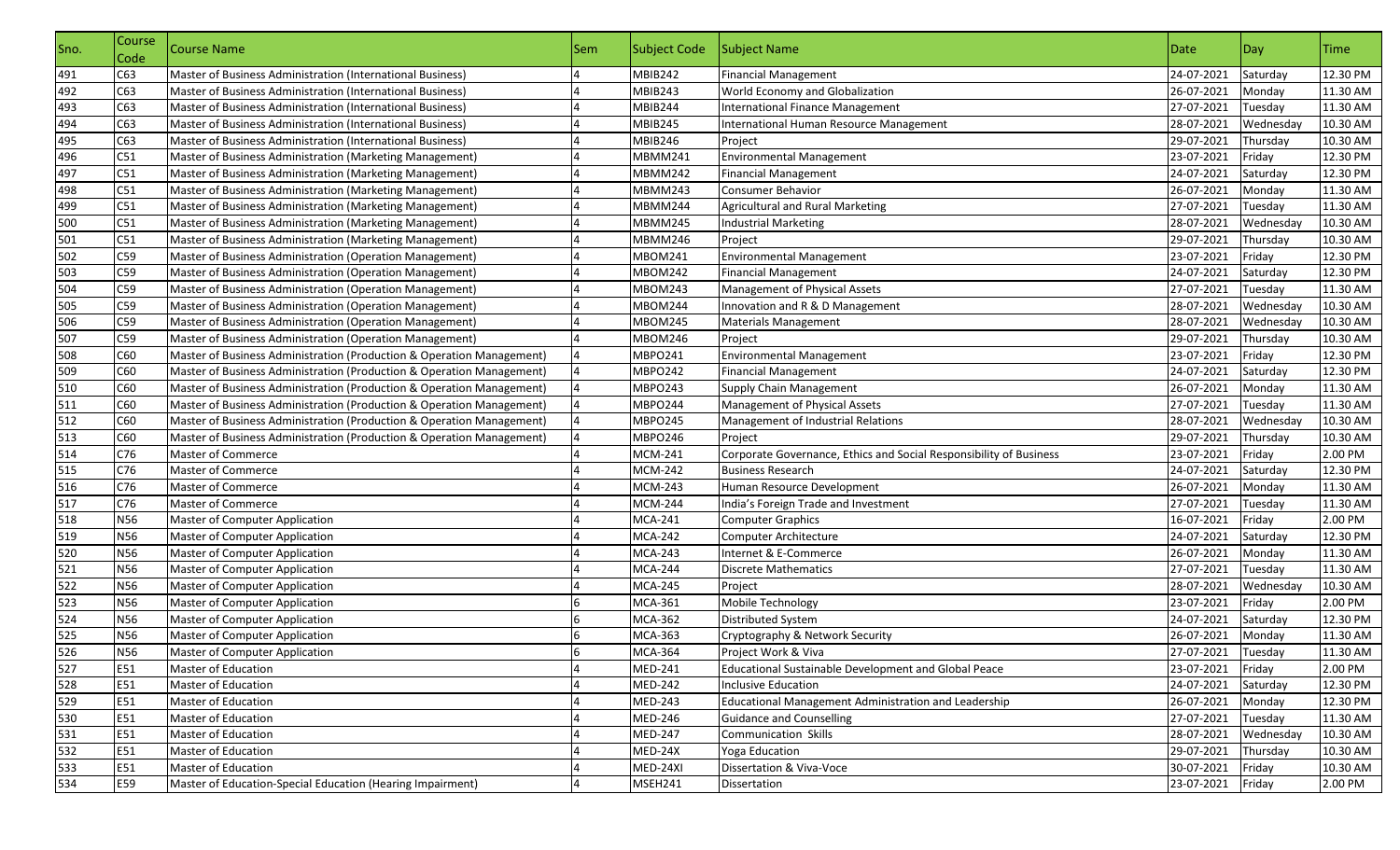| Sno. | Course<br>Code | Course Name                                                | Sem | Subject Code   | Subject Name                                                                        | Date       | Day       | Time     |
|------|----------------|------------------------------------------------------------|-----|----------------|-------------------------------------------------------------------------------------|------------|-----------|----------|
| 535  | E59            | Master of Education-Special Education (Hearing Impairment) |     | MSEH242        | Field Engagement / Internship as a Teacher Trainer                                  | 24-07-2021 | Saturday  | 12.30 PM |
| 536  | E60            | Master of Education-Special Education (Visual Impairment)  |     | MSEV241        | Dissertation                                                                        | 23-07-2021 | Friday    | 2.00 PM  |
| 537  | E60            | Master of Education-Special Education (Visual Impairment)  |     | MSEV242        | Field Engagement / Internship as a Teacher Trainer                                  | 24-07-2021 | Saturday  | 12.30 PM |
| 538  | M58            | Master of Fine Arts (Painting)                             |     | MFAP241        | History of Modern Western Art-II                                                    | 23-07-2021 | Friday    | 2.00 PM  |
| 539  | M58            | Master of Fine Arts (Painting)                             |     | MFAP242        | Portraiture (Mix Media)                                                             | 24-07-2021 | Saturday  | 12.30 PM |
| 540  | M58            | Master of Fine Arts (Painting)                             |     | MFAP243        | Human Groups Study (Oil)                                                            | 26-07-2021 | Monday    | 12.30 PM |
| 541  | M58            | Master of Fine Arts (Painting)                             |     | MFAP244        | Digital Photography                                                                 | 27-07-2021 | Tuesday   | 11.30 AM |
| 542  | M58            | Master of Fine Arts (Painting)                             |     | <b>MFAP245</b> | Project                                                                             | 28-07-2021 | Wednesday | 10.30 AM |
| 543  | W51            | Master of Law                                              |     | LLM-241        | Judicial Process                                                                    | 23-07-2021 | Friday    | 2.00 PM  |
| 544  | W51            | Master of Law                                              |     | LLM-242        | Dissertation                                                                        | 24-07-2021 | Saturday  | 12.30 PM |
| 545  | W51            | Master of Law                                              |     | LLM-243        | Viva - Voce                                                                         | 26-07-2021 | Monday    | 12.30 PM |
| 546  | W51            | Master of Law                                              |     | LLM-244        | Contract and Insurance                                                              | 27-07-2021 | Tuesday   | 11.30 AM |
| 547  | E67            | Master of Physical Education and Sports                    |     | MPES241        | Information& Communication Technology (ICT) in Physical Education                   | 23-07-2021 | Friday    | 2.00 PM  |
| 548  | E67            | Master of Physical Education and Sports                    |     | MPES242        | Sports Psychology                                                                   | 24-07-2021 | Saturday  | 12.30 PM |
| 549  | E67            | Master of Physical Education and Sports                    |     | MPES243        | Value and Environmental Education                                                   | 26-07-2021 | Monday    | 12.30 PM |
| 550  | E67            | Master of Physical Education and Sports                    |     | MPES244        | Dissertation/ Education Technology in Physical Education                            | 27-07-2021 | Tuesday   | 11.30 AM |
| 551  | E67            | Master of Physical Education and Sports                    |     | MPES245        | Track and Field Introduction of Decathlon Event Gymnastics/Swimming Practical Skill | 28-07-2021 | Wednesday | 10.30 AM |
| 552  | E67            | Master of Physical Education and Sports                    |     | MPES246        | <b>Games Specialization- III Boxing</b>                                             | 29-07-2021 | Thursday  | 10.30 AM |
| 553  | E67            | Master of Physical Education and Sports                    |     | MPES246-1      | <b>Games Specialization- III Fencing</b>                                            | 29-07-2021 | Thursday  | 10.30 AM |
| 554  | E67            | Master of Physical Education and Sports                    |     | MPES246-2      | Games Specialization- III Judo                                                      | 29-07-2021 | Thursday  | 10.30 AM |
| 555  | E67            | Master of Physical Education and Sports                    |     | MPES246-3      | Games Specialization- III Karate                                                    | 29-07-2021 | Thursday  | 10.30 AM |
| 556  | E67            | Master of Physical Education and Sports                    |     | MPES246-4      | <b>Games Specialization- III Wrestling</b>                                          | 29-07-2021 | Thursday  | 10.30 AM |
| 557  | E67            | Master of Physical Education and Sports                    |     | MPES246-5      | Games Specialization- III Wushu                                                     | 29-07-2021 | Thursday  | 10.30 AM |
| 558  | E67            | Master of Physical Education and Sports                    |     | MPES247        | Officiating Lessons of Track and Field/Gymnastic/Swimming                           | 30-07-2021 | Friday    | 10.30 AM |
| 559  | E67            | Master of Physical Education and Sports                    |     | MPES248        | Officiating Lessons of Game Specializations                                         | 31-07-2021 | Saturday  | 10.30 AM |
| 560  | A51            | Master of Science (Agriculture-Agronomy)                   |     | MAGR241        | Seminar                                                                             | 22-07-2021 | Thursday  | 11.30 AM |
| 561  | A51            | Master of Science (Agriculture-Agronomy)                   |     | MAGR242        | Comprehensive                                                                       | 23-07-2021 | Friday    | 2.00 PM  |
| 562  | A51            | Master of Science (Agriculture-Agronomy)                   |     | MAGR244        | Defence Seminar                                                                     | 26-07-2021 | Monday    | 12.30 PM |
| 563  | A51            | Master of Science (Agriculture-Agronomy)                   |     | MAGR245        | Thesis Viva Voce                                                                    | 27-07-2021 | Tuesday   | 11.30 AM |
| 564  | A51            | Master of Science (Agriculture-Agronomy)                   |     | MAGR243        | Research-IV                                                                         | 28-07-2021 | Wednesday | 10.30 AM |
| 565  | A56            | Master of Science (Agriculture-Extension Education)        |     | MSEE242        | Comprehensive                                                                       | 23-07-2021 | Friday    | 2.00 PM  |
| 566  | A56            | Master of Science (Agriculture-Extension Education)        |     | MSEE243        | Seminar                                                                             | 24-07-2021 | Saturday  | 12.30 PM |
| 567  | A56            | Master of Science (Agriculture-Extension Education)        |     | MSEE241        | Defence Seminar                                                                     | 26-07-2021 | Monday    | 12.30 PM |
| 568  | A56            | Master of Science (Agriculture-Extension Education)        |     | MSEE245        | Thesis Viva Voce                                                                    | 27-07-2021 | Tuesday   | 11.30 AM |
| 569  | A56            | Master of Science (Agriculture-Extension Education)        |     | MSEE244        | Research-IV                                                                         | 28-07-2021 | Wednesday | 10.30 AM |
| 570  | A53            | Master of Science (Agriculture-Soil Science)               |     | MSSS241        | Seminar                                                                             | 22-07-2021 | Thursday  | 11.30 AM |
| 571  | A53            | Master of Science (Agriculture-Soil Science)               |     | MSSS242        | Comprehensive                                                                       | 23-07-2021 | Friday    | 2.00 PM  |
| 572  | A53            | Master of Science (Agriculture-Soil Science)               |     | MSSS244        | Defence Seminar                                                                     | 26-07-2021 | Monday    | 12.30 PM |
| 573  | A53            | Master of Science (Agriculture-Soil Science)               |     | MSSS245        | Thesis Viva Voce                                                                    | 27-07-2021 | Tuesday   | 11.30 AM |
| 574  | A53            | Master of Science (Agriculture-Soil Science)               |     | MSSS243        | Research-IV                                                                         | 28-07-2021 | Wednesday | 10.30 AM |
| 575  | <b>S55</b>     | Master of Science (Botany)                                 |     | MSB-241        | Bioinformatics, Biostatistics and Computer Application                              | 22-07-2021 | Thursday  | 11.30 AM |
| 576  | <b>S55</b>     | Master of Science (Botany)                                 |     | MSB-242        | Biophysical Instrumentation and Biotechnology                                       | 23-07-2021 | Friday    | 2.00 PM  |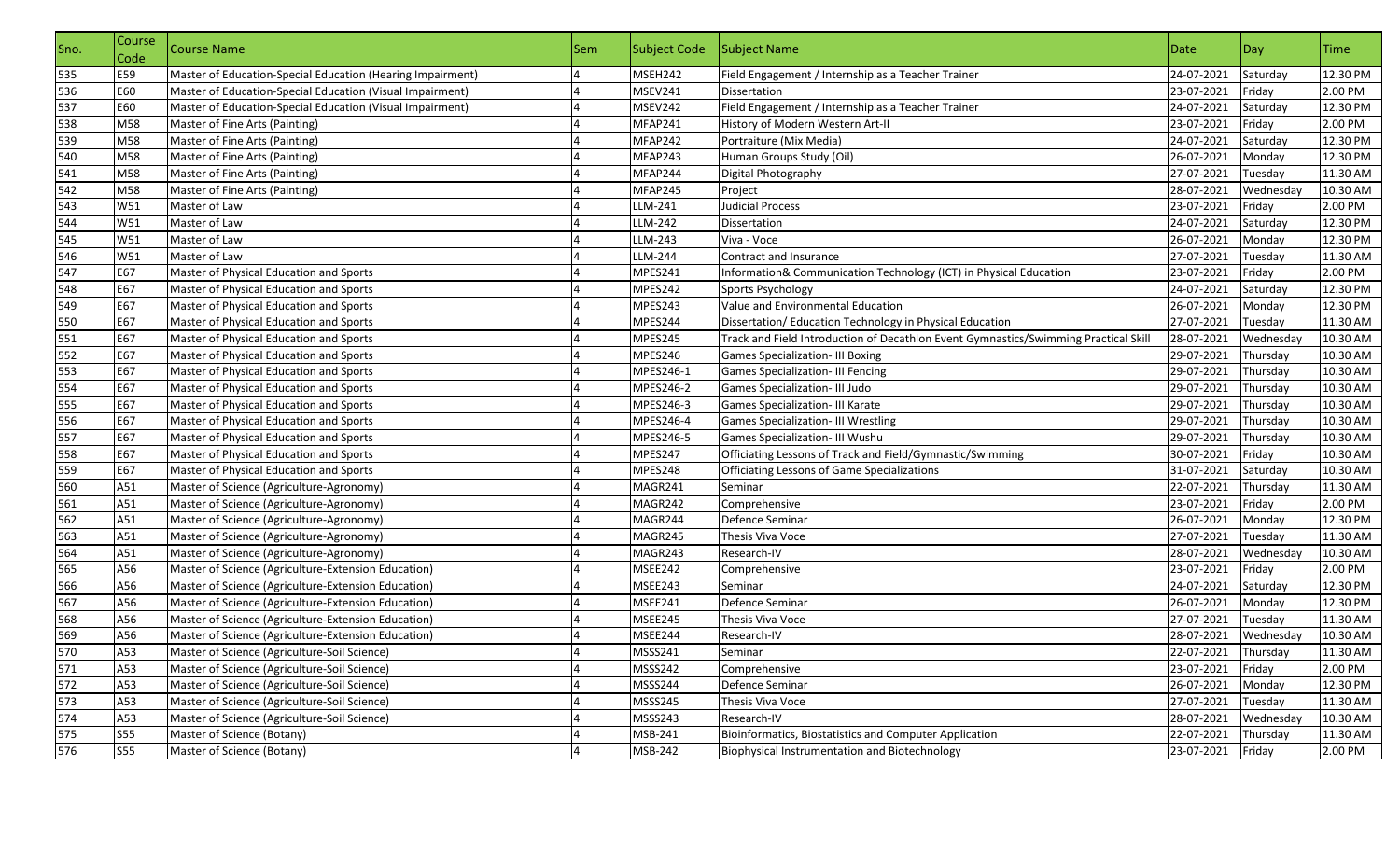| Sno. | Course<br>Code | <b>Course Name</b>                                 | Sem | Subject Code                  | Subject Name                                                                                                                      | Date       | Day       | Time     |
|------|----------------|----------------------------------------------------|-----|-------------------------------|-----------------------------------------------------------------------------------------------------------------------------------|------------|-----------|----------|
| 577  | S55            | Master of Science (Botany)                         |     | MSB-243<br>MSB-244<br>MSB-245 | SPECIAL PLAER (Any One)<br>1. Advance Plant Pathology and Plant Protection<br>2. Advance Plant Ecology<br>3. Advance Microbiology | 24-07-2021 | Saturday  | 12.30 PM |
| 578  | <b>S55</b>     | Master of Science (Botany)                         |     | MSB-246                       | Project work                                                                                                                      | 26-07-2021 | Monday    | 12.30 PM |
| 579  | S51            | Master of Science (Chemistry)                      |     | <b>MCH-241</b>                | Computers in Chemistry                                                                                                            | 19-07-2021 | Monday    | 12.30 PM |
| 580  | S51            | Master of Science (Chemistry)                      |     | MCH2410                       | <b>Chemical Kinetics</b>                                                                                                          | 20-07-2021 | Tuesday   | 2.00 PM  |
| 581  | S51            | Master of Science (Chemistry)                      |     | MCH2411                       | Project + Training                                                                                                                | 21-07-2021 | Wednesday | 2.00 PM  |
| 582  | S51            | Master of Science (Chemistry)                      |     | <b>MCH-242</b>                | <b>Bio-Inorganic Chemistry</b>                                                                                                    | 22-07-2021 | Thursday  | 11.30 AM |
| 583  | S51            | Master of Science (Chemistry)                      |     | <b>MCH-243</b>                | <b>Chemistry of Natural Products</b>                                                                                              | 23-07-2021 | Friday    | 2.00 PM  |
| 584  | S51            | Master of Science (Chemistry)                      |     | <b>MCH-244</b>                | Quantum Chemistry                                                                                                                 | 24-07-2021 | Saturday  | 12.30 PM |
| 585  | S51            | Master of Science (Chemistry)                      |     | <b>MCH-245</b>                | Structural Methods in Inorganic Chemistry                                                                                         | 26-07-2021 | Monday    | 12.30 PM |
| 586  | S51            | Master of Science (Chemistry)                      |     | <b>MCH-246</b>                | Application of Spectroscopy to Structural Analysis                                                                                | 27-07-2021 | Tuesday   | 11.30 AM |
| 587  | S51            | Master of Science (Chemistry)                      |     | <b>MCH-247</b>                | <b>Statistical Mechanics</b>                                                                                                      | 28-07-2021 | Wednesday | 10.30 AM |
| 588  | S51            | Master of Science (Chemistry)                      |     | <b>MCH-248</b>                | Inorganic Rings, Chains, and Clusters                                                                                             | 29-07-2021 | Thursday  | 10.30 AM |
| 589  | S51            | Master of Science (Chemistry)                      |     | <b>MCH-249</b>                | Reagents and Organic Synthesis                                                                                                    | 30-07-2021 | Friday    | 10.30 AM |
| 590  | S59            | Master of Science (Environmental Science)          |     | MES-241                       | Natural Resource and Biodiversity Conservation                                                                                    | 19-07-2021 | Monday    | 12.30 PM |
| 591  | S59            | Master of Science (Environmental Science)          |     | MES-242                       | <b>Hydrogeochemical Processes</b>                                                                                                 | 20-07-2021 | Tuesday   | 2.00 PM  |
| 592  | S59            | Master of Science (Environmental Science)          |     | MES-243                       | Environmental Plant Physiology and Biochemistry                                                                                   | 21-07-2021 | Wednesday | 2.00 PM  |
| 593  | S59            | Master of Science (Environmental Science)          |     | <b>MES-244</b>                | Solid Waste Management and Technology                                                                                             | 22-07-2021 | Thursday  | 11.30 AM |
| 594  | S59            | Master of Science (Environmental Science)          |     | <b>MES-245</b>                | Project                                                                                                                           | 23-07-2021 | Friday    | 2.00 PM  |
| 595  | A57            | Master of Science (Horticulture-Pomology)          |     | MSHP241                       | Agricultural Research, Research Ethics and Rural Development Programs                                                             | 19-07-2021 | Monday    | 12.30 PM |
| 596  | A57            | Master of Science (Horticulture-Pomology)          |     | MSHP242                       | Intellectual Property and its Management in Agriculture                                                                           | 20-07-2021 | Tuesday   | 2.00 PM  |
| 597  | A57            | Master of Science (Horticulture-Pomology)          |     | MSHP243                       | Project                                                                                                                           | 21-07-2021 | Wednesday | 2.00 PM  |
| 598  | A58            | Master of Science (Horticulture-Vegetable Science) |     | MHVS244                       | Thesis Viva Voce                                                                                                                  | 17-07-2021 | Saturday  | 2.00 PM  |
| 599  | A58            | Master of Science (Horticulture-Vegetable Science) |     | MHVS235                       | Seminar                                                                                                                           | 19-07-2021 | Monday    | 12.30 PM |
| 600  | A58            | Master of Science (Horticulture-Vegetable Science) |     | MHVS243                       | Thesis Defence Seminar                                                                                                            | 22-07-2021 | Thursday  | 11.30 AM |
| 601  | A58            | Master of Science (Horticulture-Vegetable Science) |     | MHVS241                       | Comprehensive                                                                                                                     | 23-07-2021 | Friday    | 2.00 PM  |
| 602  | A58            | Master of Science (Horticulture-Vegetable Science) |     | MHVS242                       | Research-IV                                                                                                                       | 28-07-2021 | Wednesday | 10.30 AM |
| 603  | <b>S83</b>     | Master of Science (Mathematics)                    |     | MMTH241                       | <b>Measure Theory</b>                                                                                                             | 19-07-2021 | Monday    | 12.30 PM |
| 604  | <b>S83</b>     | Master of Science (Mathematics)                    |     | MMTH242                       | Non-linear Dynamical System and Chaos                                                                                             | 20-07-2021 | Tuesday   | 2.00 PM  |
| 605  | <b>S83</b>     | Master of Science (Mathematics)                    |     | MMTH243                       | Discrete Structure and Graph Theory                                                                                               | 21-07-2021 | Wednesday | 2.00 PM  |
| 606  | <b>S83</b>     | Master of Science (Mathematics)                    |     | MMTH244                       | Magnetohydrodynamics                                                                                                              | 22-07-2021 | Thursday  | 11.30 AM |
| 607  | <b>S83</b>     | Master of Science (Mathematics)                    |     | MMTH245                       | <b>Mathematical Modelling</b>                                                                                                     | 23-07-2021 | Friday    | 2.00 PM  |
| 608  | S83            | Master of Science (Mathematics)                    |     | MMTH246                       | Computational Fluid Dynamics                                                                                                      | 24-07-2021 | Saturday  | 12.30 PM |
| 609  | S83            | Master of Science (Mathematics)                    |     | MMTH247                       | Algebraic Graph Theory                                                                                                            | 26-07-2021 | Monday    | 12.30 PM |
| 610  | S82            | Master of Science (Physics)                        |     | <b>MPHY241</b>                | Computational Method and Programming                                                                                              | 19-07-2021 | Monday    | 12.30 PM |
| 611  | S82            | Master of Science (Physics)                        |     | MPHY242<br>MPHY243<br>MPHY244 | Elective Paper(any one)<br>1. Physics in Liquid Crystal<br>2. Environmental Physics<br>3. Atmospheric Physics                     | 20-07-2021 | Tuesday   | 2.00 PM  |